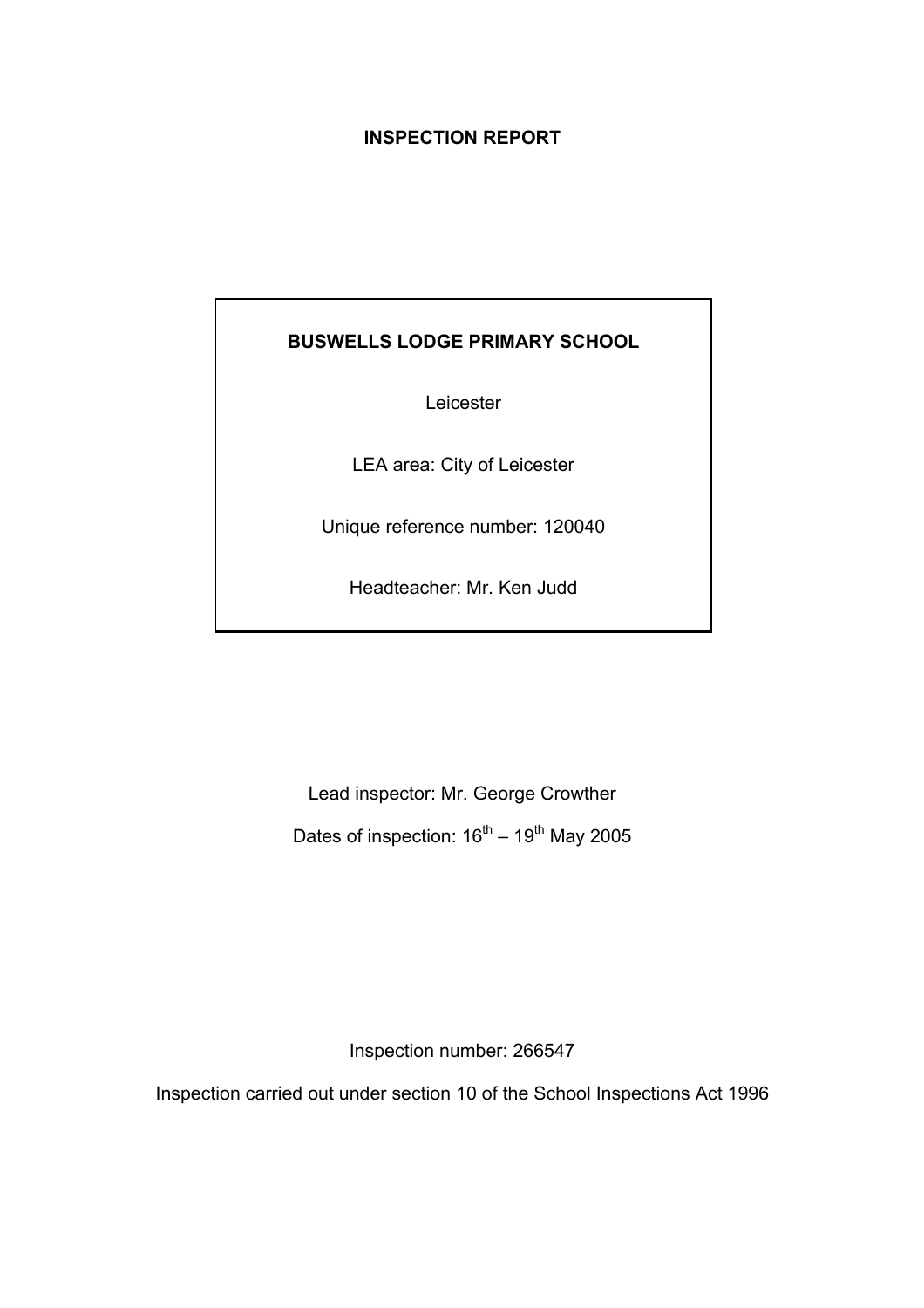## © Crown copyright 2005

This report may be reproduced in whole or in part for non-commercial educational purposes, provided that all extracts quoted are reproduced verbatim without adaptation and on condition that the source and date thereof are stated.

Further copies of this report are obtainable from the school. Under the School Inspections Act 1996, the school must provide a copy of this report and/or its summary free of charge to certain categories of people. A charge not exceeding the full cost of reproduction may be made for any other copies supplied.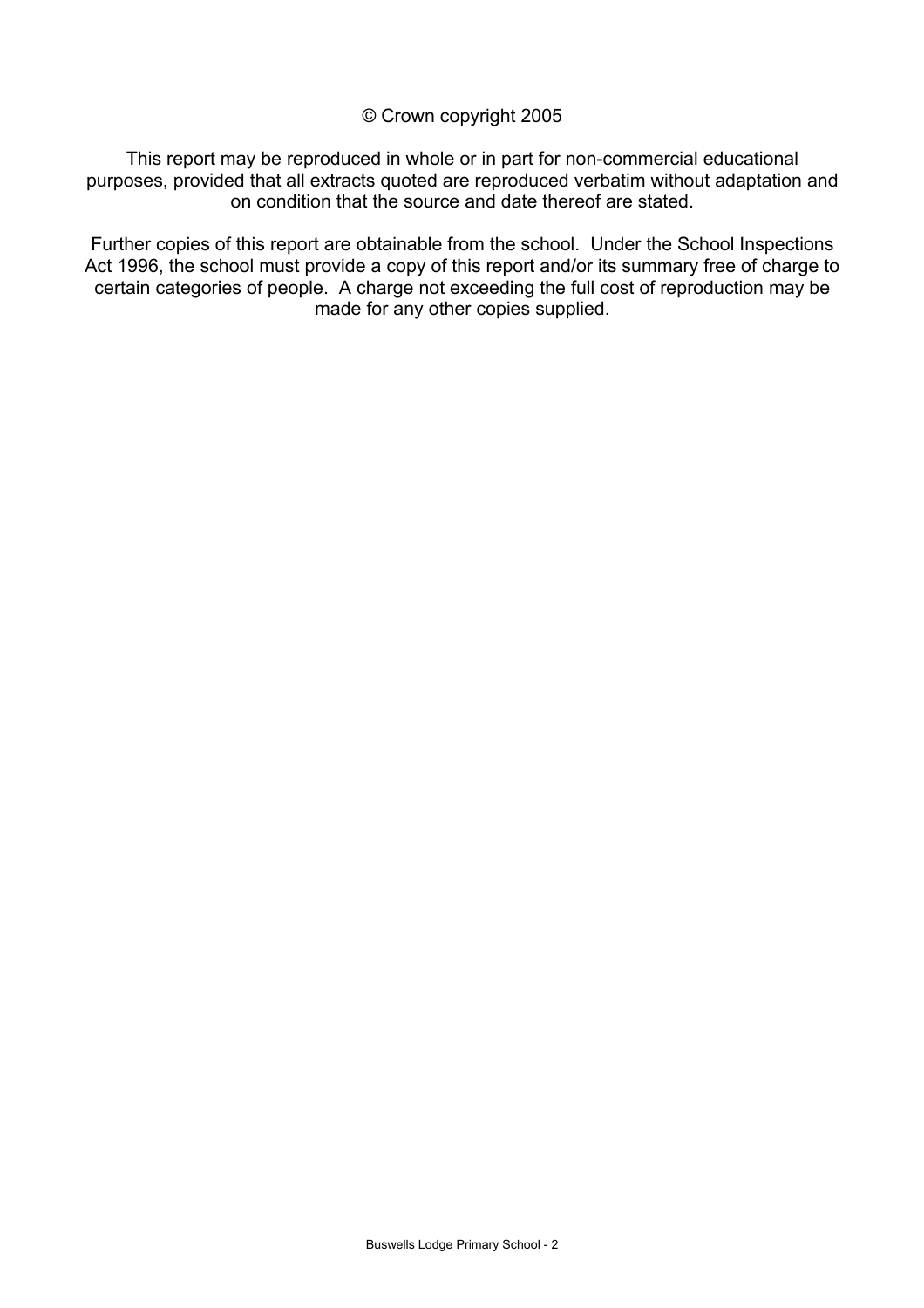# **INFORMATION ABOUT THE SCHOOL**

| Type of school:                 | Primary                                                     |
|---------------------------------|-------------------------------------------------------------|
| School category:                | Community                                                   |
| Age range of pupils:            | $3 - 11$                                                    |
| Gender of pupils:               | Mixed                                                       |
| Number on roll:                 | 411                                                         |
| School address:                 | <b>Beauville Drive</b><br><b>Beaumont Leys</b><br>Leicester |
| Postcode:                       | LE4 0PT                                                     |
| Telephone number:               | 0116 2352129                                                |
| Fax number:                     | 0116 2341550                                                |
| E-mail:                         | office@buswellslodge.leicester.sch.uk                       |
| Appropriate authority:          | The governing body                                          |
| Name of chair of<br>governors:  | Mrs. Frances Radulovic                                      |
| Date of previous<br>inspection: | $7^{\text{th}} - 10^{\text{th}}$ June 1999                  |

# **CHARACTERISTICS OF THE SCHOOL**

Buswells Lodge has a challenging context in which to educate its pupils. It is bigger than most primary schools, with 384 pupils organised in 14 classes and 27 children who attend part-time in the nursery. The school is situated on the north-western edge of Leicester and draws most of its pupils from the surrounding Beaumont Leys estate, which is an area of high social deprivation. It serves families from a range of social circumstances but, taken together, these are much less favourable than the national picture. The proportion of pupils eligible for free school meals is well above the national average. Overall, pupils' attainment when they start school is much lower than expected for their age. Ninety-one pupils, an above-average proportion, have been identified as having special educational needs. These needs include a wide range of learning and behavioural difficulties. A very low number of pupils have a statement to outline more severe learning difficulties. The rate at which pupils join and leave is much higher than normal. For example, only about half of the pupils in the current Year 6 began school at Buswells Lodge. Just over half of the pupils come from white British backgrounds, with the rest coming from a wide range of other ethnic backgrounds, the largest groups being black British African, Caribbean, and Indian British Asian. With 24 languages spoken in the school, it is truly multicultural. No pupil, however, is at the early stages of learning English as an additional language, but 25 have been identified as needing additional support. In 2000 and 2002, the school gained a Schools Achievement Award for good results in national tests. The school has also gained a Leicester Green Life Gold Award, which recognises the good work it does to teach pupils about creating a healthy environment.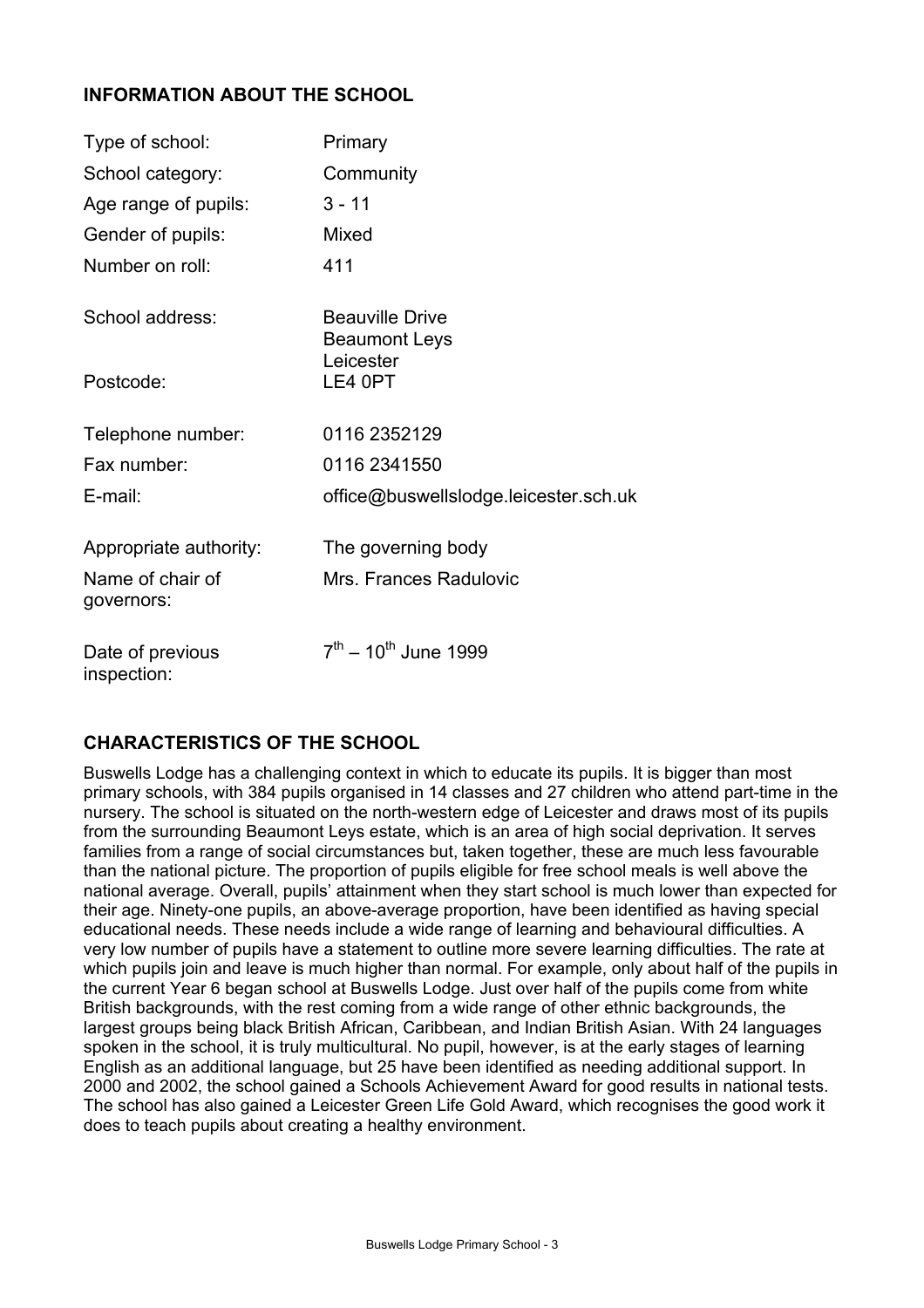# **INFORMATION ABOUT THE INSPECTION TEAM**

| <b>Members of the inspection team</b> |                     | <b>Subject responsibilities</b> |                                                                                                                         |
|---------------------------------------|---------------------|---------------------------------|-------------------------------------------------------------------------------------------------------------------------|
| 18814                                 | George Crowther     | Lead inspector                  | Science, art and design,<br>music,<br>religious education                                                               |
| 9053                                  | <b>Viv Phillips</b> | Lay inspector                   |                                                                                                                         |
| 32522                                 | Nova de Souza       | Team<br>inspector               | Foundation Stage, English as an<br>additional language                                                                  |
| 33101                                 | Sarah Harper        | Team<br>inspector               | history,<br>English,<br>geography,<br>special educational needs                                                         |
| 31192                                 | John Stewart        | Team<br>inspector               | Mathematics,<br>and<br>design<br>information<br>technology<br>and<br>communication<br>technology,<br>physical education |

The inspection contractor was:

# **e-Qualitas Limited**

 Langshaw Pastens Road Limpsfield Chart **Oxted**  Surrey RH8 0RE

Any concerns or complaints about the inspection or the report should be made initially to the inspection contractor. The procedures are set out in the leaflet *'Complaining about Ofsted Inspections'*, which is available from Ofsted Publications Centre (telephone 07002 637833) or Ofsted's website (www.oftsed.gov.uk).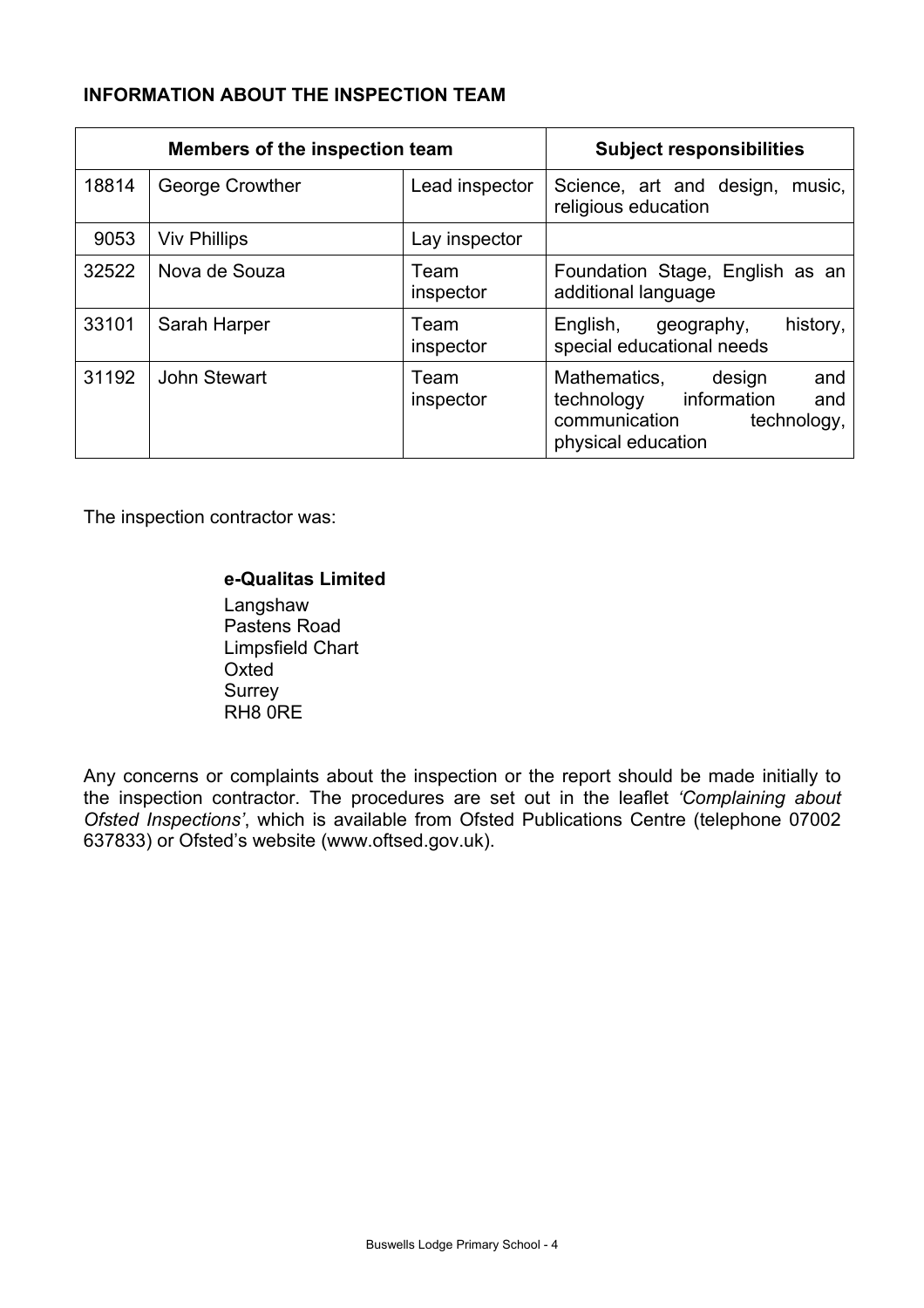# **REPORT CONTENTS**

|                                                                                                                                    | Page |
|------------------------------------------------------------------------------------------------------------------------------------|------|
| <b>PART A: SUMMARY OF THE REPORT</b>                                                                                               | 6    |
| <b>PART B: COMMENTARY ON THE MAIN INSPECTION FINDINGS</b>                                                                          |      |
| <b>STANDARDS ACHIEVED BY PUPILS</b>                                                                                                | 8    |
| Standards achieved in areas of learning and subjects<br>Pupils' attitudes, values and other personal qualities                     |      |
| <b>QUALITY OF EDUCATION PROVIDED BY THE SCHOOL</b>                                                                                 | 12   |
| Teaching and learning<br>The curriculum<br>Care, guidance and support<br>Partnership with parents, other schools and the community |      |
| <b>LEADERSHIP AND MANAGEMENT</b>                                                                                                   | 18   |
| PART C: THE QUALITY OF EDUCATION IN AREAS OF LEARNING<br><b>AND SUBJECTS</b>                                                       | 20   |
| AREAS OF LEARNING IN THE FOUNDATION STAGE                                                                                          |      |
| <b>SUBJECTS IN KEY STAGES 1 and 2</b>                                                                                              |      |
| <b>PART D: SUMMARY OF THE MAIN INSPECTION JUDGEMENTS</b>                                                                           | 32   |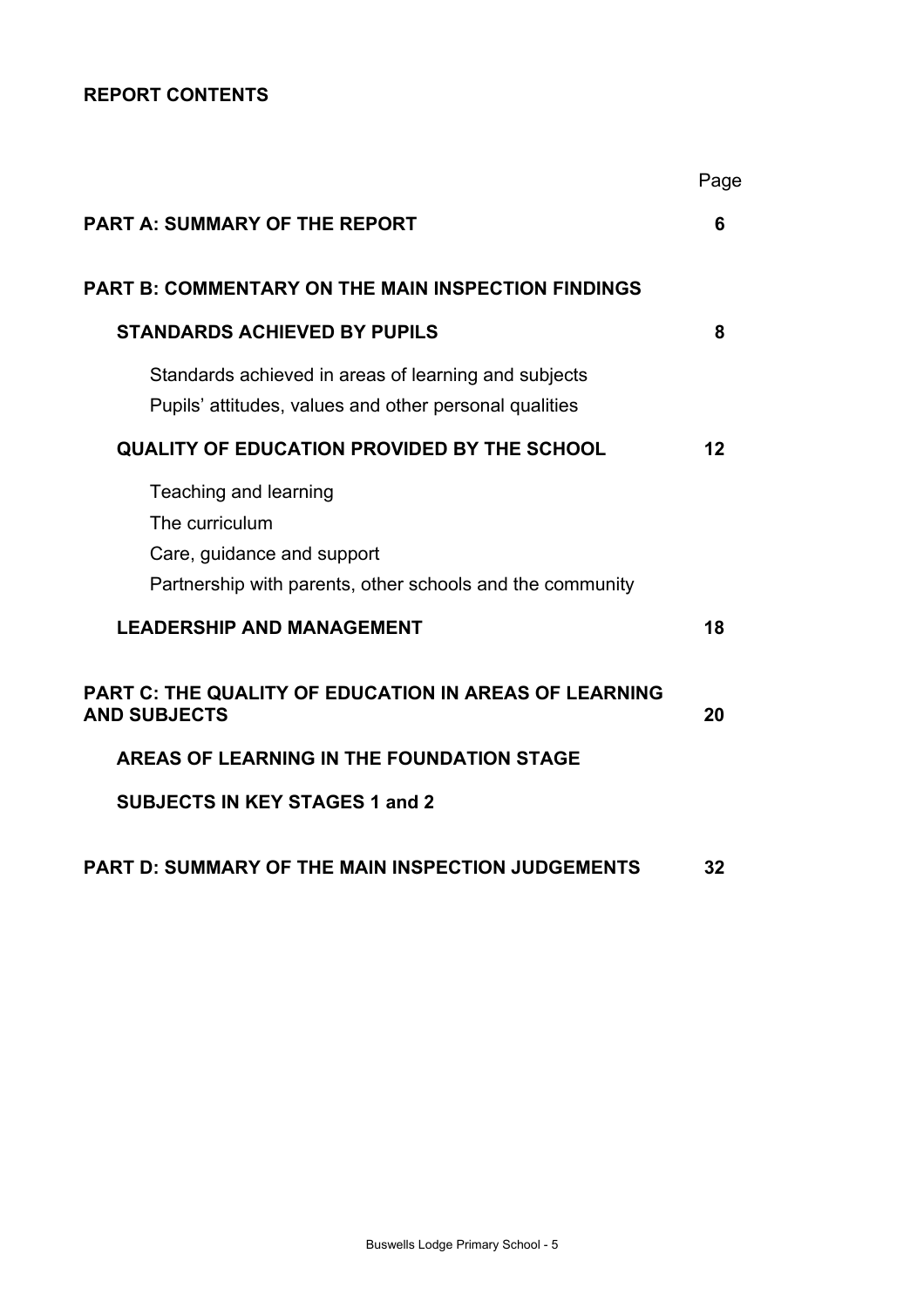# **PART A: SUMMARY OF THE REPORT**

# **OVERALL EVALUATION**

**Buswells Lodge is a good, effective school** with a number of very strong features. The staff have created a secure, positive and lively environment for learning. As a result, the pupils' achievement is good and they are very keen to learn. The quality of teaching is good overall, and was very good in many of the lessons seen. Relationships at all levels are very good and support the pupils' learning very effectively. The headteacher's very purposeful leadership promotes a culture in which both teachers and children expect to do well. Very effective management is consistently focused on improving aspects of the school's work. The school provides good value for money.

The school's main strengths and weaknesses are

- Often from low starting points, the pupils achieve well in English, mathematics and science
- The headteacher's very good leadership sets the tone for a school that helps its pupils to succeed because it wants the best for them
- Pupils' well-being is given a high priority as a key part of the school's drive to raise achievement
- In many lessons, interesting and enthusiastic teaching helps pupils to learn quickly but, in a few lessons, the work is not challenging enough
- The school provides very good care and support for pupils, and often for families, but attendance is too low, so some pupils miss out on the good education on offer
- Good teaching for pupils who have special educational needs and those learning English as an additional language helps them to be successful

**Since the school was inspected in 1999, improvement has been very good**. Results in the Year 6 national tests have improved significantly and, currently, results for both Year 2 and Year 6 are rising at a faster rate than for most schools. The school has dealt effectively with the points for improvement from the previous inspection. In particular, standards in science are much better and the school now has effective systems for managing the performance of teachers.

| <b>Results in National</b><br>Curriculum tests at the end |      | similar schools |      |      |
|-----------------------------------------------------------|------|-----------------|------|------|
| of Year 6, compared with:                                 | 2002 | 2003            | 2004 | 2004 |
| English                                                   |      |                 |      |      |
| mathematics                                               |      |                 |      |      |
| science                                                   |      |                 |      |      |

# **STANDARDS ACHIEVED**

*Key: A - well above average; B – above average; C – average; D – below average; E – well below average Similar schools are those whose pupils attained similarly at the end of Year 2.* 

**Pupils' achievement is good**. When children start school, overall attainment is well below that expected for their ages. They make satisfactory progress in the nursery and reception classes, learning basic skills that will support the rest of their education and developing the confidence to be successful. Only a few children in the current reception classes, however, are on track to reach the goals expected nationally by the time they join Year 1. In Years 1 and 2, the pupils achieve well, owing to good teaching and a well-planned curriculum. Even so, by the end of Year 2, standards in mathematics are below average and standards in reading and writing are still well below average. Good teaching in Years 3 to 6 builds successfully on the progress made earlier in the school. In the current Year 6, the pupils have done well to reach below average standards in English and mathematics, and average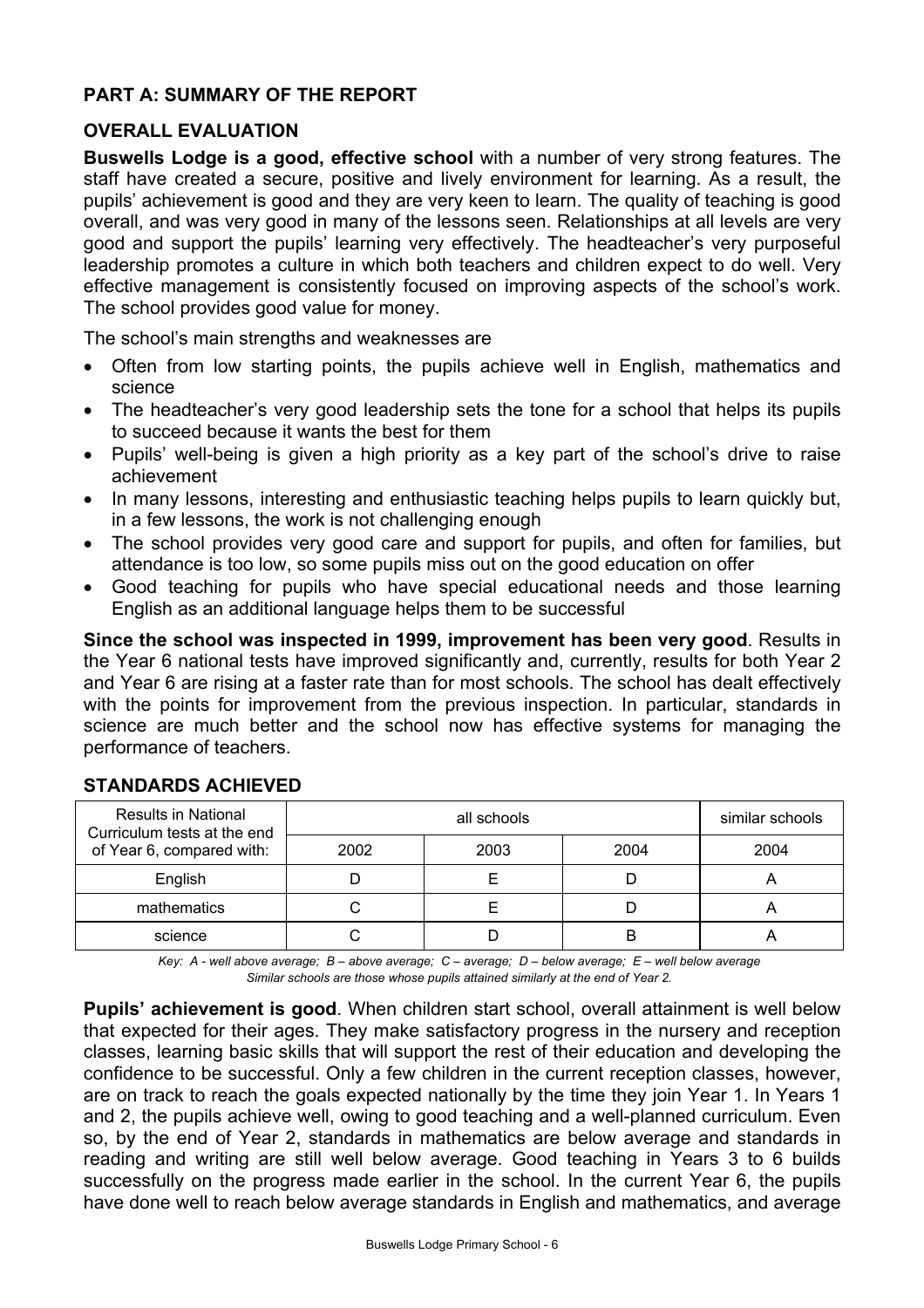standards in science. The table shows that, in the 2004 Year 6 national tests, pupils achieved very well compared with the results they gained at the end of Year 2, but standards in Year 6 are not quite as high this year. Pupils who have special educational needs and those learning English as an additional language do equally as well as other pupils.

**Pupils' personal qualities, including their spiritual, moral, social and cultural development, are fostered well**. The school works very hard to encourage pupils to be interested, sensible and focused learners. It is very successful. This leads to very positive attitudes to learning in most lessons and, for the most part, good behaviour. Lots of praise and opportunities for success breed an enthusiasm for school. Very good relationships create a very harmonious community. Despite the school's best efforts, attendance is well below average and punctuality is unsatisfactory.

# **QUALITY OF EDUCATION**

# **The quality of education provided by the school is good**.

**The quality of teaching is good**. In the nursery and reception classes, satisfactory teaching helps the pupils to build basic skills they will need later on. The activities are usually appropriate to the children's needs but, in some lessons, the organisation of learning is not effective enough, and there is insufficient focus on individual children developing the skills they need to learn next. Throughout the rest of the school, learning is very good in many lessons, and at least good in most, because teachers plan work carefully, use imaginative strategies to capture and hold pupils' interest, and insist that pupils focus on their learning. Teachers have a very good rapport with their pupils, based on mutual respect, and the pupils know exactly what is expected of them. For the most part, pupils are good learners who work hard and try their best with the tasks they are given. Very good relationships ensure that teachers manage pupils' behaviour in a very positive way. In a few lessons, the teaching does not have sufficient pace and challenge to capture pupils' interest, and tasks are not matched closely enough to pupils' needs.

The curriculum is well planned and provides a good range of work in most subjects. Systems for assessing pupils' attainment and checking on their progress are very good at a whole-school level. At classroom level, there are inconsistencies in the way the information is used to provide the right challenge for the pupils. The school provides very good care and support for its pupils and has created a good partnership with its parents and other schools.

# **LEADERSHIP AND MANAGEMENT**

**Leadership and management are very good**. The headteacher provides very clear leadership. He has a very strong set of values, based on each child achieving success, and these are shared by the whole school community. He uses the skills of the staff well to identify and tackle aspects of the school's work that can be improved. Senior staff offer good support and fulfil important leadership roles effectively. Some subject leaders have a very clear grasp of strengths and weaknesses in the work of their subjects and make a strong contribution to raising standards. Other subject leaders are still building their skills. Governors fulfil their role effectively. They have a very good knowledge of the school, and provide the right balance of support and challenge, but the way they check on the success of the school's targets for improvement is not rigorous enough. Management of the school is very good. Staff make very good use of assessment data to identify and tackle aspects of the school's work that need to improve. They are well supported in building their skills through a very effective system of performance management. The day-to-day management of the school is handled very efficiently by the headteacher, the staff and the administrative team.

# **PARENTS' AND PUPILS' VIEWS OF THE SCHOOL**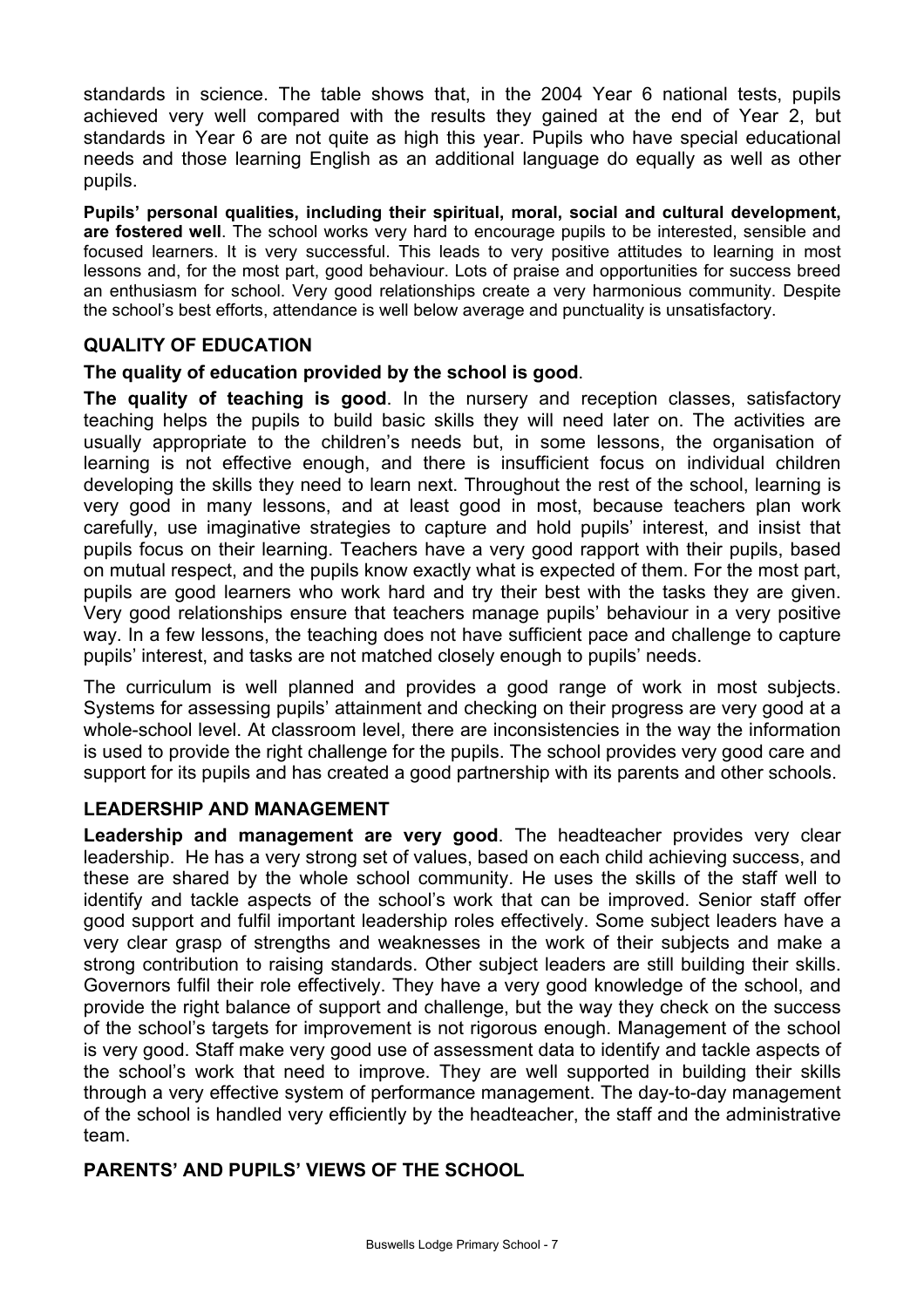Parents have positive views of the school and the great majority feel that their children are doing well. They particularly appreciate the warm, friendly atmosphere. Pupils are very positive about their learning at school and they want to do well.

# **IMPROVEMENTS NEEDED**

The most important things the school should do to build upon its current success are

- Ensure that work in all lessons is appropriately challenging for all pupils
- Continue to develop and pursue strategies to raise levels of attendance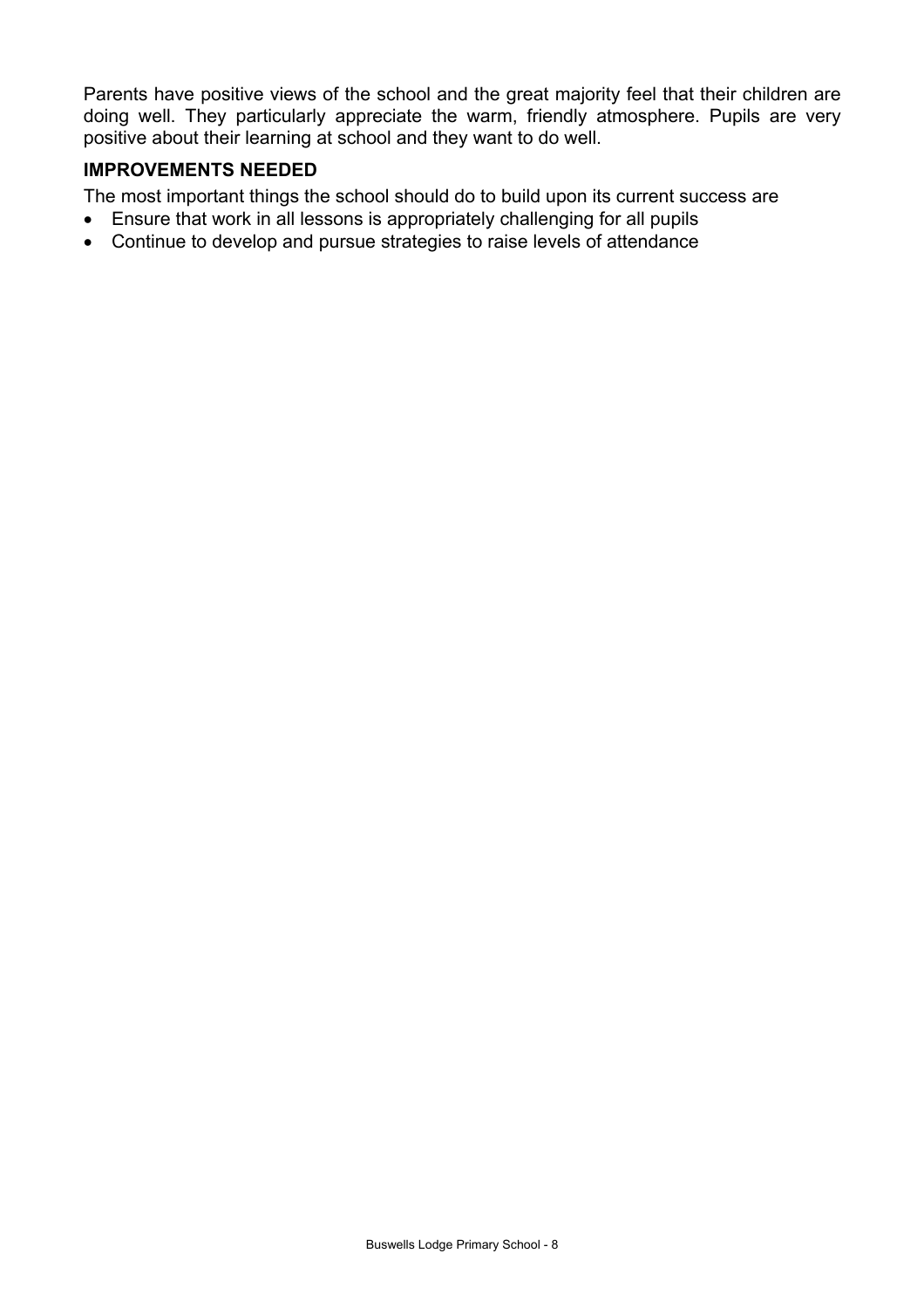# **PART B: COMMENTARY ON THE INSPECTION FINDINGS**

# **STANDARDS ACHIEVED BY PUPILS**

# **Standards achieved in areas of learning and subjects**

Pupils' achievement is good. Many children start school with very weak skills and, overall, standards are well below those expected. In the nursery and reception classes, children make satisfactory progress but, by the time they join Year 1, very few reach the expected standards. Good teaching in Years 1 and 2 ensures that pupils achieve well in English and mathematics but, by the end of Year 2, standards are still well below average in reading and writing, and below average in mathematics. In Years 3 to 6, pupils' achievement continues to be good because effective teaching is well focused on ensuring pupils develop their skills in English, mathematics and science. By Year 6, standards are below average in English and mathematics and average in science. Considering their low starting points, pupils have done well to reach these standards.

# **Main strengths and weaknesses**

- Often from low starting points, the pupils achieve well in English, mathematics and science
- The school is skilled at getting the best from all pupils, regardless of their ability or background but, in some lessons, more able pupils are not challenged sufficiently
- Pupils achieve well in ICT because of growing staff expertise and good resources
- Achievement in the nursery and reception classes is satisfactory, but teaching does not always focus sharply enough on helping the children to take the next step in their learning
- Good support for pupils who have special educational needs and those learning English as an additional language helps them to be successful

# **Commentary**

# **National test results**

1. The results of the 2004 national tests for pupils in Year 2 are better than those reported at the last inspection, particularly in mathematics. Over the past three years, the results have improved at a faster rate than for most schools. Nonetheless, compared with all schools nationally, the 2004 results were below average in mathematics and well below average in reading and writing. Compared with results gained by pupils in *similar schools\**, those in mathematics were above average, but those in reading and writing were below average.

*\* 'Similar schools' are those with a similar proportion of pupils eligible for free school meals* 

| Standards in: | School results | National results |
|---------------|----------------|------------------|
| reading       | 13.3(12.5)     | 15.8(15.7)       |
| writing       | 12.5 (12.2)    | 14.6 (14.6)      |
| mathematics   | 15.4 (14.7)    | 16.2 (16.3)      |

*Standards in national tests at the end of Year 2 – average point scores in 2004*

*There were 48 pupils in the year group. Figures in brackets are for the previous year.* 

2. In Year 6, the 2004 results are much better than those reported at the last inspection. Over the past three years, results have improved at a faster rate than for most schools. In 2004, they were above the national average in science, but below average in English and mathematics. The most important comparison, however, is that the results were much better than those of other schools whose pupils gained similar scores in the Year 2 tests.

#### *Standards in national tests at the end of Year 6 – average point scores in 2004*

| $\sim$<br>≅esults<br>results<br>۱Ш.<br>110 11 1 <i>c</i><br>.<br>_ _ _ _ _ _ _<br>.<br>.<br>- - - - - |
|-------------------------------------------------------------------------------------------------------|
|-------------------------------------------------------------------------------------------------------|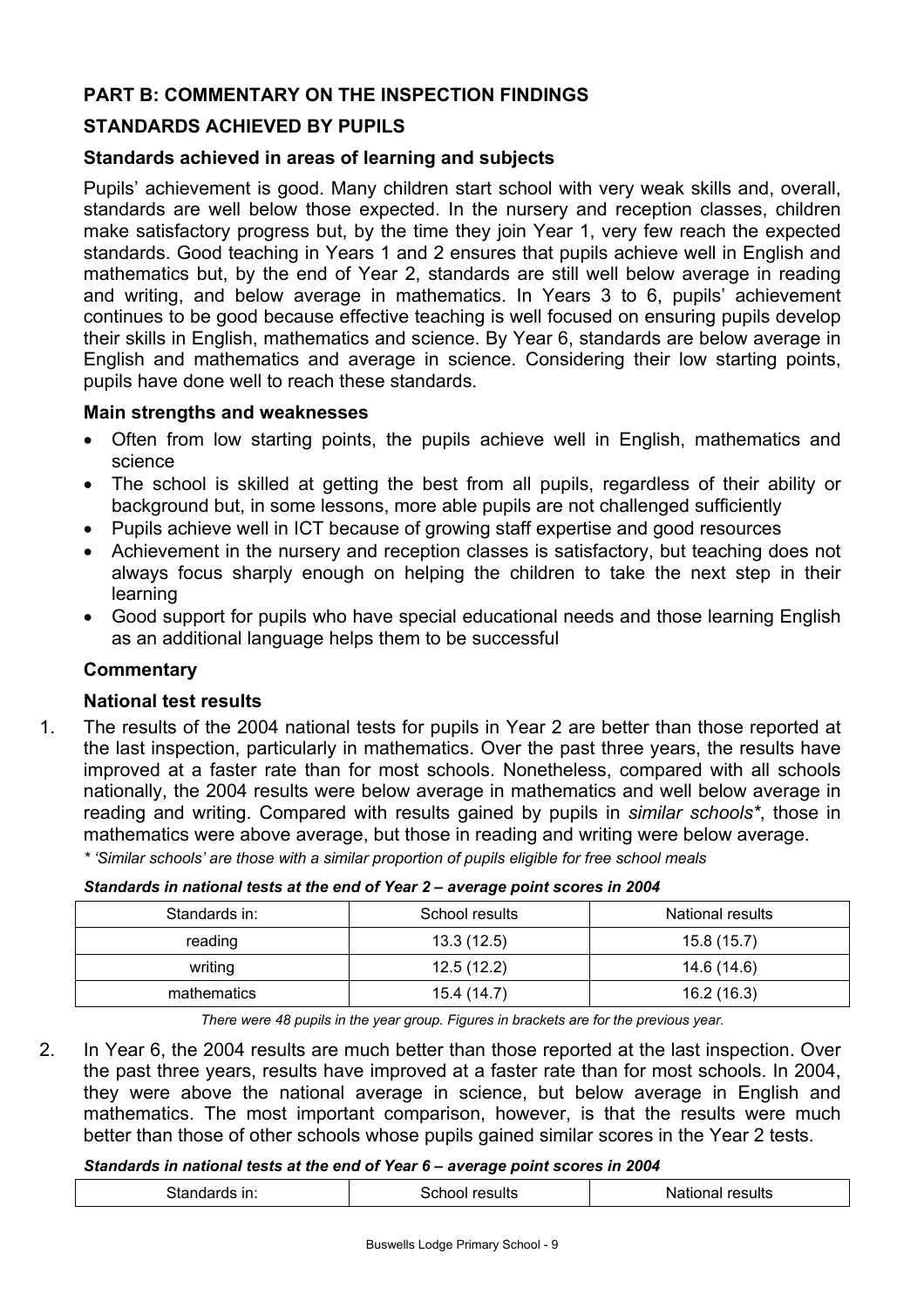| English     | 26.1(23.3)  | 26.9 (26.8) |  |
|-------------|-------------|-------------|--|
| mathematics | 26.4 (24.9) | 27.0 (26.8) |  |
| science     | 29.7 (27.5) | 28.6 (28.6) |  |

*There were 54 pupils in the year group. Figures in brackets are for the previous year.* 

3. Given that children start school with attainment that is well below average overall, the test results, and the standard of work seen in pupils' books, represent good achievement in English, mathematics and science. The school faces, and meets, the considerable challenge of taking pupils who have very low levels of skills when they start school and, by Year 6, raising those skills so they are at or near the nationally expected standard. In addition, a high proportion of pupils join the school during their primary education, often with special educational needs or from another country, and the staff are very skilled at ensuring these pupils make the progress of which they are capable. Good teaching, with a significant proportion of very good teaching, means that pupils make good progress, building their knowledge, skills and understanding well. The very positive environment for learning, with high expectations of what pupils can achieve, plays a significant part in giving each child the confidence to be successful.

# **Foundation Stage** (nursery and reception classes)

4. The children's achievement is satisfactory. The staff make sure the children have a smooth start to school, and they build and maintain very good relationships with them. They work closely with each other to create a secure, safe and attractive environment for learning. There are some weaknesses, however, in the content and organisation of the teaching and learning, which prevent the children for making better progress. For example, in the nursery, too little attention is given to what each child is intended to learn from an activity, and what support will be needed. In reception, whole-class sessions often last too long, and so the children spend too much time sitting and listening, when many of them learn better doing something practical.

# **Pupils in Year 1 and Year 2**

5. Pupils' achievement is good overall, and particularly strong in English and mathematics. Achievement in speaking and listening is good because teachers create well-chosen opportunities for pupils to talk about their work. Pupils achieve well in reading and writing because the teaching is well planned and organised to focus on the skills the pupils need to learn next. Pupils learn the skills needed to tackle unknown words through good teaching of basic skills such as letter sounds. In mathematics and science, pupils make good progress because the teaching is challenging and lively, and so pupils enjoy their lessons. In most other subjects, considering that pupils have weak skills generally, they produce work of the expected standard.

# **Pupils in Years 3 to 6**

6. Pupils achieve well and cash in on the firm foundations that have been laid earlier in the school. The quality of teaching is good, which leads to lessons that are interesting and well focused on specific learning objectives. The pupils thrive on the clear structure the teachers provide for learning. Progress in reading continues to be good, with pupils taking an increasing interest in a wide range of books. In writing, most pupils make good progress, though this is generally a weaker skill, particularly in the quality of handwriting and the presentation of pupils' work. Pupils achieve well in mathematics and science because lessons are usually challenging and teachers use an imaginative range of methods. On occasion, in both English and mathematics, more able pupils are not challenged enough. In ICT, standards have improved since the last inspection because the teachers are making more confident use of the improved resources, and the pupils are very keen to learn. In other subjects, the standard of pupils' work varies. In religious education, standards are about as expected. In art and design, standards are below those expected for pupils' ages,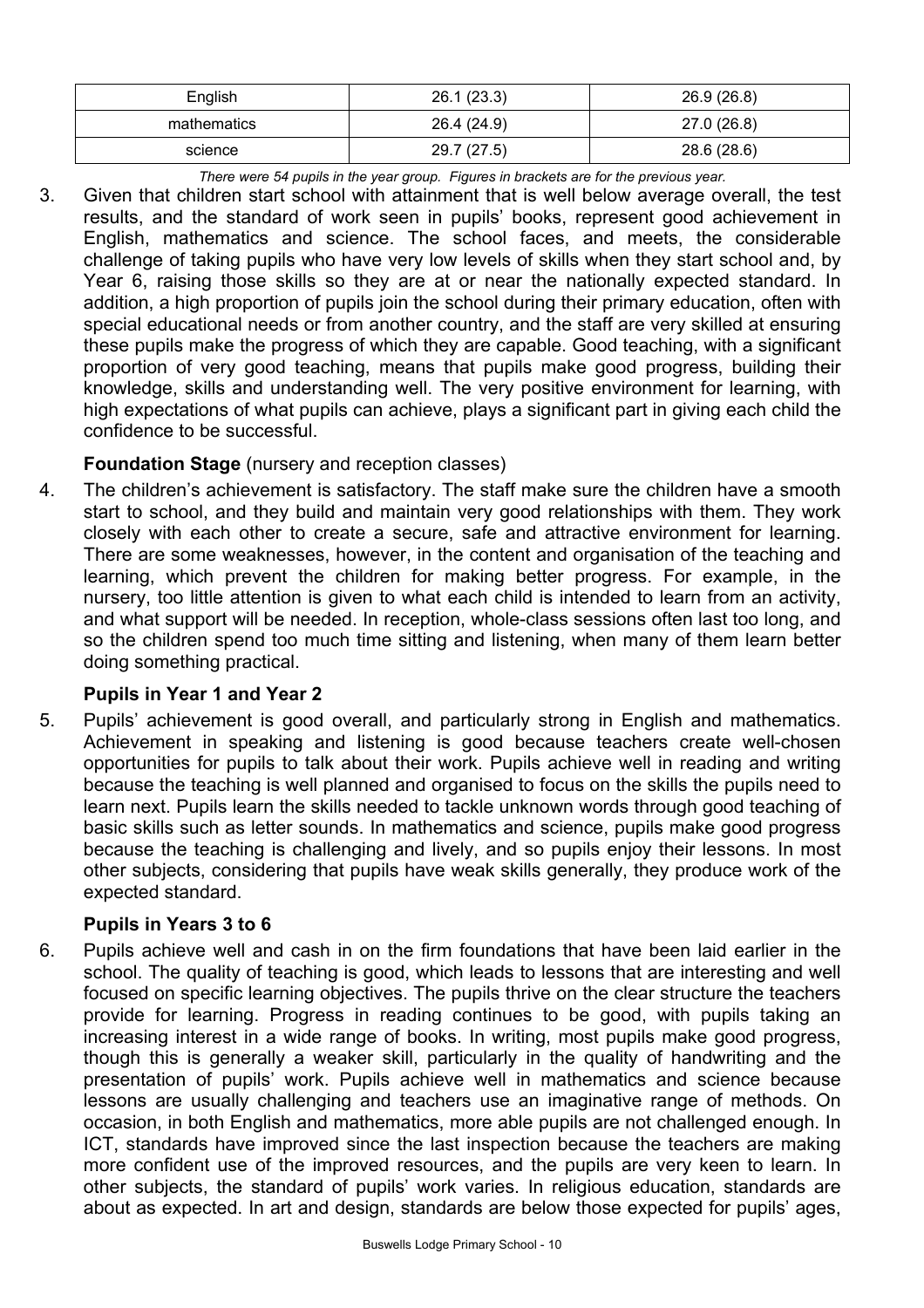but reasonable, considering their starting points in Year 1. In some other subjects, such as geography and history, pupils do not study topics in sufficient depth to produce the quality of work seen in the core subjects.

# **Pupils with special educational needs and those learning English as an additional language**

- 7. The school has a high proportion of pupils who have special educational needs and a few who receive support because English is not their first language. The most significant thing the school does is to ensure that these pupils have the same good chances to achieve well as other pupils do. They benefit from the good quality of teaching in their classes, and sometimes the school makes special arrangements, such as the setting in Years 5 and 6, which allows a small group of pupils who have special educational needs to be taught separately. The pupils achieved very well in the lesson observed for this group. The school also has a teacher who offers specific in-class support for pupils who first language is not English, which is successful. As a result of the school's careful attention to these pupils' varying needs, they achieve as well as others. The school welcomes all pupils, whatever their background or special educational needs, and makes sure that they are well supported in their learning.
- 8. At the previous inspection, pupils' achievement was satisfactory overall and good in Years 3 to 6. Achievement is now good overall. Standards at the end of Year 6 are much higher, as seen in the very good results pupils gain in national tests. The school is not complacent and recognises that there are aspects of pupils' work where it can strive for even higher standards.

# **Pupils' attitudes, values and other personal qualities**

Attendance is poor and punctuality unsatisfactory, even though the pupils really want to be in school. Once there, they have very good attitudes to learning and behave well. The school fosters spiritual, moral, social and cultural development well. Strengths in personal qualities identified at the last inspection have grown significantly and good work is in hand to improve attendance, so improvement in this area of work has been very good.

# **Main strengths and weaknesses**

- As a result of considerable efforts by the school, attendance has begun to improve from the very low levels of 2001, but is still too low to ensure that all pupils do as well as they can
- Pupils enjoy school very much and, by Year 6, develop a real enthusiasm for learning
- The school's determination to raise standards of behaviour is one of its success stories, with consistent, impressive work on helping children to do the right thing
- Very positive relationships and daily routines shape the way children develop and flourish

# **Commentary**

9. Although attendance was judged to be satisfactory by the previous inspection, it was below average at the time and lower than it is now. After that, the school's attendance dipped further, while in other schools it rose. A higher level of attendance is expected now to ensure that all children have every chance of success at school. The school's attendance rate is well below the national average. The school is well aware of the impact of high absence on achievement so has worked hard to halt the fall in attendance, which it has done successfully. The school spelled out for parents that they must explain every absence and used funds from the *BIP Project\** to enable staff to check that they do, since when, pupils have had fewer days off without good reason. This is one of the few schools to meet local attendance targets. It knows that it faces a significant challenge in cutting absence, in spite of rewards for 100% attendance that children prize, such as certificates, a trophy, a helicopter visit and bowling trip. They are absent too often because their parents do not bring them to school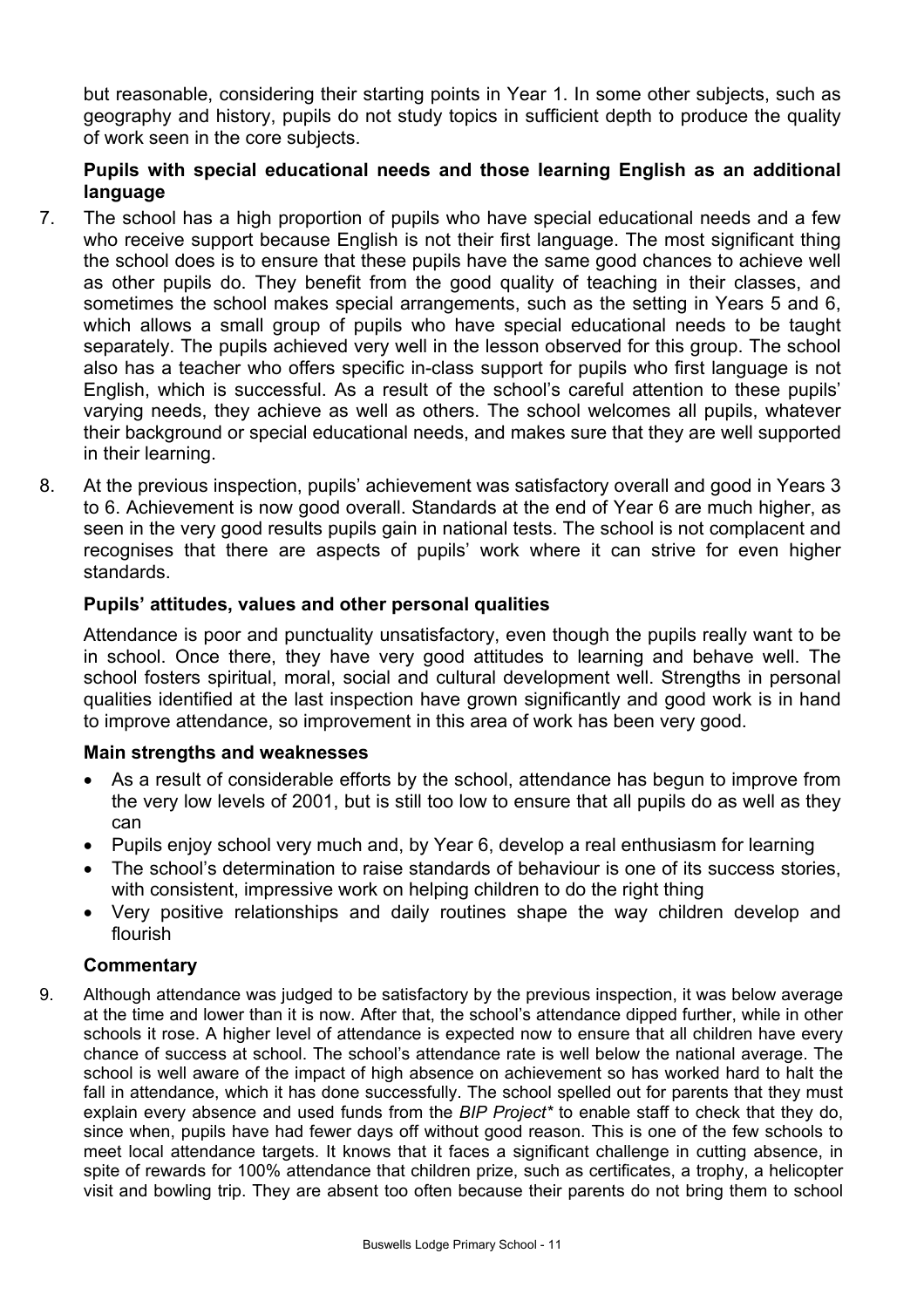rather than for lack of interest in learning. In individual cases, high absence rates prevent children from doing as well as they could, particularly as they miss too many literacy and numeracy lessons. *\*The national Behaviour Improvement Programme aims to raise attendance and standards of behaviour* 

#### *Attendance in the latest complete reporting year (%)*

| Authorised absence |   | Unauthorised absence |     |
|--------------------|---|----------------------|-----|
| School data<br>6.6 |   | School data          |     |
| National data      | h | National data        | J.4 |

*The table gives the percentage of half days (sessions) missed through absence for the latest complete reporting year.*

10. As pupils insisted, they "like school because we do lots and lots and lots of interesting lessons". Their love of learning is inspired by regular experience of lively, well-taught lessons with a mix of quick-fire questions, absorbing activities and chances of success for pupils of all capabilities. "You learn something new every day and teachers are always fair to everybody". By Year 6, the pupils' desire to learn and do as well as they can is very strong. It mirrors the school's determination to do its best for all of them. The oldest pupils enjoy working independently, go the extra mile willingly and are reluctant to stop once their curiosity is fired, as evident in an excellent Year 6 mathematics lesson.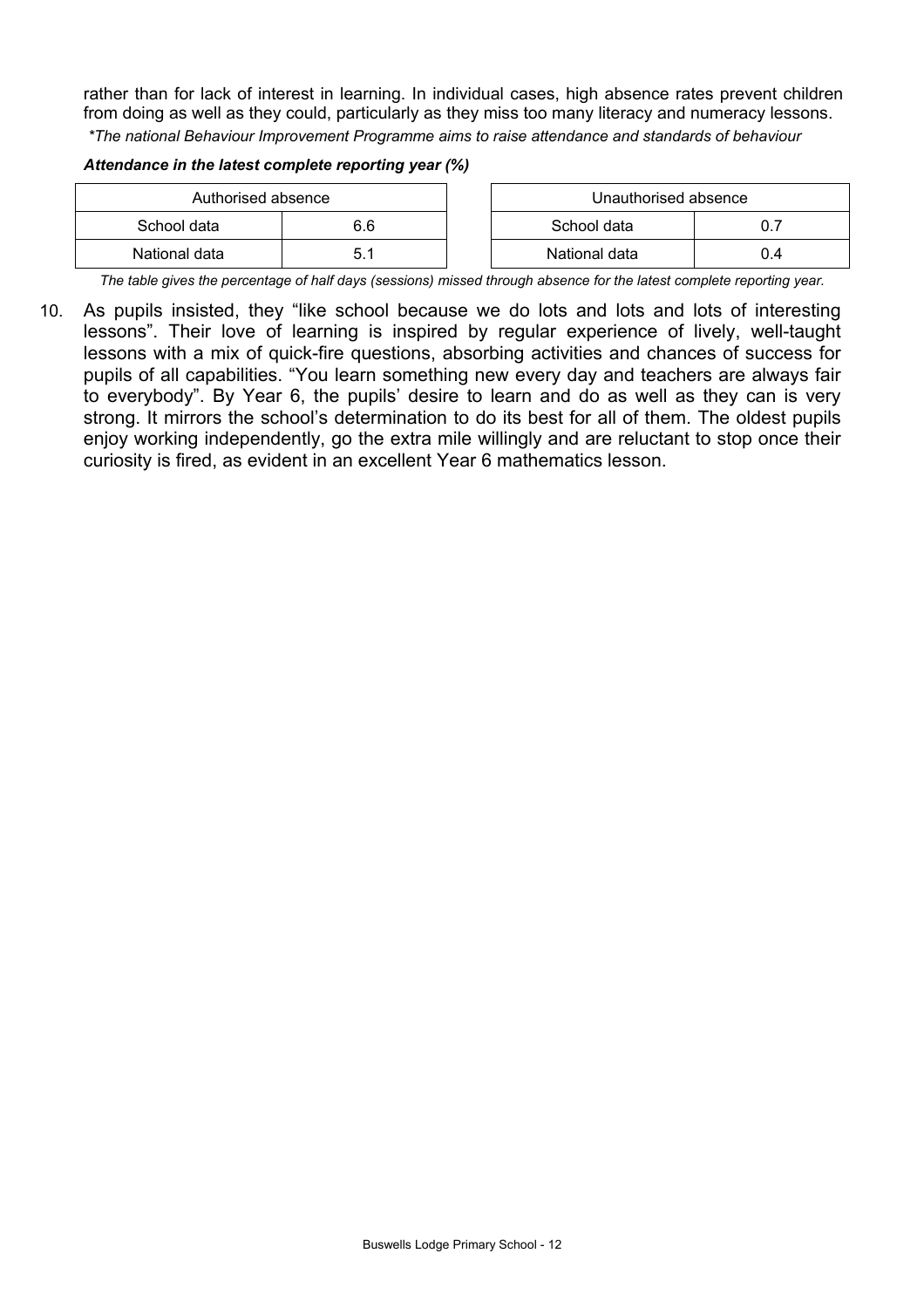11. The school has focused relentlessly on raising standards of behaviour and reducing instances of exclusions, bullying and bad manners. Incidents of racism are virtually unknown and, when they do occur, the school deals with them firmly. With the school's very positive stand on how to treat others, and the very good example set by adults, led impressively by the headteacher, children are left in no doubt about what is expected or what good behaviour looks like. As a result, gradually, they learn to respect and follow clear, simple school rules and the class rules that they help to devise. At first, many of them find this hard, especially when expectations are much higher and very different from experiences outside school. In time, almost all pupils learn good self-discipline and behave well, in response to constantly positive messages about the right thing to do. Those who find it very hard to follow instructions and obey rules know what they should do, even if they cannot always manage to do it. Most older pupils behave very well in lessons, which helps them to achieve well. The school uses exclusions reluctantly, but has no choice when pupils have failed to respond to its huge efforts to help them, and their behaviour is totally out of order. Exclusion rates are falling as extra support and initiatives, such as the use of learning mentors, help to curb extreme misconduct.

#### *Ethnic background of pupils*

| <b>Exclusions in the last school year</b> |  |  |
|-------------------------------------------|--|--|
|                                           |  |  |

| Categories used in the Annual School Census         | No of pupils<br>on roll | Number of<br>fixed period<br>exclusions | Number of<br>permanent<br>exclusions |
|-----------------------------------------------------|-------------------------|-----------------------------------------|--------------------------------------|
| White - British                                     | 229                     | 25                                      |                                      |
| White - any other White background                  | 9                       |                                         |                                      |
| Mixed - White and Black Caribbean                   | 19                      |                                         |                                      |
| Mixed - White and Black African                     | 5                       |                                         |                                      |
| Mixed - White and Asian                             | 3                       |                                         |                                      |
| Mixed - any other mixed background                  | 7                       |                                         |                                      |
| Asian or Asian British - Indian                     | 13                      | 1                                       |                                      |
| Asian or Asian British - Pakistani                  | 5                       |                                         |                                      |
| Asian or Asian British - Bangladeshi                | 1                       |                                         |                                      |
| Asian or Asian British - any other Asian background | 10                      |                                         |                                      |
| Black or Black British - Caribbean                  | 9                       | $\overline{2}$                          |                                      |
| Black or Black British - African                    | 30                      |                                         |                                      |
| Black or Black British - any other Black background | 14                      |                                         |                                      |
| Chinese                                             | 3                       |                                         |                                      |
| Any other ethnic group                              | 1                       | 5                                       |                                      |
| No ethnic group recorded                            | 27                      |                                         |                                      |
| $\cdots$                                            |                         |                                         |                                      |

*The table gives the number of exclusions, which may be different from the number of pupils excluded.*

12. Pupils' personal qualities such as self-confidence, kindness, independence and enthusiasm for learning blossom as children become used to school routines and realise that the staff want the best for them. At first, their personal and social skills are often limited, but everyday routines nurture good manners, respect for others and a sense of community vigorously so, by Year 6, pupils' have developed into youngsters who are a credit to the school. With more attention to social interaction through *R-time* (a way of learning how to make good relationships and show respect for other people) the school's very good provision for social development is set to become first rate. Its encouragement of spiritual and cultural awareness has not kept pace with this, partly because gaps in pupils' broader experience of subjects such as history, geography, art and drama mean that opportunities to learn about worldwide, colourful, rich and varied traditions are missed.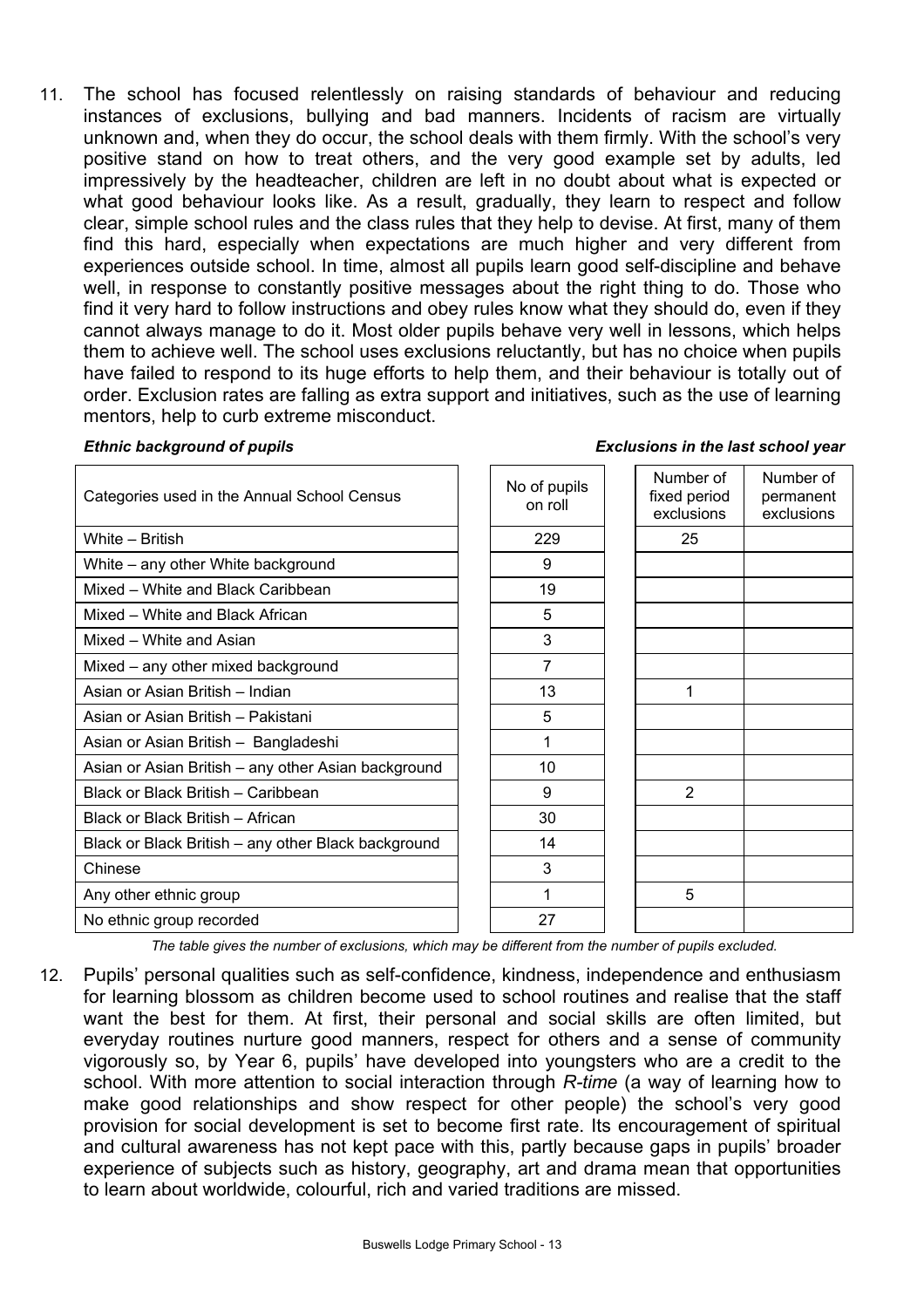# **QUALITY OF EDUCATION PROVIDED BY THE SCHOOL**

The school provides a good education for its pupils, with some very strong features. Teaching is good overall, often very good. The curriculum is satisfactory for children in the nursery and reception classes, and good throughout the rest of the school, with a strong, appropriate emphasis on the 'core' subjects of English, mathematics and science. Some other subjects, however, are not taught in sufficient depth. Very good systems for assessing pupils' developing knowledge and skills are not always matched by the way the information is used to ensure that work in lessons is appropriately challenging. Pupils are cared for and supported very well. The school has a good partnership with parents and other schools, and satisfactory links with the community.

# **Teaching and learning**

The quality of teaching and learning is good, and particularly strong in Years 2, 4 and 6. Learning in the nursery and reception classes is satisfactory, but has weaknesses because the content and pattern of lessons are not always best suited to the level of ability of the children. Throughout the rest of the school, teaching is good, often very good, and occasionally excellent. Any weaknesses are relatively minor and were only observed in a few lessons. Teaching is good for all subjects where a judgement can be made. The proportion of good and very good teaching has risen since the last inspection.

# **Main strengths and weaknesses**

- Teachers make lessons interesting and learning exciting, so pupils are keen to do well
- Teachers' very good relationships with their pupils help them to manage learning and behaviour very effectively
- In the nursery and reception classes, the content and pattern of learning are not always matched well enough to the children's needs
- Teachers' good subject knowledge helps them to explain work clearly and challenge pupils' thinking
- Teachers plan lessons carefully so they know exactly what pupils will learn and how the work will be organised
- In a few lessons, the teaching does not have sufficient pace and challenge to capture pupils' interest, and tasks are not matched closely enough to pupils' needs

# **Commentary**

*Summary of teaching observed during the inspection in 45 lessons*

| Excellent | Very good | Good       | Satisfactory | Unsatisfactory | Poor | Very Poor |
|-----------|-----------|------------|--------------|----------------|------|-----------|
| (2%)      | 9(20%)    | $18(40\%)$ | 15(33%)      | 2(4%)          |      |           |

*The table gives the number of lessons observed in each of the seven categories used to make judgements about lessons; figures in brackets show percentages where 30 or more lessons are seen.* 

13. The teachers are very skilled in making learning interesting and enjoyable. They know the pupils are likely to learn more when the lesson is exciting, and so they find lots of ways to capture the pupils' attention and involve them practically in their learning. For example, in a very good Year 2 science lesson, the teacher's dynamic introduction grabbed the pupils' attention and focused their thinking on experiments about how things move. A good practical activity encouraged the pupils to work well in small groups, and the teacher's constant reminders about what the pupils should be learning kept their eye on the ball. In an excellent Year 6 mathematics lesson, the pace of the learning and the teacher's challenging questions involved and motivated the pupils. Through a series of tasks, outlined very effectively on the interactive white board, the pupils learnt the skills needed to draw and interpret pie charts. The pupils' motivation never waned because the teacher kept setting new challenges, which demanded the pupils' attention and ensured they made very rapid progress. Year 1 pupils enjoyed learning about directions. The teacher took them to the hall, asked them to be 'robots', and so their understanding was hammered home in an enjoyable, practical activity. These lessons are typical of many seen, in which engaging teaching enthused the pupils and helped them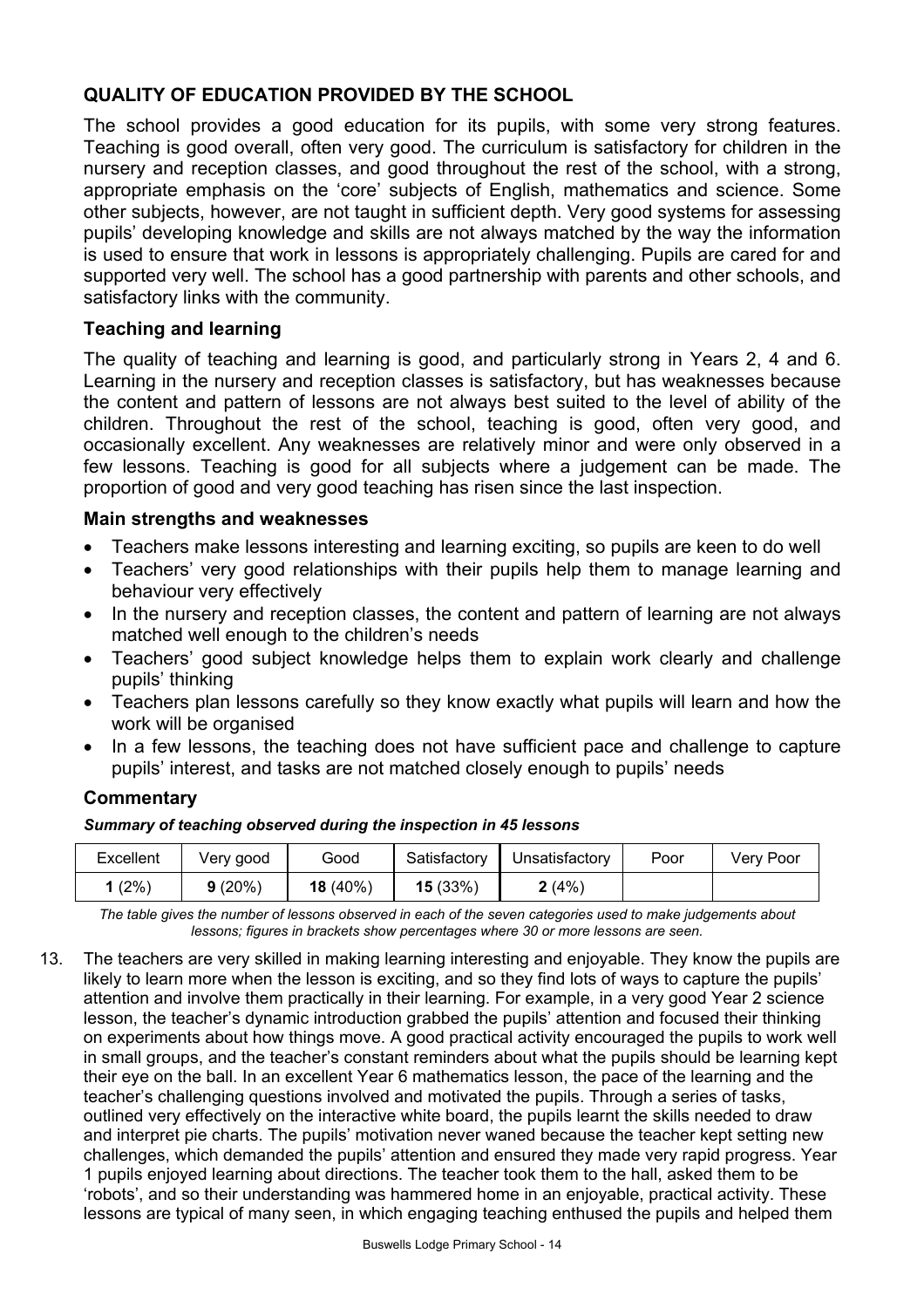to learn very well. This is a school where most of the pupils enjoy their learning for most of the time, which is a key factor in their good achievement.

- 14. The very good rapport between teachers and their pupils is clearly evident in most lessons. Teachers have worked very hard to gain the trust and respect of their pupils, largely through giving trust and respect to them. As a result, the pupils like their teachers and are prepared to work hard for them. This has benefits in each lesson because the pupils are very willing to contribute to class discussions, they realise that good behaviour is expected, and they know that making an effort with their learning is what teachers want. In a very good Year 4 English lesson, all these qualities were evident. Pupils paid very good attention during the teacher's very clear explanation. When the teacher asked questions, the pupils were keen to offer their answers, and the teacher was very skilled in including all the pupils, valuing their ideas. The pupils settled quickly to their work, concentrated very well, and made very good progress. There are a number of pupils, particularly boys, who find it difficult to sustain good behaviour. The very good relationships teachers have with these pupils keep occurrences of unco-operative behaviour to a minimum and, when things do go wrong, the very good relationships help to put them right.
- 15. Teaching in the nursery and reception classes is satisfactory, but there were weaknesses in some of the lessons seen. The staff have created a secure and happy environment for learning, but the way in which the learning is organised is not always most appropriate for the children. In the nursery, a good range of appropriate activities supports the children's learning, but the staff are not sharply focused enough on how to make sure the children get the most out of them. The children struggle to work independently and the staff do not always provide enough guidance and support to ensure the children work purposefully. Lessons in the reception classes usually begin with a wholeclass session, but this often lasts too long. The children spend too much time sitting and listening, when many of them learn better doing something practical, with the support of an adult. Although many of the activities seen were appropriate for the ability level of the children, some were too difficult, such as a focus on subtracting from numbers to ten when many of the children did not possess the necessary level of understanding.
- 16. Teachers usually have a good knowledge of the subjects they teach, which helps them to explain concepts clearly and to encourage the pupils to take the next step in their learning. For example, in a very good Year 6 science lesson, the teachers wanted the pupils to extend their existing understanding of how materials change when they are heated or cooled, with a particular focus on the more able pupils improving the quality of their written conclusions to experiments. The very clear learning objectives, linked to well-structured teaching about the difference between physical and chemical changes, enabled most of the pupils to make very good progress. Similarly, in a Year 5 mathematics lesson, the teacher's confident grasp of the subject led to a challenging set of activities, which extended the pupils' skills in carrying out mental calculations.
- 17. Teachers plan lessons carefully so that pupils will get the most from their learning. Plans are very clear about the main learning objectives for the lesson and how these will be achieved. Clear plans give teachers the confidence to teach at a good pace, and in an interesting and methodical way. For example, very good planning for a Year 3 ICT lesson helped pupils to make good progress in developing their text formatting skills. The teacher planned the sequence of learning very carefully, guided the pupils through new skills step-by-step, and so they were soon confident to work independently.
- 18. Within a picture of good teaching, there were some weaknesses in the satisfactory lessons seen. The main weakness was when the pupils were not challenged enough by the work they were given, and there are four reasons, sometimes in combination, why this occurred. In a few lessons, the work was too easy, or not focused strongly enough on what the pupils needed to learn next. More often, the work was challenging enough, but the teacher did not allow the pupils to work on it independently, and so the challenge it would have presented was absorbed by the teacher. In some lessons, when the teacher used work sheets to follow up whole-class teaching, these did not always challenge pupils sufficiently, particularly the more able. On occasion, the pace of learning slowed, either because the teacher talked for too long or did not make clear enough the expectation that pupils should get on quickly with their independent work.
- 19. Teaching for pupils who have special educational needs is good. The skills they need to learn next are identified well, and set out in a learning plan which guides both teachers and classroom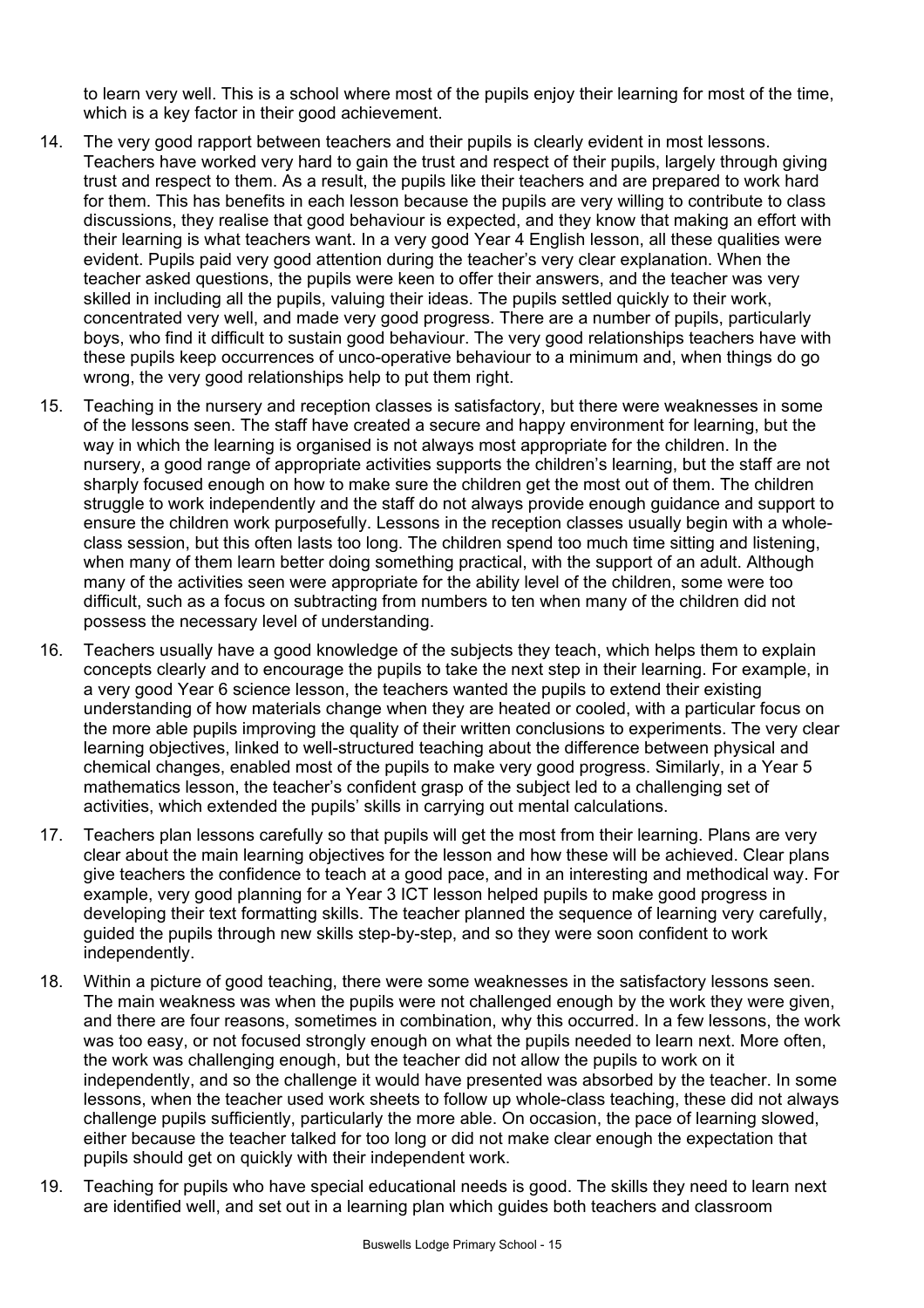assistants. As a result, lessons are well focused on what these pupils need to learn, particularly in English and mathematics. Special support, such as the setting arrangements in Years 5 and 6, leads to very good teaching because the smaller group enables the learning to be matched more closely to the pupils' particular needs. Good systems for assessing the needs of pupils who are learning English as an additional language result in effective support, both in lessons and in small groups, aimed at specific targets for learning. Teaching for these pupils is also good. As a result, by Year 6, many of them reach the nationally expected standard in English.

20. Systems for assessing pupils' attainment and checking on their progress are very good and much better than at the last inspection. The school now has very clear systems for tracking pupils' progress in all subjects. At a whole-school level, this ensures that teachers have clear information about pupils' attainment at a given point in time, particularly in English, mathematics and science. Day-to-day assessment, and its use to plan the next steps in pupils' learning, is not as good. In some classes, teachers use targets to make clear to pupils what they need to learn next. At present, however, such measures are not consistent across the school and, as a result, work seen in a few lessons was not matched well enough to pupils' needs. Marking is generally thorough, and offers lots of praise and encouragement. Only the best, however, identifies what pupils need to do next to improve their work.

# **The curriculum**

As at the last inspection, the curriculum is good, with a strong, appropriate emphasis on the core subjects of English, mathematics and science. It is enriched by satisfactory opportunities for pupils to take part in activities outside lessons. The accommodation and resources are good overall and have improved since the last inspection.

#### **Main strengths and weaknesses**

- Pupils achieve well because the curriculum for English, mathematics and science is good, but the curriculum for some other subjects lacks depth
- Very good provision for pupils' personal, social and health education helps them grow in confidence and become mature members of the school community
- Provision for pupils who have special educational needs and those for whom English is an additional language is good, and so these pupils achieve well
- The experience, expertise and stability of staffing has been a key factor in promoting very good improvement since the last inspection

- 21. The school places great emphasis on the importance of all pupils achieving well in literacy and numeracy. It matches the curriculum to the needs of the pupils so they make good progress in the core subjects of English, mathematics and science. Provision for other subjects is at least satisfactory, but there are weaknesses. For example, the curriculum for art and design and religious education results in pupils reaching the standards that would be expected. On the other hand, aspects of geography are studied in insufficient depth and, in history, whilst all strands of the curriculum are covered, much of the work seen focuses on chronology and facts without creating opportunities for interpreting evidence and drawing conclusions. The school has identified the need to review its curriculum so that it aims for excellence in some non-core subjects rather than trying to cover them all in equal measure.
- 22. Personal, social and health education (PSHE) is very good, and is rooted in the values of the school and the day-to-day relationships between pupils and with the staff. In all lessons, pupils learn about respecting each other, working together and having the confidence to express their views. In PSHE lessons, teachers focus on particular issues, such as in Year 5 when pupils thought about ways they could resist pressure from their peers to do something they know is wrong. A number of whole-school initiatives also make a very good contribution to PSHE. R-time (a way of learning how to make good relationships and show respect for other people) has recently been introduced throughout the school and early indications are that it is a valuable opportunity for pupils to develop greater awareness of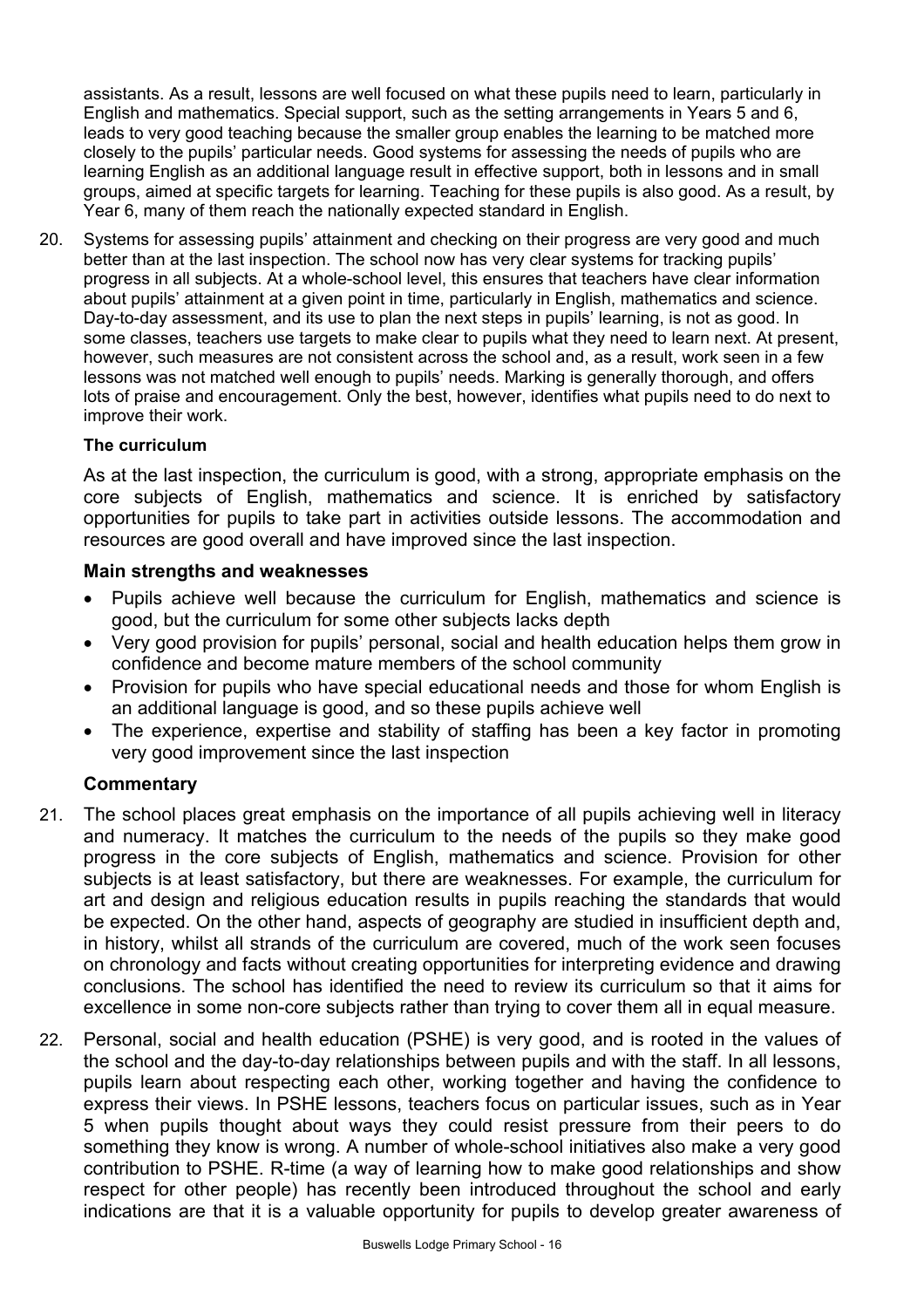their social responsibilities. The school's involvement in the BIP programme has had a significant impact for some pupils as their attendance has improved and they are supported through lunchtime social activities. The introduction of learning mentors has helped to reduce the number of lunchtime incidents for these pupils, and so they are ready to learn at the start of the afternoon session.

- 23. The school aims to get the best from all its pupils. Those who have special educational needs and those learning English as an additional language achieve well because the provision is good. They benefit, as other pupils do, from the good quality of teaching, and so they make good progress in most lessons. Individual education plans identify specific targets for learning. A good example of these targets being used effectively was seen in a lesson for a group of pupils in Years 5 and 6. Each child's targets were fixed to their desk and, when they hit a target, they ticked a box next to it. The support for these pupils in lessons is focused because the planning is good. The additional support provided for pupils learning English as an additional language is well thought out and of good quality. Teaching assistants play a major part in helping these pupils and they have the skills to support learning effectively. Even when things go wrong, and pupils do not live up to the high standards of behaviour expected, the school is relentless in its view that pupils should be in school and learning. Very good support for some pupils enables them to be successful in this school when they might struggle elsewhere.
- 24. After-school booster clubs in literacy and numeracy are available for older pupils. They are invited to attend a club following a review of their needs. Parents are invited to the first session to find out how they can support their child's learning. These clubs have been successful in ensuring pupils reach the standard of which they are capable, as reflected in the school national test results in Year 6.
- 25. There are a number of clubs and other opportunities to enrich pupils' learning. Due to temporary staff changes, these are predominantly for the older pupils. All clubs are well attended and valued by the pupils. In football, both boys and girls attend weekly training sessions. The school has been successful in bidding for additional funding. Specialist instruction from Leicester Tigers was well received and pupils reached the semi-final of a tag rugby competition. Musical evenings are also possible because of pupils' efforts at learning musical instruments and their attendance at choir. The oldest pupils have the opportunity to participate in taster sessions for indoor archery. These are well managed and pupils have a very good awareness of safety at these sessions. They are proud of their achievements when their scores are displayed in the Year 6 entrance and available for all to see. Pupils' behaviour at these sessions is exceptionally good.
- 26. The staff have a good breadth of experience and expertise. The very low turnover of staff makes a significant contribution to developing and maintaining very good relationships with pupils, and to supporting their good achievement. Teachers work hard to get to know all pupils, for example spending time with pupils other than those in their own classes during playtimes. Staff who provide support for pupils who have special educational needs and for those learning English as an additional language add to the strengths in staffing.
- 27. The recently opened Year 6 building provides very good, spacious facilities to support pupils' learning and is well resourced. The pupils enjoy working in their new classrooms. The partition between the two classrooms works very well to support separate class teaching and is removed very quickly to enable whole year group to work together in activities such as R time. This is in contrast to open plan areas in the main part of the building where, as noted at the last inspection, for some of the younger children, the sound from the adjacent classroom can be distracting. Year 3 pupils work in an older, 'temporary' building which, whilst adequate, does not provide the high quality facilities seen in Year 6. Alongside the new Year 6 building, the school has extended and is improving the grounds. Pupils have planted bulbs and watered the newly planted shrubs. This provides a valuable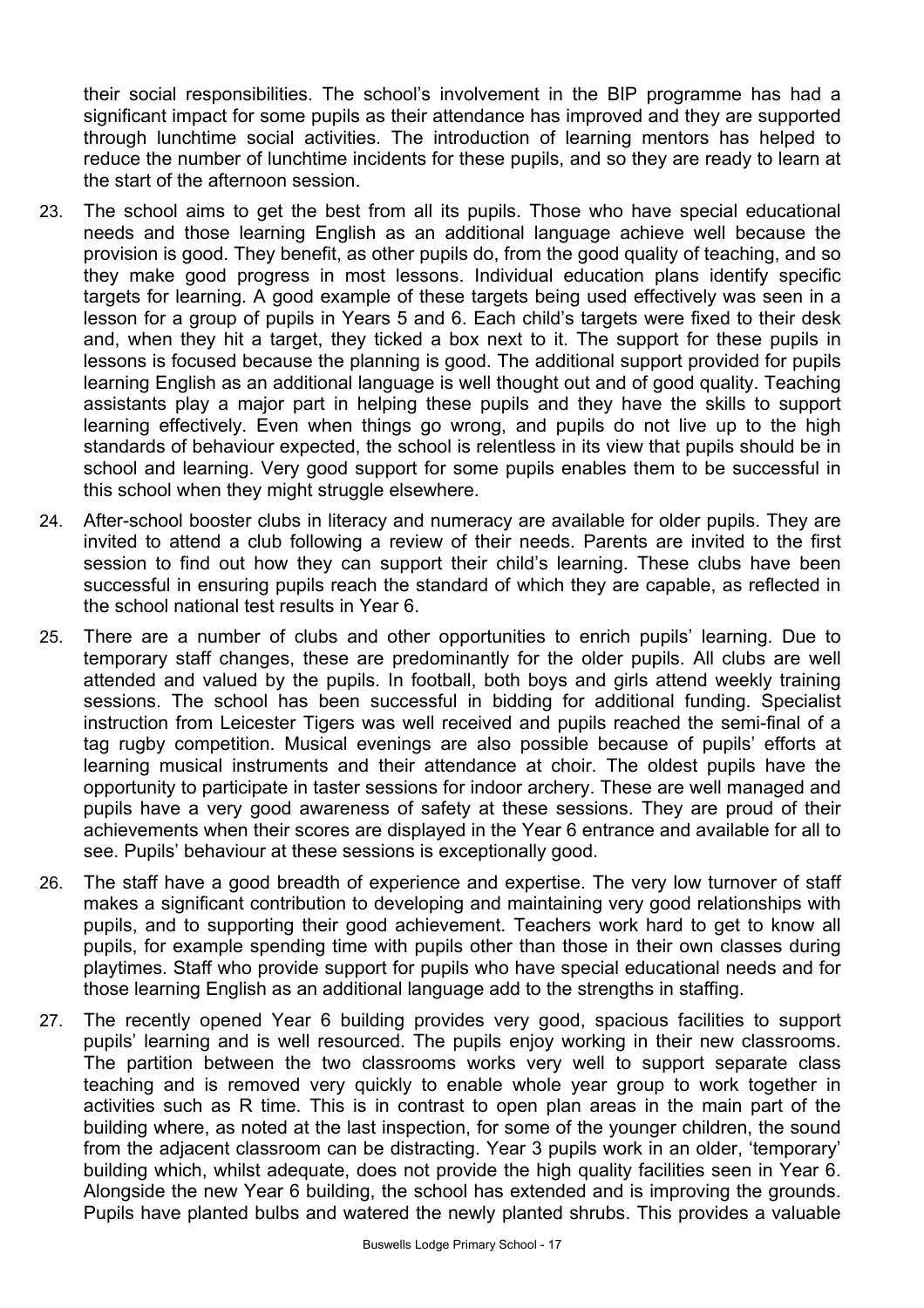opportunity for pupils to exercise their responsibility for their environment and also to see how areas change over time. Resources for most subjects are good and well used.

#### **Care, guidance and support**

The school takes very good care of pupils' welfare, health and safety. It guides them well with their work. Pupils' ideas are valued highly so they are involved very well in making the school an even better place to be. Improvement since the last inspection has been very good in strengthening the high quality of care, in order to raise personal and academic achievement successfully.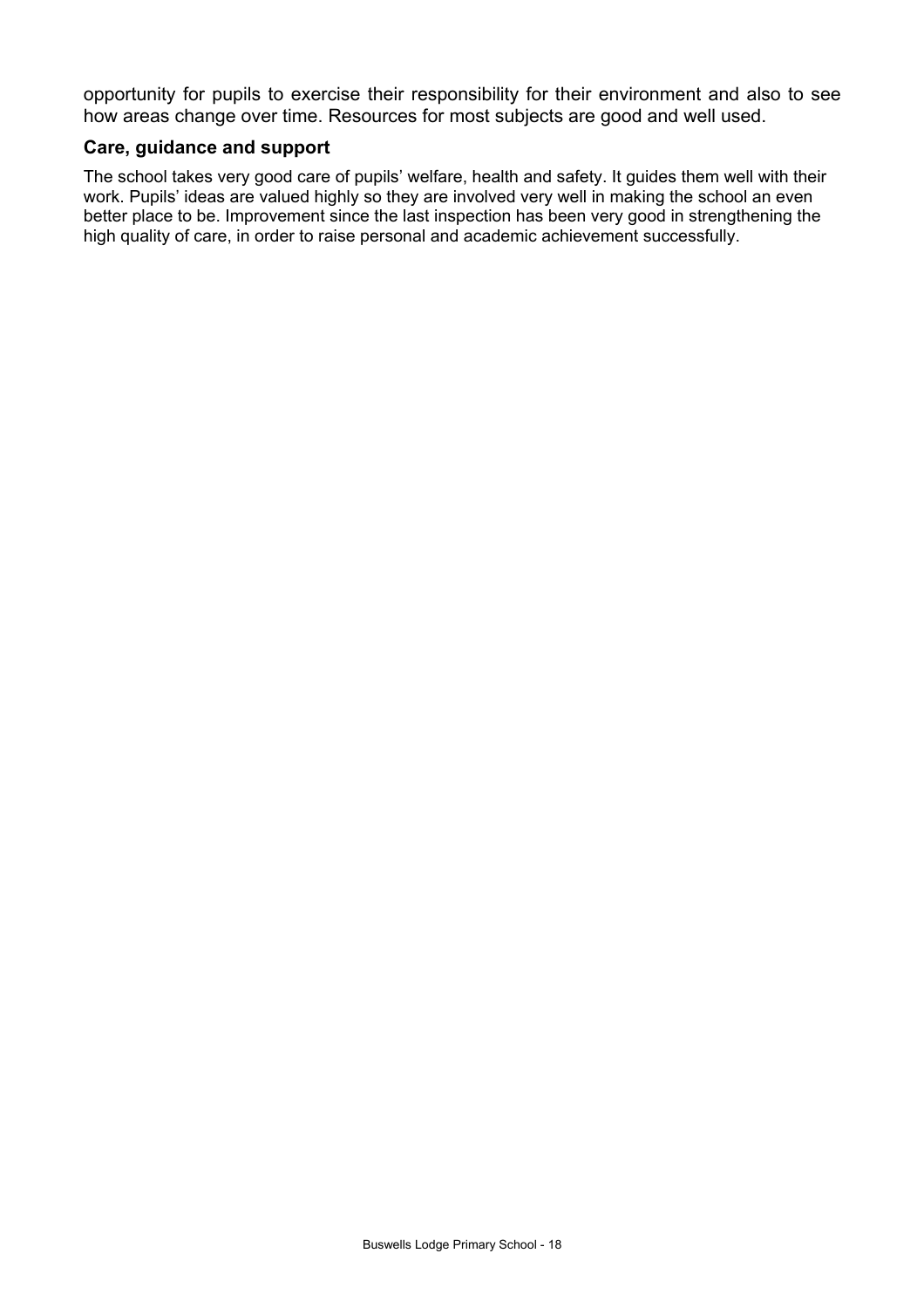# **Main strengths and weaknesses**

- Impressive levels of trust ensure that, however difficult things are, children of all ages and backgrounds have someone who takes time to listen, help, and urge them to do their best
- Pupils' well-being is given a high priority as a key part of the school's drive to raise achievement
- The school works very hard to build respect for people's ideas, so it takes pupils' views seriously
- The school offers all new pupils a very warm welcome, so they settle in happily
- Pupils are helped with their work in a well-meaning way that ensures good support, but activities, targets and advice are not always fine-tuned to the needs of individuals

- 28. The school has to take particular care to develop the social skills that support learning because so many children who join have far less experience than usual of working, playing and talking to a mix of other people. The staff build very strong relationships with children so they feel happy, secure and keen to have a go with the work they are asked to do. They glow with the praise and encouragement offered, knowing that, if they make a mistake, noone dwells on it, but urges them to try again or do better next time. "I like the way my teacher treats me. She is really kind." This is a great boost to confidence. Teachers notice and compliment pupils regularly for good manners, careful listening, thoughtfulness and other positive behaviour. This is part of the school's culture and makes all the difference to pupils feeling so well cared for and valued by staff.
- 29. The school's high quality care is rooted in its intent to do the best for all its pupils. A firm focus on boosting pupils' confidence, standards of behaviour and desire to learn ensures that the care given is used to raise standards resolutely, not just to keep children happy. "The teachers help you or push you so you know that you can do it. They try to improve your confidence."
- 30. All matters of health and safety are dealt with very carefully. All policies and procedures, including arrangements for child protection, are in place fully, as required. The school works very hard to promote healthy living, for example by using the Life Bus to teach pupils about making wise choices and staying safe from harm, even in the face of peer pressure to take risks.
- 31. Recent initiatives such as the use of R-time have emphasised how much the school values pupils' views. They have high quality, regular chances to share ideas within a setting where people are expected to take turns and to learn from each other. Although adults often have to work very hard to catch and hold the attention of the class, particularly with the youngest children, they ensure that everyone has a chance to say something and is heard with respect. The school uses its five golden rules very successfully to insist on consideration for everyone. As a result, it is part of the culture for pupils to talk about school life. Recently, questionnaires and a school council have also offered pupils a more formal 'voice' in suggesting improvements to school life.
- 32. The school's positive atmosphere, a warm welcome for visitors and practical help such as the pack of information for parents, help those starting school to settle in happily. Children who join at other times are made just as welcome and helped by friendly adults and pupils to find their feet quickly. Several pupils told inspectors they wished they had been here from the start. "I would not change anything about my school. It is the best school I have ever been to and I do not want to leave."
- 33. Adults know pupils of all ages and backgrounds very well so pupils feel able to ask for and accept help from staff. In the best lessons, such help is based on precise analysis of gaps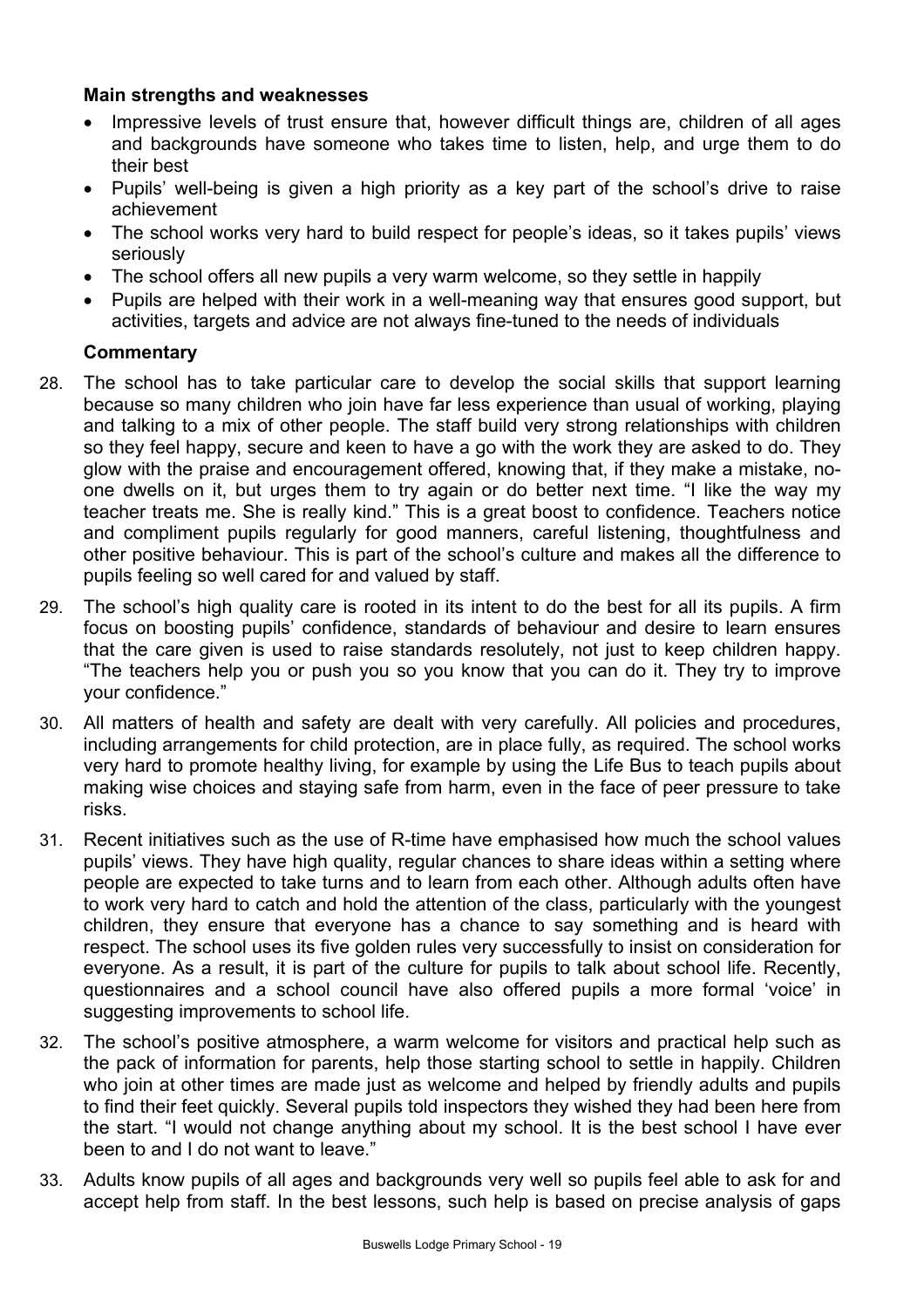in understanding and the best way to take steps to fill them. For instance, in a very good Year 4 English lesson, pupils were asked to check their own targets before rushing to write down words ending in '–ough'. Very good prompts ensured that individual, more able children gave equal attention to presentation, speed and unusual examples, such as 'although' or 'enough'. Otherwise, help with work is effective, but better as general encouragement than as specific advice based on accurate information about what a pupil needs to practise or learn next to achieve more. Pupils feel well supported. "I like all of the teachers at the school and every activity. I never get bored of what I am being taught because all of the teachers help me understand in a better way."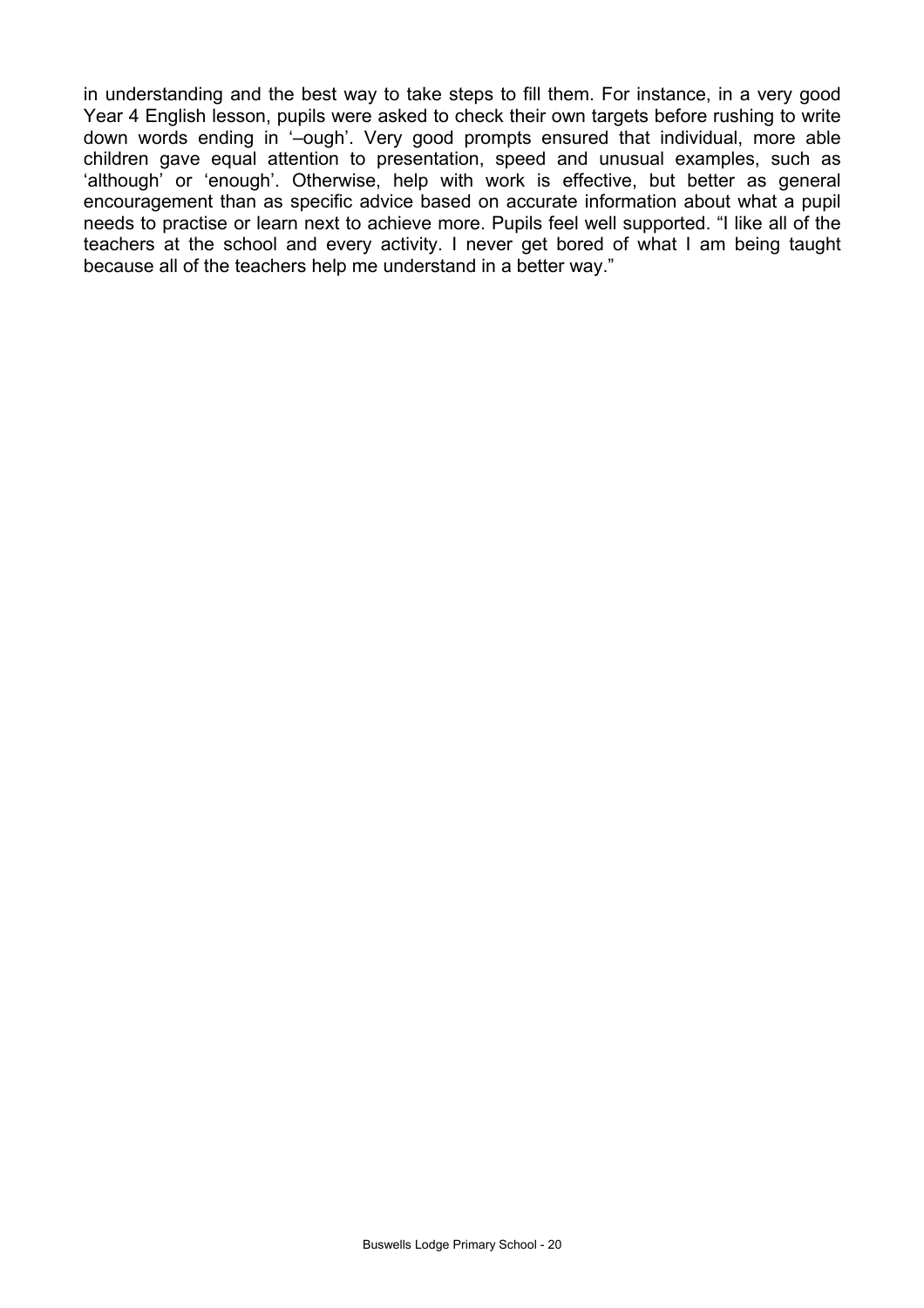# **Partnership with parents, other schools and the community**

The school has built a good working relationship with parents. Its links with other schools are good. Community links are satisfactory. This represents good improvement since the last inspection.

### **Main strengths and weaknesses**

- The school strives constantly to find ways of working well with all parents, including those who find it hard to respond to efforts to involve them in their children's learning
- Good links with other schools offer pupils extra, worthwhile opportunities to take part in activities such as sport and music, and better chances of smooth transfer from one school to another
- Community links have not developed as well as other partnerships, partly because of the impact of recent building work on site

- 34. The school has made great efforts to improve its partnership with parents, which was criticised at the last inspection. As a result, its prospectus, home pack for new families, newsletters and other information are much clearer, more parent-friendly and easier to understand. Parents now have every chance of knowing what is going on and what is expected of them. Reports give a reasonable idea of what pupils have been learning in each subject, but the school knows that the language used is still not clear enough for all parents to understand just how well their child is doing and how to do better. Parents say the school is welcoming and staff are approachable, so no barriers to successful partnership remain on the school's part. The reality is that, for whatever reason, many families have difficulty in responding to the school's considerable efforts to work well with them, but relationships are positive, which is a secure basis for pupils to do well. Parents are pleased with what the school does for their children. They say their children like school because the teaching is good, teachers expect them to work hard, people are approachable and the school is well led.
- 35. Initiatives such as regular surveys of parents' views, easy access to staff before and after school, and the magazine style of the governing body's report to parents help to build bridges with families. The school is alert to any new venture that might bring it closer to parents, so that the home-school partnership is strengthened. Its biggest challenges are to reduce absence and involve parents actively with what their children learn and how well they do at school. Parents have a better idea of the link between absence and lack of progress as a result of efforts by additional staff to remind them. The school is making good use of work with the Sure Start playgroup initiative on site to help build confidence among new parents that they can help their children with learning.
- 36. Children starting school benefit from the close ties with the playgroup. The school's links with the local secondary school, which has specialist status for technology, have helped not only with extra resources but also in key work with individuals who struggle to cope with school routines and who might otherwise be excluded. Older pupils have frequent chances to work with secondary school staff. The school has close working partnerships with local primary schools, which have enabled pupils to relish experiences such as a musical evening much enjoyed by the local community, as well as success in football matches and sport, generally. The school is involved well with specific initiatives locally such as the 'Count Us In' project that supports families with children with disabilities and difficulties. Thriving links with people and community organisations further afield are limited, which curbs pupils' awareness of the wider world. As the school's goal is to raise aspirations and self-belief in the neighbourhood to help boost children's achievement, the community focus is local.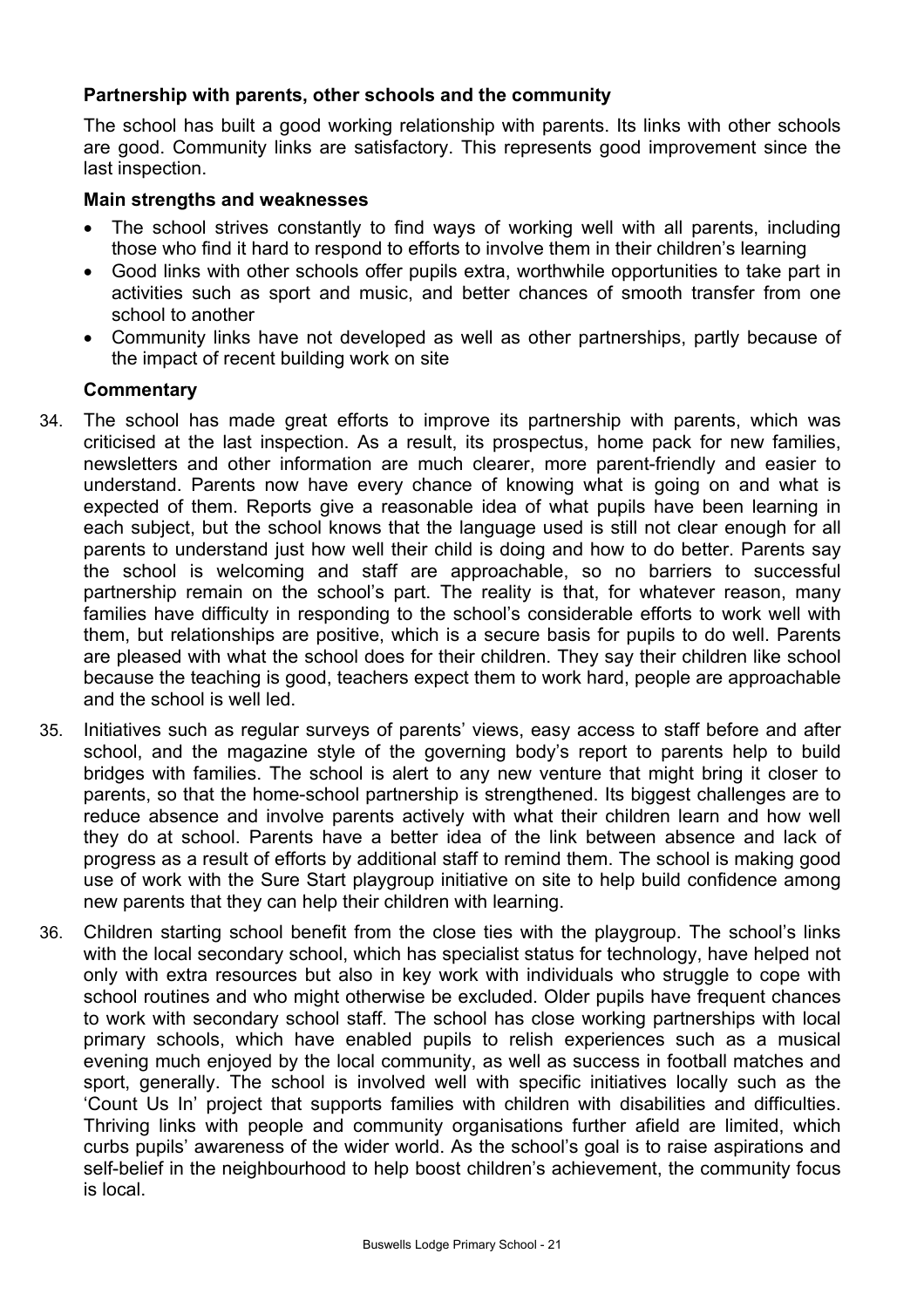# **LEADERSHIP AND MANAGEMENT**

The headteacher's very good leadership ensures that everyone has a very clear focus on improving pupils' achievement. Management of the school is very good. Key staff provide good support for the headteacher, share his vision and manage aspects of the school well. Governors do a good job because they have a very good knowledge of the strengths and weaknesses of the school. Leadership and management have been strengthened since the last inspection.

### **Main strengths and weaknesses**

- The headteacher's very purposeful leadership has resulted in very high expectations of what pupils can achieve and the creation of a very positive environment for learning
- The school has very well developed systems to identify its strengths and tackle its weaknesses
- Senior staff provide good support for the headteacher, taking on important roles in managing key aspect of the school's work
- Governors make a good contribution to the effectiveness of the school because they understand its strengths and weaknesses and are fully involved in planning for the future
- The quality of subject leadership varies from very good to satisfactory

- 37. The headteacher's very strong, principled leadership has been central to the very good improvement the school has made since the last inspection, especially in raising standards and creating a very positive learning environment. His expertise has been recognised by the local education authority for whom he has worked to provide support for other schools. He is very knowledgeable about the strengths and weaknesses of the school and has a very clear vision and relentless drive to improve the achievement of each pupil. Very comprehensive planning for future development reflects the high ambition for the pupils, staff and the school with decisive priorities and goals, which are having a positive impact on pupils' achievement. The school has a very clear set of values which means that pupils, many of whom are from challenging circumstances, can thrive in a learning environment which has a high emphasis on their care, welfare and safety. This focus has been very effective because, as a result, pupils make very good progress in their personal development, show respect and want to learn. The headteacher has put into practice his vision for a shared leadership structure, thus encouraging teachers' professional development and making good use of their skills. Consequently, senior staff, who share the vision for school improvement, have been delegated very clear responsibilities to fulfil important leadership roles and provide effective support for the headteacher. Not only do they take subject responsibility, but they also have pastoral roles and lead central aspects of the school, such as the curriculum development responsibility held by the deputy headteacher. This gives senior staff a very good insight into the quality of their areas of responsibility.
- 38. Leadership and management provided by subject leaders are good, overall, but variable. The school is very aware of the quality of leadership in each area. All subject leaders have responsibility to identify priorities for improvement in their areas and contribute to wholeschool strategic planning. A characteristic in subjects where there is very good leadership is that the leaders have a very clear grasp of strengths and weaknesses, such as in science and information and communication technology. However, in other subjects, leaders are still building their skills and do not yet have a significant impact on improving pupils' achievement.
- 39. Governance is good. Governors have varied experience in the role but they are very committed to, and supportive of, the school. Together, they have very good knowledge of the strengths and weaknesses of the school, and all share the vision for improvement. They play an effective role in planning for the school's development and have provided challenge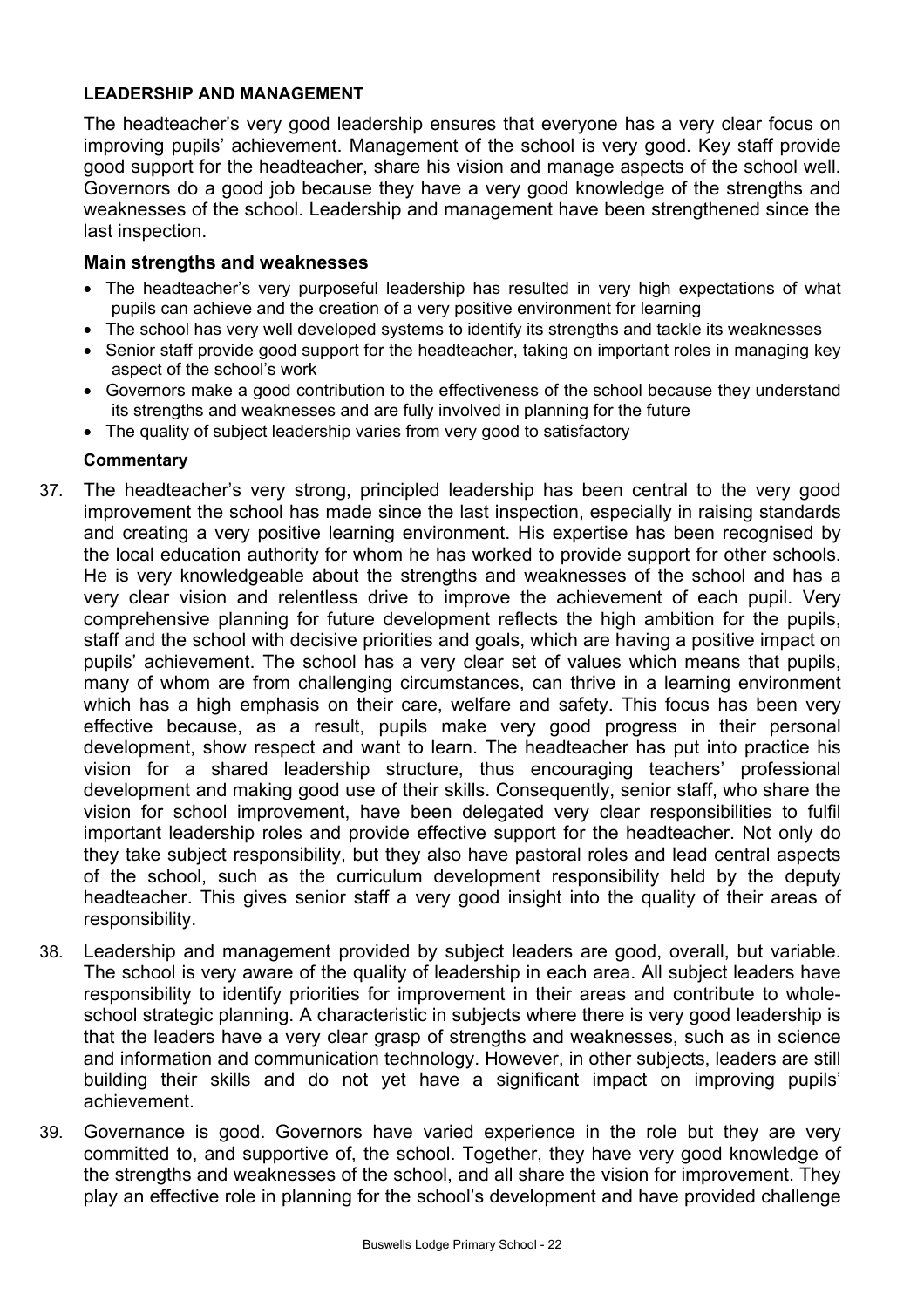in areas that concerned them. For example, governors' opinions were central to the decision to replace old mobile classrooms in order to provide a better learning environment for pupils in Year 6. Governors also played a crucial role in the development of effective new behaviour policies, and they review all new policies very thoroughly. However, governors do not check carefully enough on the progress the school is making towards its main priorities for improvement.

- 40. The school is managed very well. It evaluates its performance very thoroughly and uses the information very effectively to bring about improvement. The areas the school identifies for improvement are based on a rigorous analysis of pupils' progress and often implemented through very good systems for performance management of teachers. Staff are very clear about their roles and responsibilities and teachers' performance is reviewed very effectively. All targets are linked closely to priorities for school improvement and staff are provided with good opportunities for training to develop their knowledge and skills and, thus, improve pupils' achievement. However, the performance management system for non-teaching staff is not developed enough. School systems to check on the progress of pupils are very good but the use of assessment data to respond to individual needs is inconsistent. The school provides very effective support for teachers who are new to the school, including newlyqualified teachers, which enables them to settle in quickly. The school is managed very efficiently on a day-to-day basis because of the very effective support that staff and the administrative team give to the headteacher.
- 41. Financial management is very good. All budget and spending decisions are linked to the priorities set out in the school's plans for development, and the headteacher and governors review the budget frequently. Recently, significant improvements have been made to the buildings, which are having a positive impact on the achievement of pupils and on their attitudes to learning. The headteacher is very skilled at identifying where funding is available for projects.

| Income and expenditure $(E)$ |           | Balances (£)                        |        |
|------------------------------|-----------|-------------------------------------|--------|
| Total income                 | 1.325.999 | Balance from previous year          | 83.498 |
| Total expenditure            | 1.242.549 | Balance carried forward to the next | 83.450 |
| Expenditure per pupil        | 3023      |                                     |        |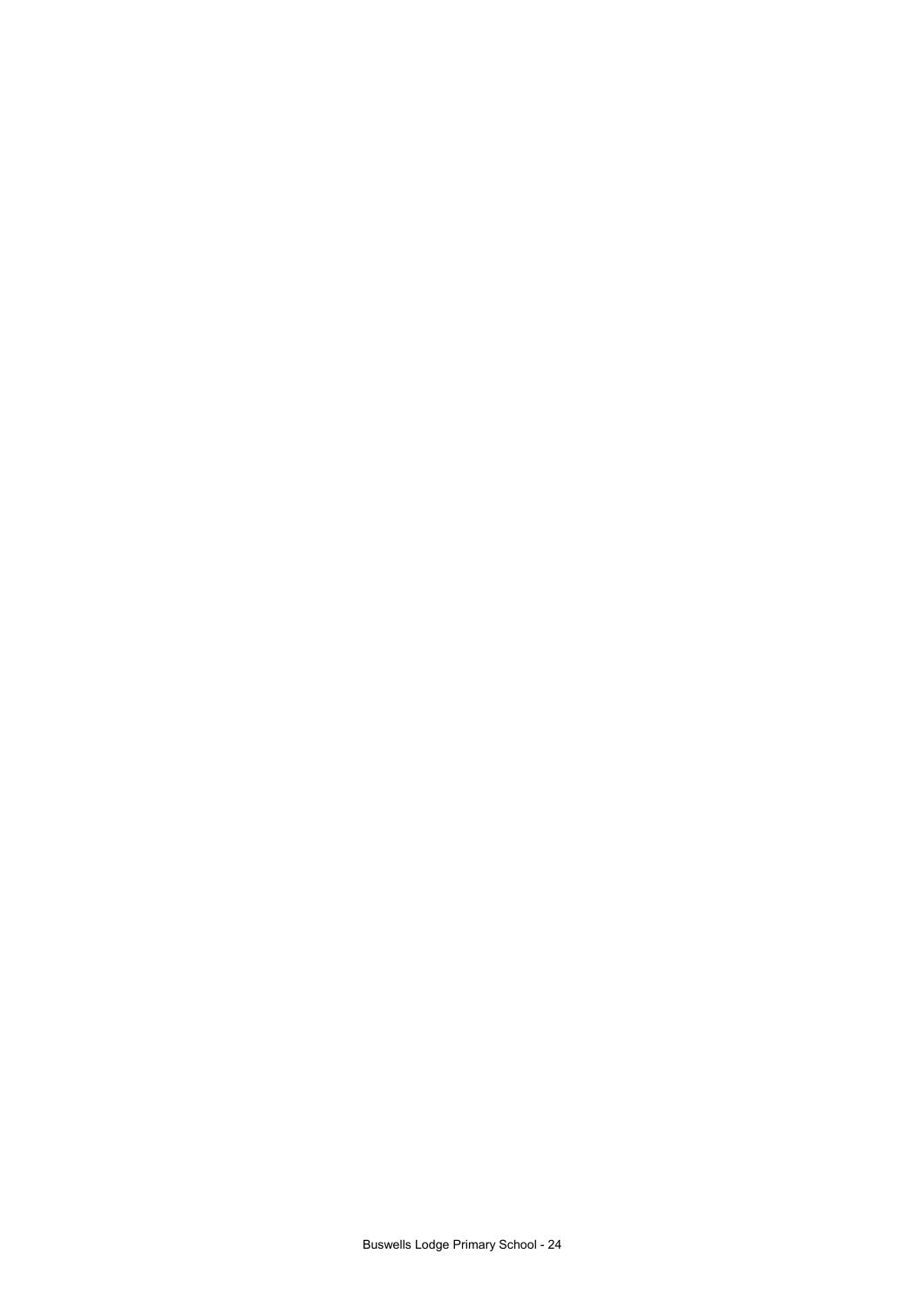# **PART C: THE QUALITY OF EDUCATION IN AREAS OF LEARNING AND SUBJECTS**

# **AREAS OF LEARNING IN THE FOUNDATION STAGE**

- 42. Provision for children in the Foundation Stage (nursery and the reception classes) is satisfactory and similar to that reported at the last inspection. When children join the nursery, overall attainment is well below that expected, with particular weaknesses in communication, language and literacy, and personal and social skills. Children's achievement is satisfactory but, owing to their low starting points, very few are on course to reach the learning goals expected nationally by the time they join Year 1. Attainment is rather higher in mathematical development where about a third of the children are on track to reach the expected standard.
- 43. Very good procedures support children when they join the nursery, and others who arrive during the Foundation Stage. The 'Home Pack' gives parents clear guidance on the curriculum and how they can support their child at home. Parents are welcome in the classrooms and this enables children to settle in very well. Staff build and maintain very good relationships with the children. They work closely with each other to create a secure, safe and attractive environment for learning.
- 44. Teaching in the nursery and reception classes is at least satisfactory for all areas of learning, and good for mathematical and creative development, but there are some weaknesses. Well-established routines set the tone for learning and help the children to feel secure. For example, registration time is used well for pupils to develop their speaking, listening and counting skills. Whole-class sessions and opportunities to learn from a range of activities help the children to build their basic skills steadily. In a number of the lessons observed, however, too little account was taken of the children's existing level of ability, and so the content and organisation of the work were not best suited to enable the children to take the next step in their learning. For example, the nursery provides a good range of activities that children can choose but, owing to children's weak skills, they are not always sure what to do. The staff give too little attention to what each child is intended to learn from an activity, and what support will be needed. An attractive outdoor play area for the nursery children makes a good contribution to the learning environment, but it is not structured well enough to develop skills in areas other than physical development. In reception, wholeclass sessions often last too long, and so the children spend too much time sitting and listening, when many of them learn better doing something practical, with the support of an adult. Many of the activities seen were appropriate for the ability level of the children, but some were too difficult, and so the less able children did not make progress at their own level.
- 45. Leadership and management of the Foundation Stage are satisfactory and keen to develop the provision. There are good systems for checking on children's progress, but not enough use is made of this information to provide appropriate activities. Children with special educational needs and those learning English is an additional language receive good support from the staff and make just as much progress as others.

# **Personal, social and emotional development**

Provision in personal, social and emotional development is satisfactory.

#### **Main strengths and weaknesses**

- The children enjoy coming to school and develop positive attitudes to learning
- Well-established routines help children to learn about acceptable behaviour
- Opportunities are missed to develop children's social skills during informal play activities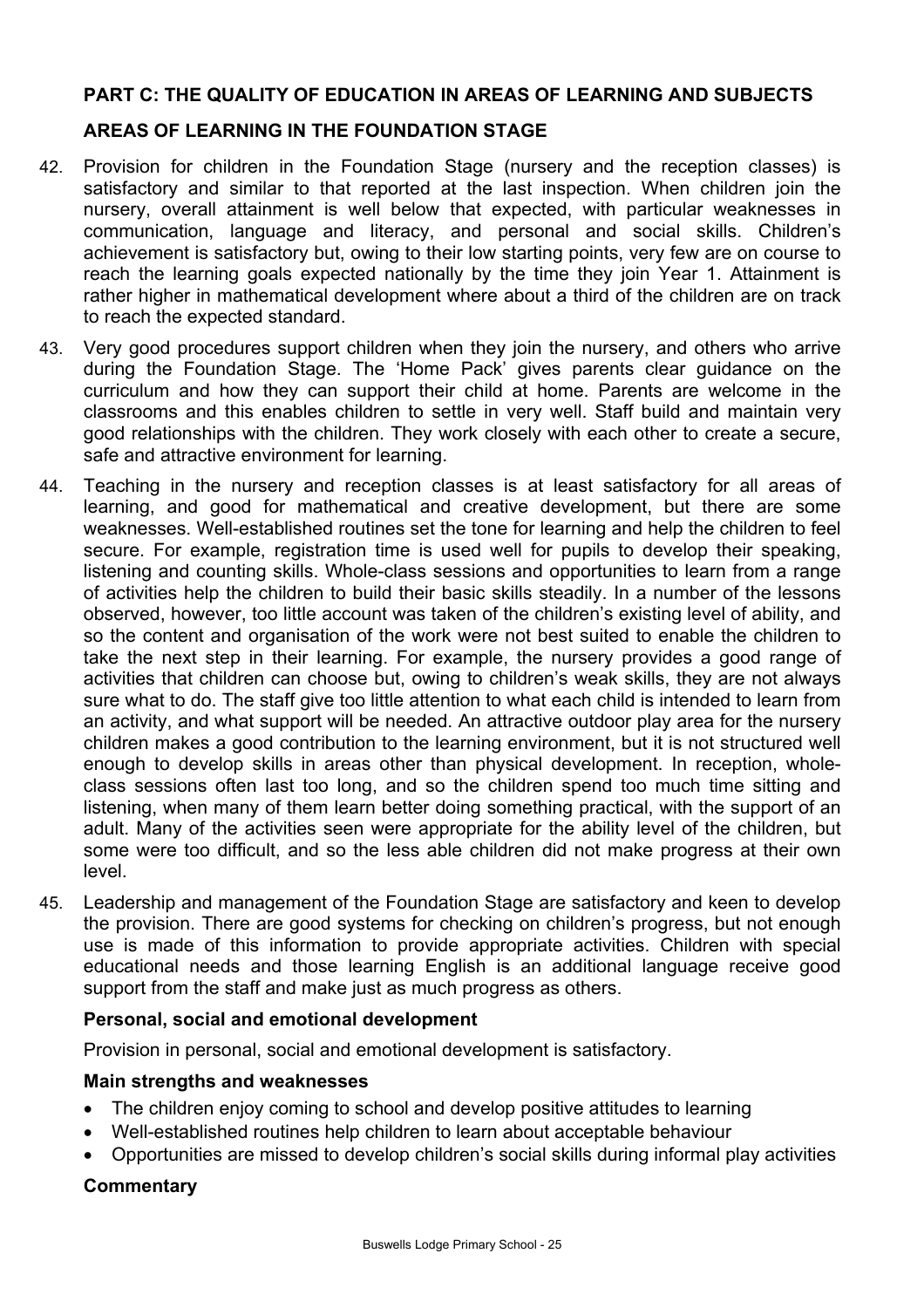46. Many children start school with very weak personal and social skills, but they make sound progress in this area of learning. They settle into the routines of the nursery well because the staff make them feel welcome, secure and valued. Throughout the Foundation Stage, the staff have very good relationships with the children, which provide a very good role model for children's personal and social development. As a result, the children develop positive attitudes to school, which support their learning effectively. The children learn how to behave appropriately because the expectations are clear and reinforced consistently. They are increasingly responsive to their teachers, becoming attentive listeners during most lessons, particularly during assemblies. For example, during an assembly on the theme of 'Dark and Light', the teacher read the story *'Can't you sleep little bear'* with great feeling, which held the children's interest and attention. They responded very well to her questioning and reverently to the prayer at the end. Opportunities are sometimes missed, however, to motivate and engage children. For example, the staff do not always notice when some children do not take part in whole-class activities. Almost all children dress and undress independently for physical activities, showing better skills in this aspect of their personal development than others. Children are encouraged to make choices about their play, but there are too few chances for pupils to play in pairs or in groups to improve their social skills.

# **Communication, language and literacy**

Provision in communication, language and literacy is satisfactory.

# **Main strengths and weaknesses**

- All children take books home regularly, which supports the development of reading skills
- Opportunities to develop children's speaking and listening skills are not always taken
- The range and quality of books is weak

# **Commentary**

47. Many children start school with very weak speaking and listening skills, but they make satisfactory progress in this area of learning. Although there are many good activities to develop speaking skills, some opportunities are missed. For example, staff do not always take chances to extend the children's vocabulary during role-play activities, when more adult input would accelerate the development of speaking and listening skills. Some more able children can talk articulately about what they are doing, as when a group explained how they were getting their model to fly. For the most part, however, there are too few structured activities to enhance and extend children's language skills. Children in both the nursery and reception classes are encouraged to take books home regularly, but the limited range of good quality, appropriate books reduces the effectiveness of this good practice. Children make satisfactory progress learning to write by following the model adults provide for them and making marks on paper. More able children in the reception classes write their own name, recognise initial sounds and read simple words and phrases with adult support. Overall, however, there is too much emphasis on getting children to copy work rather than on letter formation and independent writing.

# **Mathematical development**

Provision in mathematical development is good.

# **Main strengths**

- All the staff use every opportunity to encourage children to count
- The staff promote mathematical language well

# **Commentary**

48. When the children start school, standards in mathematics are below average overall, but they make good progress. Counting skills are developed as part and parcel of everyday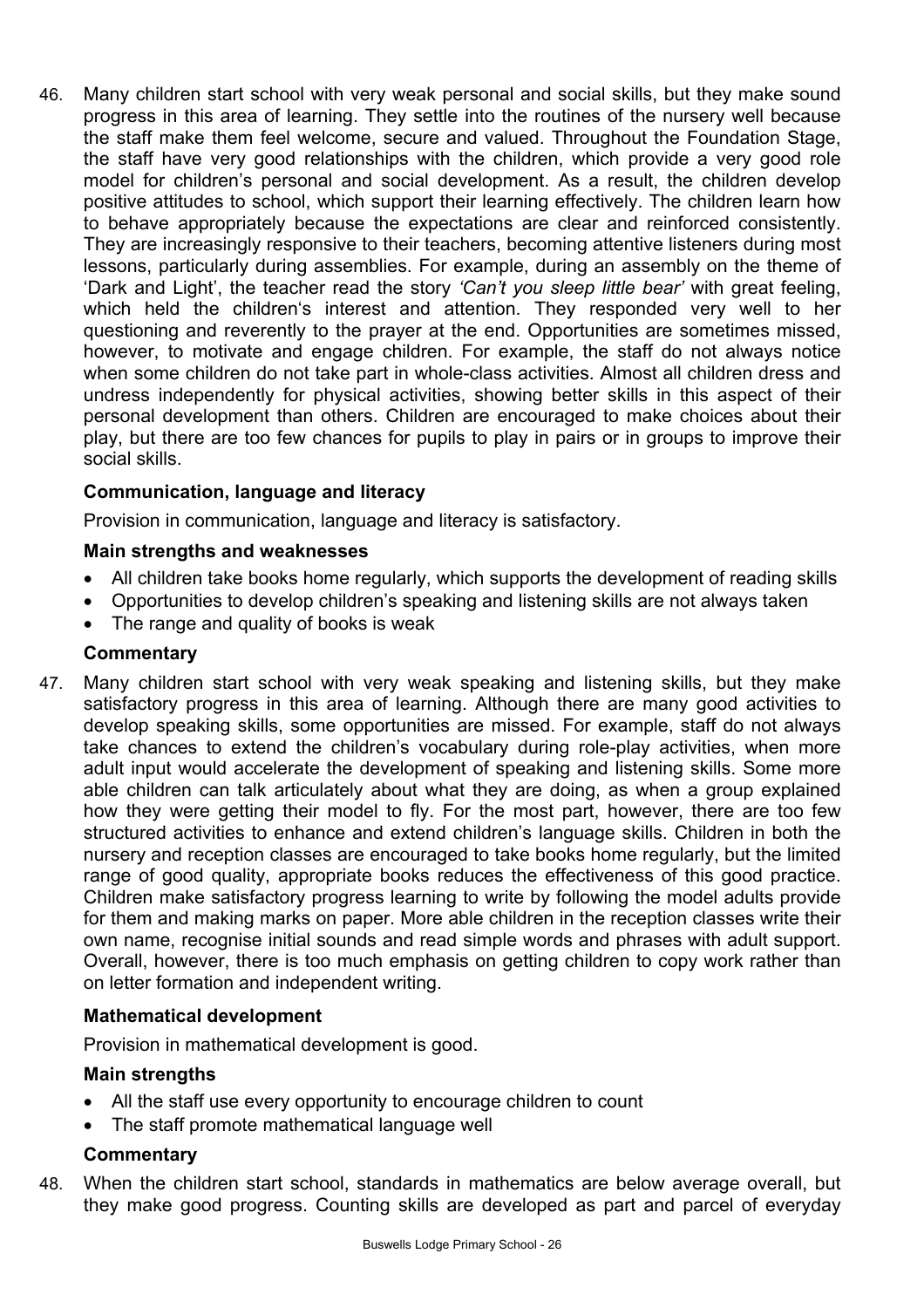routines, such as when children count those present during registration. In the nursery, the more able children count objects up to ten competently, sort by colour and shape and recognise numbers one to ten. In the reception classes many learn to count to twenty and, using a number line, arrange numbers in sequence. Most, however, are more confident handling numbers up to ten. Mathematical skills are developed well through other areas of learning. In the nursery, children sing counting songs, such as 'Five little ducks', to reinforce their counting skills. In reception, they learn to match shapes using a computer program, to sort out objects by shape, and most name the basic shapes of square, circle and triangle. The children learn about symmetry. They paint on one half of a sheet of paper and then fold it to make symmetrical patterns. Adults constantly reinforce mathematical language by asking the children questions about comparisons, for example, "Are they all the same size? Which one is bigger/smaller?" On occasion, the whole-class work is too difficult for some of the children.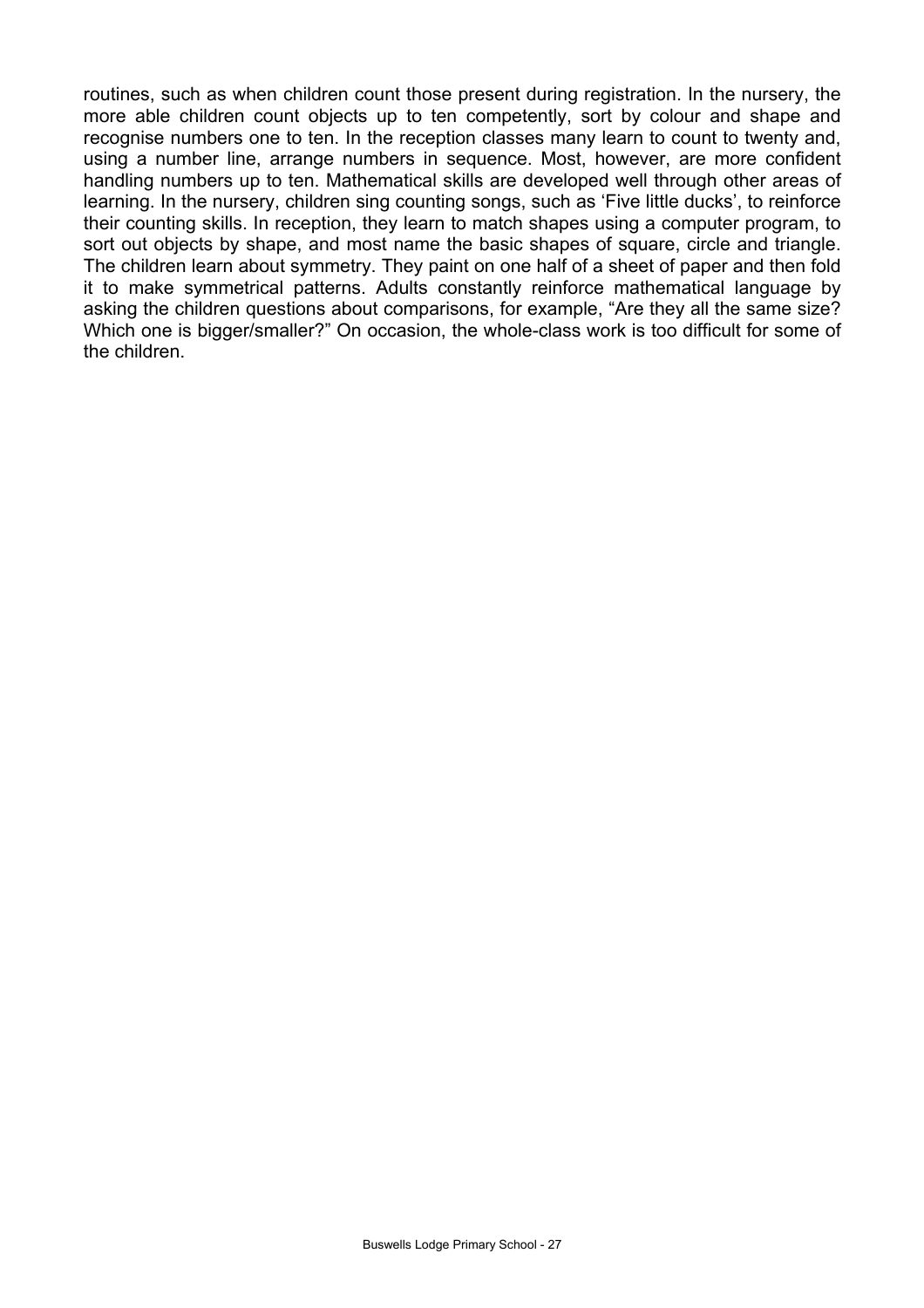# **Knowledge and understanding of the world**

Provision in knowledge and understanding of the world is satisfactory.

# **Main strengths and weaknesses**

- Good opportunities are provided for using computers
- Weaknesses in teaching sometimes limit children's ability to explore knowledge and understanding of the world effectively

# **Commentary**

49. Most children start school with a limited knowledge of the world, but all make sound progress in this area of learning. The staff provide good opportunities for children to develop their knowledge and skills using computers. In a nursery lesson observed, children used the mouse competently to move objects around the screen. They were familiar with a number of simple programs and confidently chose the one they wanted to work on. They were enthusiastic about what they were doing and focused on their work. In a less successful lesson, a computer screen was used to teach letter formation. Children traced over the letter 'm' in turn, but the activity was not stimulating and the children lost attention and interest. Construction kits are easily accessible and children confidently make models when allowed to choose their activities. In a lesson on the rain forest, children were not given opportunities to look closely at the beetles and other animals on the computer program and not encouraged to describe them. As a result, the children did not make the progress of which they were capable.

# **Physical development**

Provision in physical development is satisfactory.

# **Main strength and weakness**

- Daily use is made of the good outdoor space and good resources
- Children do not always behave well enough during indoor physical development lessons

# **Commentary**

50. The children make satisfactory progress in this area of learning. There are well-planned and organised opportunities for children to improve their physical skills both in the hall and outside. During the daily, supervised outdoor sessions, children in the nursery have access to a good range of equipment that develops well their skills of balancing, co-ordination and sense of space. Children were observed using a range of wheeled toys confidently. The children's ability to control tools such as scissors and pencils develops well through drawing, making and constructing. Good adult support provides guidance, for example demonstrating how to use scissors, hold a paintbrush and decide on shapes and colours, so that the children achieve well. In a physical education lesson on movement, the overexuberance of the nursery children resulted in them not listening well enough to develop their skills.

# **Creative development**

Provision in creative development is good.

# **Main strengths**

- The children have lots of opportunities to explore colour and texture
- A range of well-planned art and design activities provide good chances for learning

# **Commentary**

51. When they start school, children's skills in this area of learning are below average, but better than in most other areas. Children use a wide range of materials and concentrate well on their work. They make pictures and models with a variety of materials and paint.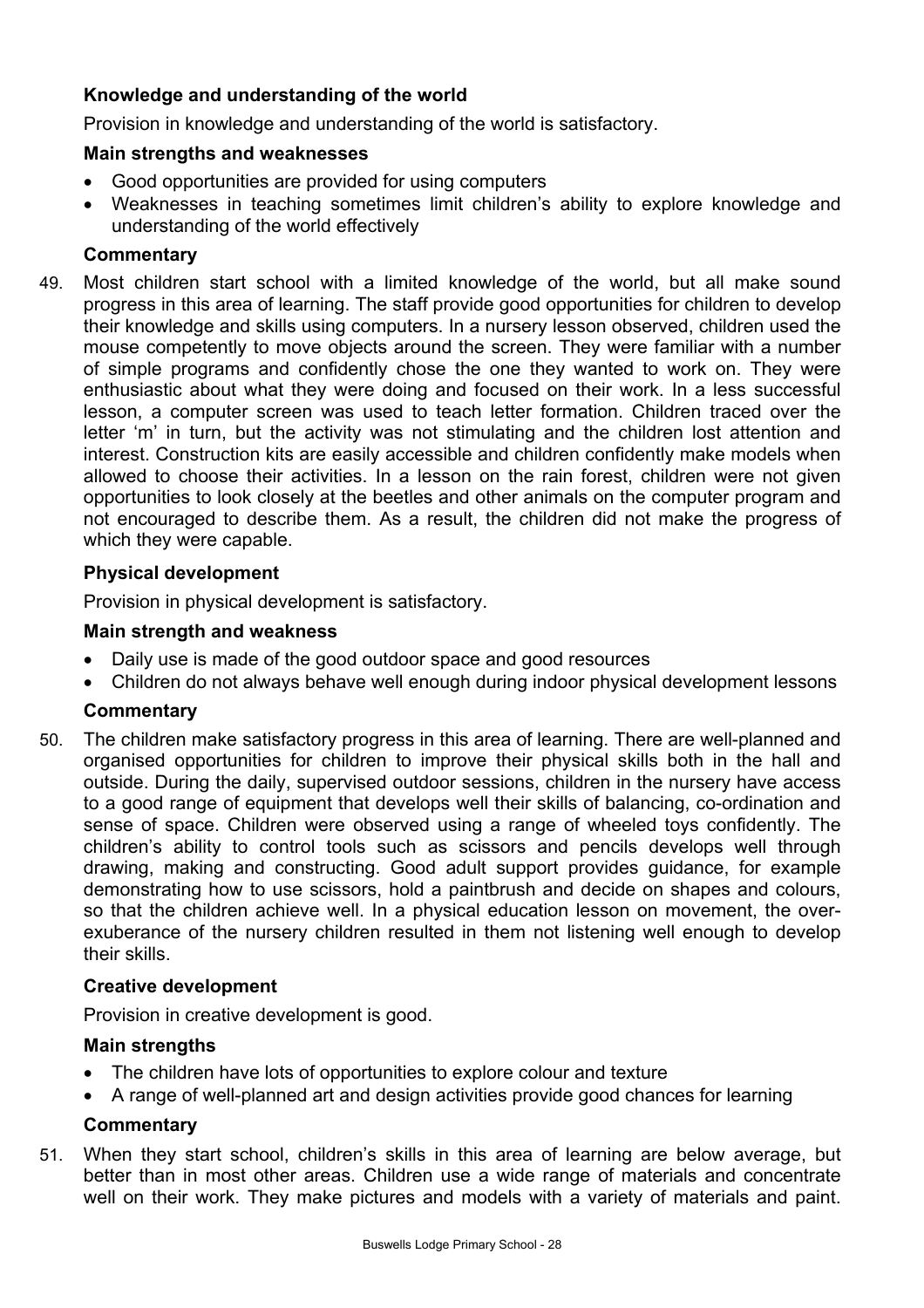Nursery children do not show much independence but, when making animal masks, the staff used good questioning to develop the children's designing and making effectively. Children use tools safely and offer reasonable suggestions and explanations for their choices. Regular opportunities to learn simple songs and chants support learning in other areas of development. For example, reception children sang 'Ten in a bed' when learning about subtraction. Children make good progress in this area.

# **SUBJECTS IN KEY STAGE 1 AND 2**

# **ENGLISH**

Provision in English is good.

# **Main strengths and weaknesses**

- The pupils are very keen to learn and confident to contribute in lessons because of the very positive relationships they have with their teachers
- Well planned lessons provide an effective structure that helps pupils to make good progress
- The teachers' good use of questioning, at the beginning and end of lessons, helps pupils to focus on what they are learning
- Tasks are sometimes too easy for the more able pupils, and so they make less progress than they should

- 52. Results of the 2004 Year 2 national tests were well below average in both reading and writing. Standards in the current Year 2 are also well below average, but this represents good achievement, considering the very weak skills with which many pupils start Year 1. The 2004 Year 6 test results were below average, but much better than those gained by similar schools. Achievement by Year 6 is good. Standards in the current Year 6 are below average, but the year group includes a higher proportion of pupils who have special educational needs than in 2004. Overall, standards are higher than those reported at the previous inspection.
- 53. Achievement in speaking and listening is good because teachers create well-chosen opportunities for pupils to talk about their work. They also encourage pupils to listen to each other and be mindful of turn taking in discussions. For example, a Year 2 pupil had been thinking carefully about words covered in a previous lesson and was keen to share with the class his word 'feather' containing the 'ea' phoneme. His pride in his contribution was visible as the class responded very well and quickly added more ideas. When teachers encourage pupils to use 'talking partners' to discuss and exchange ideas, the quality of speaking is boosted considerably. Year 3 pupils discussed the credibility of the story of *Greyfriars Bobby* and gave some reasoned responses in their answers because they had time to reflect. Year 6 pupils were given the task of deciding whether text was fact or opinion. They shared their answers confidently with a receptive audience. Teachers give pupils the time and confidence to develop their skills.
- 54. Pupils achieve well in reading because teachers give them the skills to be successful and make reading enjoyable. The youngest pupils make good use of pictures and illustrations to help them understand what they are reading, and some are beginning to use their understanding of sounds to read new words. Teaching in Year 6 reinforced the practice of 'chunking' words to help with reading. Despite teacher's efforts, however, not all pupils have a sufficient range of strategies to help with unfamiliar words. In lessons, teachers provide good opportunities for pupils to read short texts. Pupils of all ages and abilities are keen to read aloud because they are well supported. The wider range of reading books purchased last year is well used. Pupils spoke enthusiastically about their books when asked about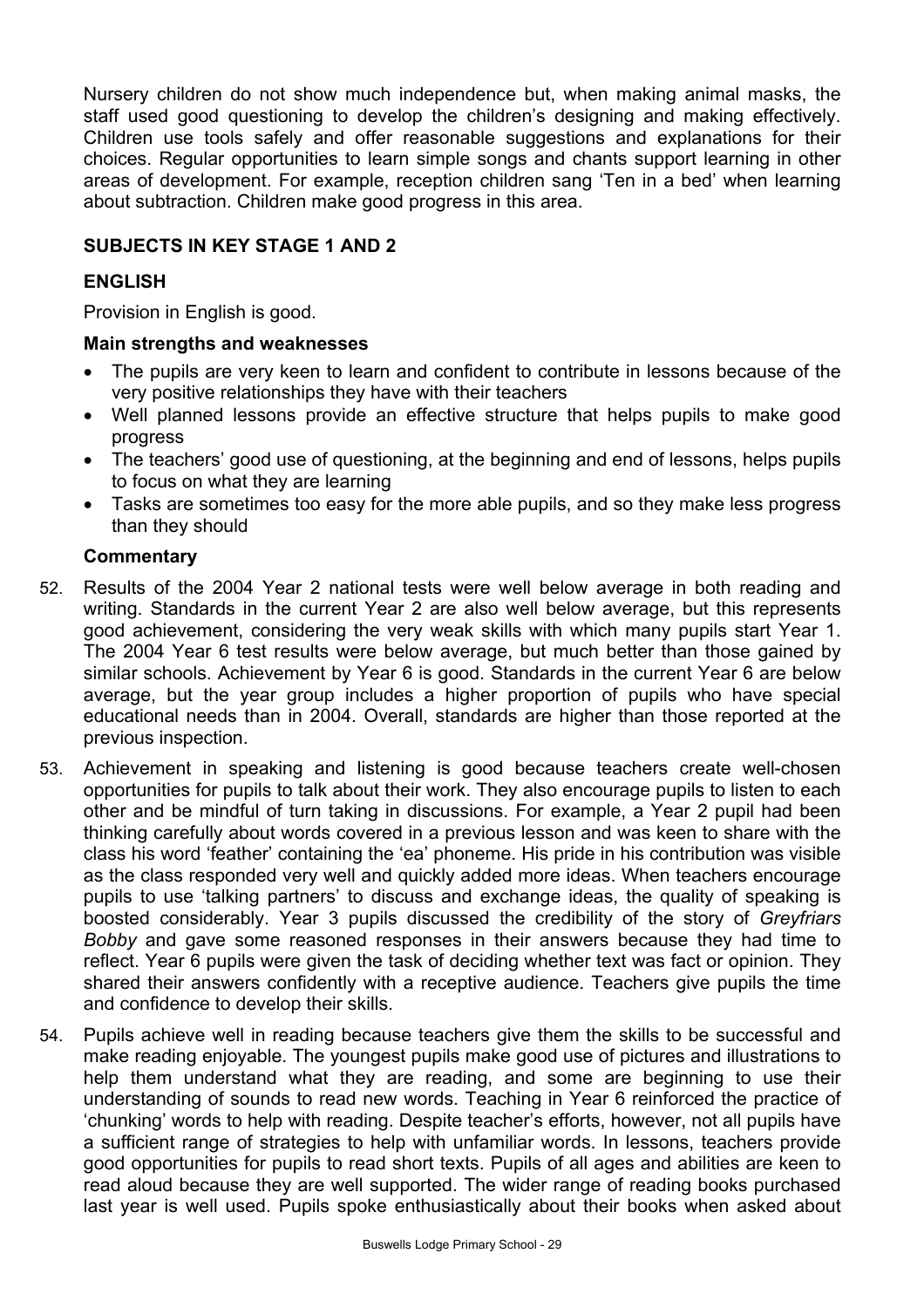reading. This enjoyment of reading is encouraged because teachers of the oldest pupils continue to read stories aloud to the class. Year 2 pupils thoroughly enjoy reading to their 'reading partners' in Years 5 and 6.

- 55. Across the school, there has been a focus on improving standards of writing. As a result, pupils are making good progress. During the inspection, pupils made most progress where the writing activity was closely linked to the discussion at the start of the lesson. For example, more able Year 1 pupils wrote and read their own sentences using words with the phoneme they had been learning. In a Year 5 lesson, the most creative sentences were when the challenge of the task matched the ability of the pupils. One pupil wrote, "She was never afraid ... because she had no emotion". Other sentences, however, were less interesting because the starter was insufficiently challenging for more able pupils. Year 6 pupils wrote in an appropriate way about a fire drill, for example "Line up in an appropriate manner whilst your teacher checks the register." Good, frequent opportunities are made for all pupils to practise handwriting, but that in pupils' books varies considerably in quality, and is weaker when they complete worksheets or add labels to diagrams than when writing a recount. Spelling skills are developed. In Year 4, more able pupils recognise that, although some words sound plausible, such as 'rair', when written down they do not look sensible. These pupils good recognition of spelling patterns ensured they could identify mis-spelt words. Older pupils use a dictionary well to check the spelling of words.
- 56. The quality of teaching and learning is good. Teachers set high expectations for pupils' behaviour so pupils settle quickly at the start of a lesson and no time is wasted. Detailed planning provides a clear structure to each lesson, and so questions are focused and used skilfully to check pupils' understanding. Sufficient time is spent at the start of the lesson in setting the scene for the main activities. As a result, pupils know what to do when they are working independently. Setting in Years 2 to 6 enables teachers to match work to the overall needs of the pupils, but group work is not always sufficiently targeted to challenge the more able pupils. Pupils with special education needs and those learning English as an additional language make good progress because the staff provide good support. They use questions carefully and prompts to enable these pupils follow the thread of discussions. Where teaching was very good, teachers used a range of methods to maintain pupils' interest. In Year 1, the teacher introduced a toy rabbit from a story the class had been sharing to help her with the teaching activity, taking words from a box for pupils to read. The pupils were engrossed, watching the rabbit closely and offering to read the word. Where learning was satisfactory, the activity did not fully meet the objectives of the lesson. For example, in Year 6, pupils wrote instructions, using a range of conjunctions, of what to do in a fire drill. As a result, some pupils over-used conjunctions and their writing was not fluent. Teachers make good use of closed questions to ensure pupils understand tasks and recall facts, but too little use is made of more open questions, with time for reflection.
- 57. Leadership and management are satisfactory. The use of writing targets as part of a wholeschool strategy has enabled pupils to make good progress, but too little use is made of assessment data and work scrutiny to spot areas for development. The impact of the focus on writing will not be fully evaluated until the end of the current two-year cycle of assessment. As a result, necessary adjustments may not be made early enough. The school is aware of the need to develop pupils' understanding of the link between sounds and letters. A review has shown that planning is good and links very closely to the National Literacy Strategy but, in some lessons, the activities are not sufficiently targeted to meet the needs of pupils enabling them to develop more creative writing. Improvement since the last inspection is good, as shown by rising results in national tests.

# **Language and literacy across the curriculum**

58. Opportunities to develop speaking and listening skills are well developed across the different subjects. Pupils listen carefully and this helps them to understand and use the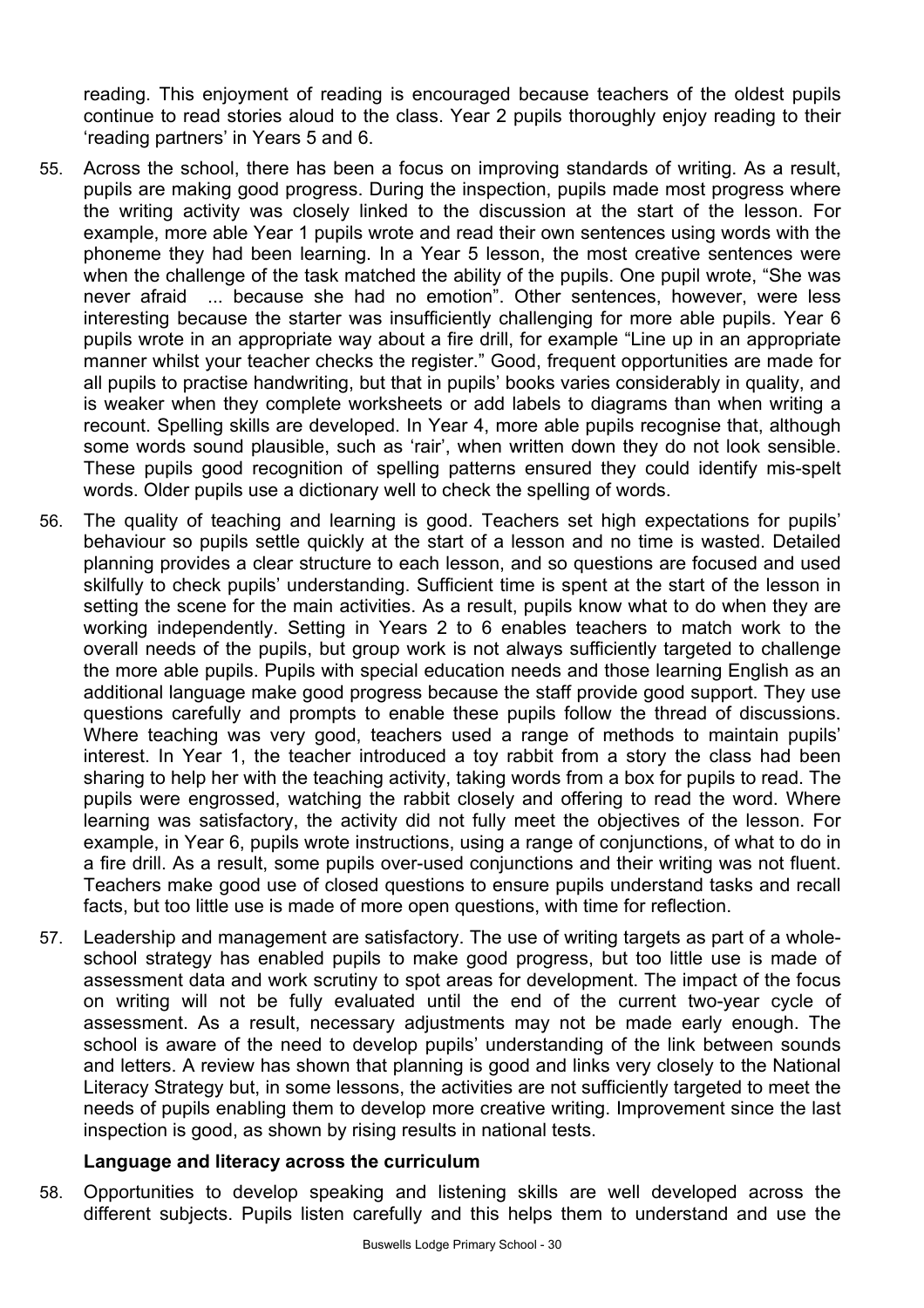correct technical vocabulary. In a Year 2 ICT activity, the teacher took the opportunity to reinforce the spelling of key words. When pupils have had a first hand experience, their explanations are good, such as when talking about their residential trip to Castleton. An over-use of worksheets in some subjects limits opportunities for pupils to apply their witting skills across the curriculum.

# **MATHEMATICS**

Provision in mathematics is good.

# **Main strengths and weaknesses**

- Pupils achieve well as a result of good teaching
- Relationships are very strong and pupils display good attitudes to learning
- Lessons are planned thoroughly but, in some lessons, activities are not challenging enough for the more able pupils
- Good leadership and management of the subject has resulted in good improvement since the last inspection

- 59. When pupils start school, overall attainment in mathematics is well below average. Results in the national tests at the end of Year 2 have been well below the national average, overall, since 2001. In 2004, the results improved and, though they were below the national average, they were better than those gained by similar schools. Similarly, since 2001, results at the end of Year 6 have been well below average overall. However, they did improve in 2002 when they were average. In 2004 results were below average but much better than those gained by similar schools.
- 60. Often from low starting points, pupils make good progress in Years 1 and 2, but standards in the current Year 2 are below average. More able Year 2 pupils are working at standards that are in line with those expected, though the proportion at this level is much lower than seen in many schools. They have good knowledge of place value, which they use effectively to add and subtract numbers below 100. They are usually accurate when using number operations to solve money problems. Although average and less able pupils cover the same range of work, they are not as accurate in their answers and use simpler numbers. Less able pupils have skills that are much weaker than expected for this age. Pupils continue to make good progress in Years 3 to 6, though the standards in the present Year 6 are below average, overall. A small number of more able pupils are working at levels that are above average because they are given suitably challenging tasks. The school is very successful in enabling pupils throughout the school to achieve well.
- 61. Teachers have good subject knowledge and lessons are well planned with clear links to the structure and progressive tasks in the National Strategy. This enables pupils, in the main, to gain new skills and knowledge which are suitable to their needs. Where teaching is very good, it is dynamic and extends pupils' learning through imaginative tasks that keep pupils interested and fully involved in challenging activities. However, where teaching is satisfactory, a weakness is that it does not provide rigorous challenge or independence to help the more able pupils reach the higher levels of which they are capable. Teaching assistants give good support to pupils with special educational needs and those for whom English is an additional language, thus enabling them to achieve as well as their peers. A good feature of most lessons is that mental mathematics tasks immediately engage pupils, consolidate their prior learning of basic skills and provide suitable challenge to all pupils. As a result, lots of hands are raised when the teacher asks questions, as pupils are very keen to show their knowledge. Questions are particularly effective when pupils are asked to explain their answers and the methods they used to calculate them, thus extending their understanding. In a small minority of lessons, however, starter tasks were repetitive, took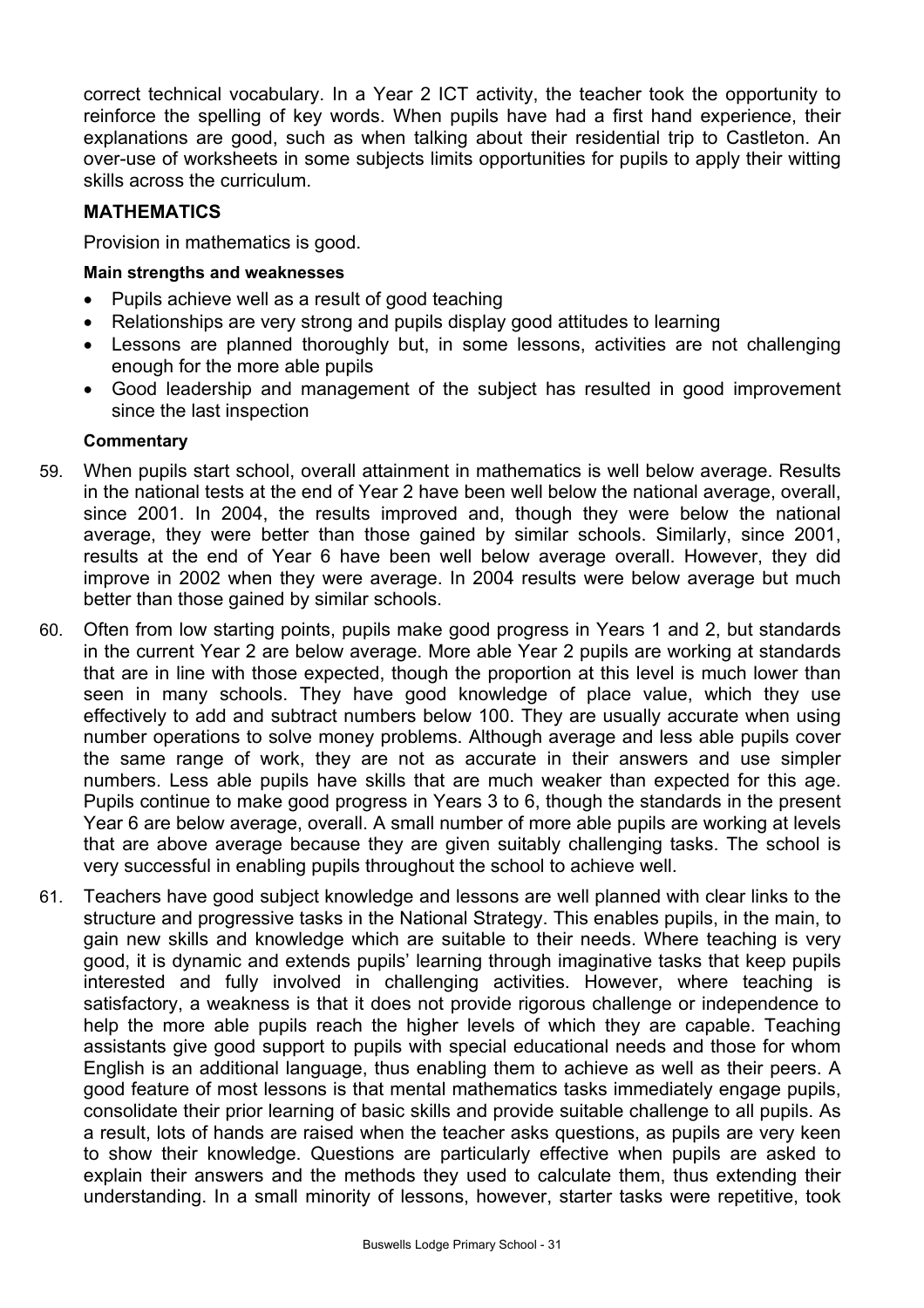too long and did not offer all pupils sufficient opportunity to participate. They continued beyond the point when pupils had grasped the concept and were ready to participate in tasks to use the skills they had learnt. As a result, a minority of pupils became restless and lost concentration until tasks moved on to the main activity. Teachers' high expectations for good behaviour, and the very good relationships they have with their pupils, result in pupils having good, often very good, attitudes to their learning. They work well together in pairs and small groups and respect the answers given by others.

62. The subject is well led and managed. As a result, standards and the quality of teaching and learning have improved since the last inspection. Also, the school now has very good systems to know how well pupils are doing. It makes good use of the data to identify priorities for improvement. For example, setting is now in place in Years 3 to 6 and there is a drive to improve pupils' problem solving skills. The impact of these initiatives is not being fully seen yet, and the setting arrangements do not always ensure that the varying needs of pupils within a set are being fully met. Teachers mark work very regularly and Year 6 pupils know how well they are doing. However, pupils are not consistently helped to know how to improve their work through constructive comments. The subject is well resourced and teachers are using new technology well, with improving use of interactive whiteboards. The schemes of work are fully in place to support learning, and teachers are given good opportunities for training. However, there is insufficient formal opportunity for the coordinator to gain knowledge of the quality of mathematics teaching and learning across the school.

#### **Mathematics across the curriculum**

63. Opportunities for pupils to use and develop their mathematical skills in other subjects are satisfactory. For example, in Year 2 science, pupils measure the distance travelled by a toy car using a metre rule and are able to read the scale. In Year 6 science, pupils use measurements of volume, record their results in tables and draw simple graphs.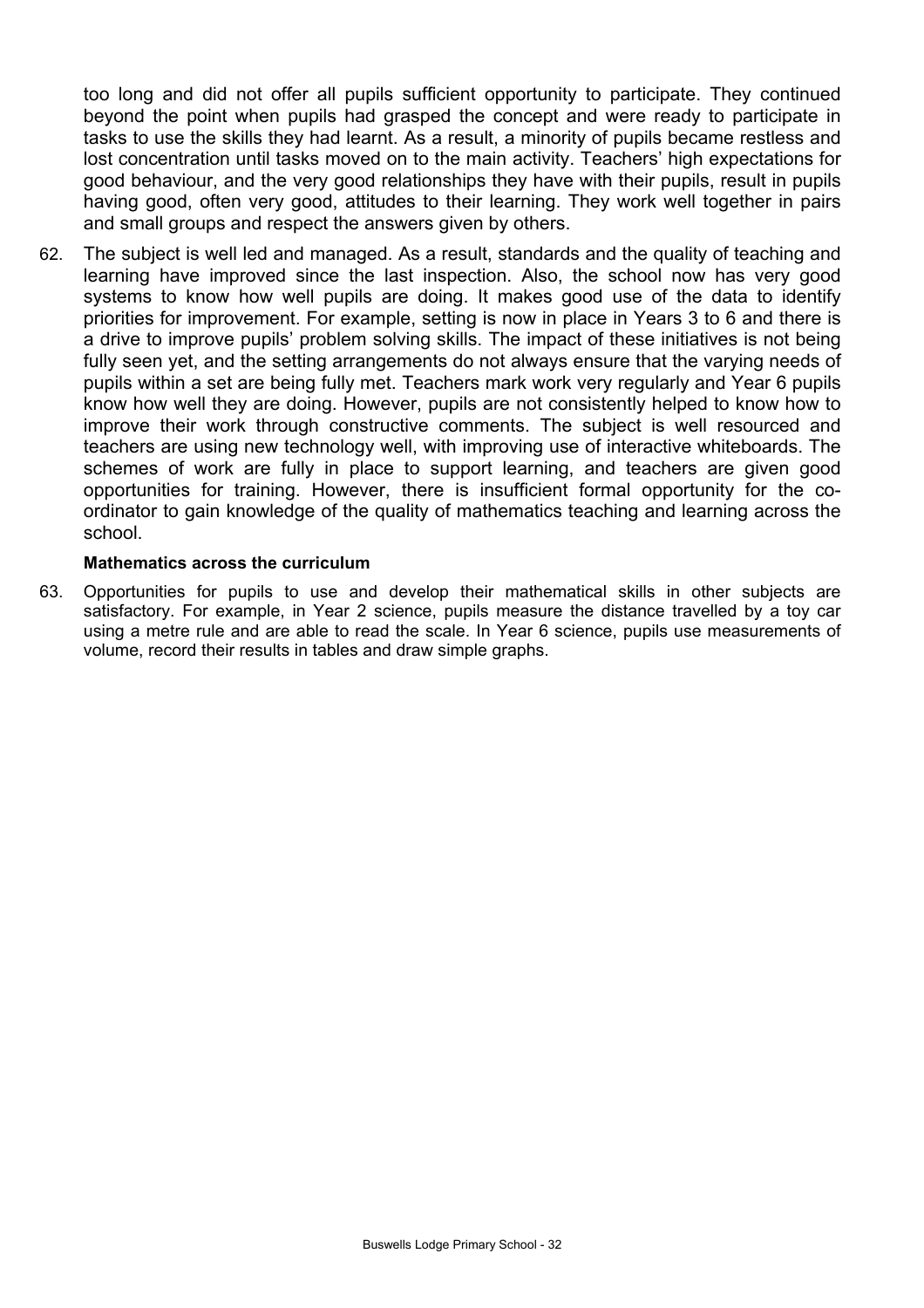# **SCIENCE**

Provision in science is good.

## **Main strengths and weaknesses**

- Pupils make good progress and, by Year 6, almost all reach at least average standards
- Good teaching ensures that lessons are interesting and pupils learn effectively
- The curriculum is well planned to include a good range of work but, in some classes, there is too little emphasis on learning through carrying out experiments and investigations
- Pupils of all abilities often do the same work, and so individuals are not always challenged appropriately
- Very good leadership and management correctly identify aspects of pupils' learning that need to improve; past action has been successful and current plans for improvement are clear

- 64. At the last inspection, raising standards in science was a key point for improvement. Standards are now much higher because planning for the subject and the quality of teaching are much better. In 2004, teachers' assessments of Year 2 pupils' attainment showed that standards were well below the national average. At this age, the weak literacy skills of many pupils are a significant factor in lowering standards. In the Year 6 tests, however, results were above the national average, and much better than those gained by similar schools. As pupils' all-round skills improve during Years 3 to 6, standards in science improve significantly. Almost half of the pupils reached the higher Level 5, which exemplifies pupils' good achievement by Year 6.
- 65. Standards in the current Year 2 are well below those expected for pupils' ages. Most pupils know some factual information, at an appropriate level, for example that forces make things move faster or slower, or that heating materials will make them change. With considerable support, they are beginning to test ideas in a practical way, and many make simple predictions and conclusions. Most are at the very early stages of carrying out experiments, explaining why these need to be fair, and relating what they have found out to their knowledge of science. Pupils' weak literacy skills hamper their explanations and recording. However, the very good teaching seen in Year 2 challenged the pupils to take the next step in their learning by using an experiment about toy cars traveling down ramps with varying slopes. The pupils thoroughly enjoyed the lesson and learnt a lot from it. Although pupils of all abilities generally do the same work, at this stage, it is clear from the lessons seen that appropriate challenge is provided for all pupils. Considering the low starting points from which many pupils begin Year 1, achievement by the end of Year 2 is good.
- 66. Standards in the current Year 6 are close to those expected for pupils' ages, but not quite as high as indicated by the 2004 results in national tests. The main reason for the discrepancy is that pupils' current experimental work is largely at the expected level, but the tests have a greater emphasis on factual work, and so more pupils reach the higher Level 5 in the tests. Nonetheless, the fact that almost all Year 6 pupils are reaching the expected level of attainment, and a good number is exceeding it, is a significant improvement since the previous inspection. Pupils' past work shows a good emphasis on finding out things through experiments. Thoughtful predictions, control of variables and careful recording of results lead to sensible conclusions based on the evidence. Most of the pupils still conclude by saying what happened rather than using a scientific explanation, but teachers are currently working to strengthen these skills. Pupils evaluate their work well and suggest improvements. By Year 6, pupils' achievement is good, owing to the rich and diverse set of experience they have had.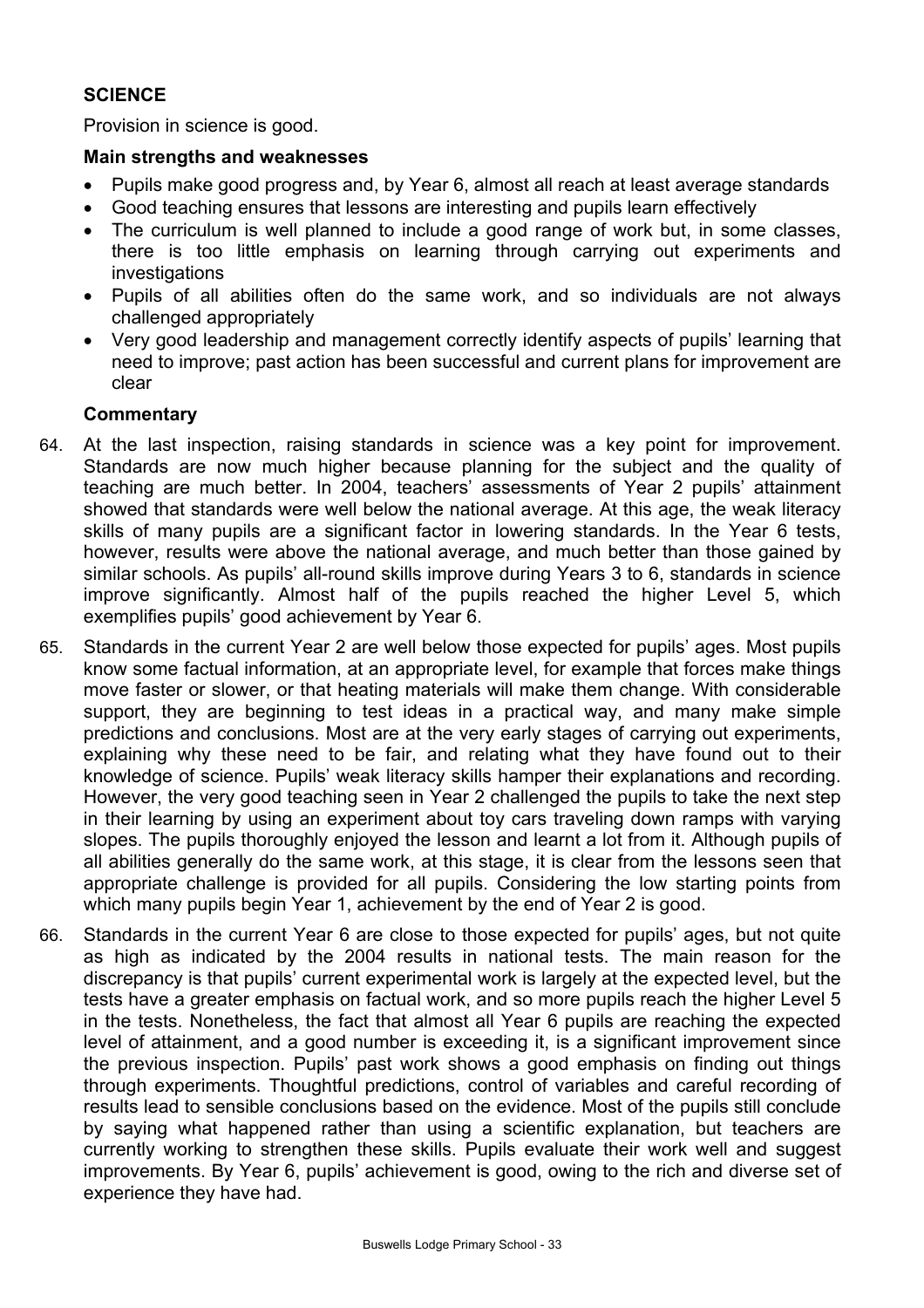- 67. The quality of teaching is good, and was particularly strong in the lessons seen in Years 2 and 6. Teachers make lessons interesting, and so the pupils are eager to learn. For example, Year 3 pupils learnt about how plants take up water through roots and tubes in their stems. A very effective discussion reviewed the work they had already done on how plants grow, and then they set up an experiment with a chrysanthemum placed in a container of water and food colouring. When the teacher used a digital microscope to show the pupils a cross-section of a stem, they were fascinated to see the tubes they had been learning about. Lessons such as this, with a good variety of learning experiences, ensure that pupils achieve well. All lessons are well planned with clear objectives, shared with the pupils, so they know what they are going to learn. Teachers' very good knowledge of science leads to clear explanations, lively question and answer sessions, and a strong focus on learning scientific skills. For example, a very good Year 6 lesson, in which the whole year group was taught by both teachers, had a very strong focus on developing the pupils' ability to write conclusions in a scientific way. A very animated whole-class discussion revised what the pupils knew about reversible and irreversible changes when heating and cooling materials. The teachers made very good use of information displayed on the interactive white boards to focus the pupils' thinking. A wide range of activities, well matched to pupils' existing skills, ensured each was challenged to explain changes that are chemical or physical. As a result, the pupils made good gains in the quality of their conclusions. Based on pupils' past work and some of the lessons seen, however, tasks are too often the same for all pupils, which does not provide the right challenge for all, particularly the more able. Most lessons move at a good pace and teachers are very skilled at managing pupils' work and behaviour so that they are well focused on their learning. On occasion, when the teacher allows the pace of the lesson to flag, pupils quickly lose concentration.
- 68. In general, the planning of the curriculum is far better than at the last inspection and, because teachers plan in year-group pairs, it is consistent. In some classes, however, there is still too much emphasis on factual work and too little attention to developing the pupils' skills in carrying out experiments and investigations. The school is aware of this and is taking action. Although pupils' literacy skills are developed well in some of the recording they do, in general, teachers use too many worksheets, which give pupils a structure for their recording but do not make sufficient demands on their writing skills. The use of ICT is growing, but it not yet a consistent feature of pupils' work. Systems for assessing pupils' attainment and tracking their progress are very good, but this information is not yet used consistently to plan appropriately challenging work. Leadership of the subject is very good and has provided a strong lead in the improvements that have been made since the previous inspection. Management is also very good and, through constant checking on the quality of teaching and pupils' work, has identified the aspects of learning that need to improve. Resources are good, but the smaller classrooms restrict possibilities for practical work. Since the last inspection, very good progress has been made in improving pupils' achievement in science, and the school has high aspirations that further improvement can be made.

#### **INFORMATION AND COMMUNICATION TECHNOLOGY (ICT)**

Provision in ICT is good.

#### **Main strengths and weaknesses**

- Good teaching enables pupils to acquire new skills and achieve well
- Leadership and management are very good and there is a very clear ambition for improvement
- The specialist computer room is a good facility that is used effectively
- In some lessons, more able pupils are not always offered suitable challenge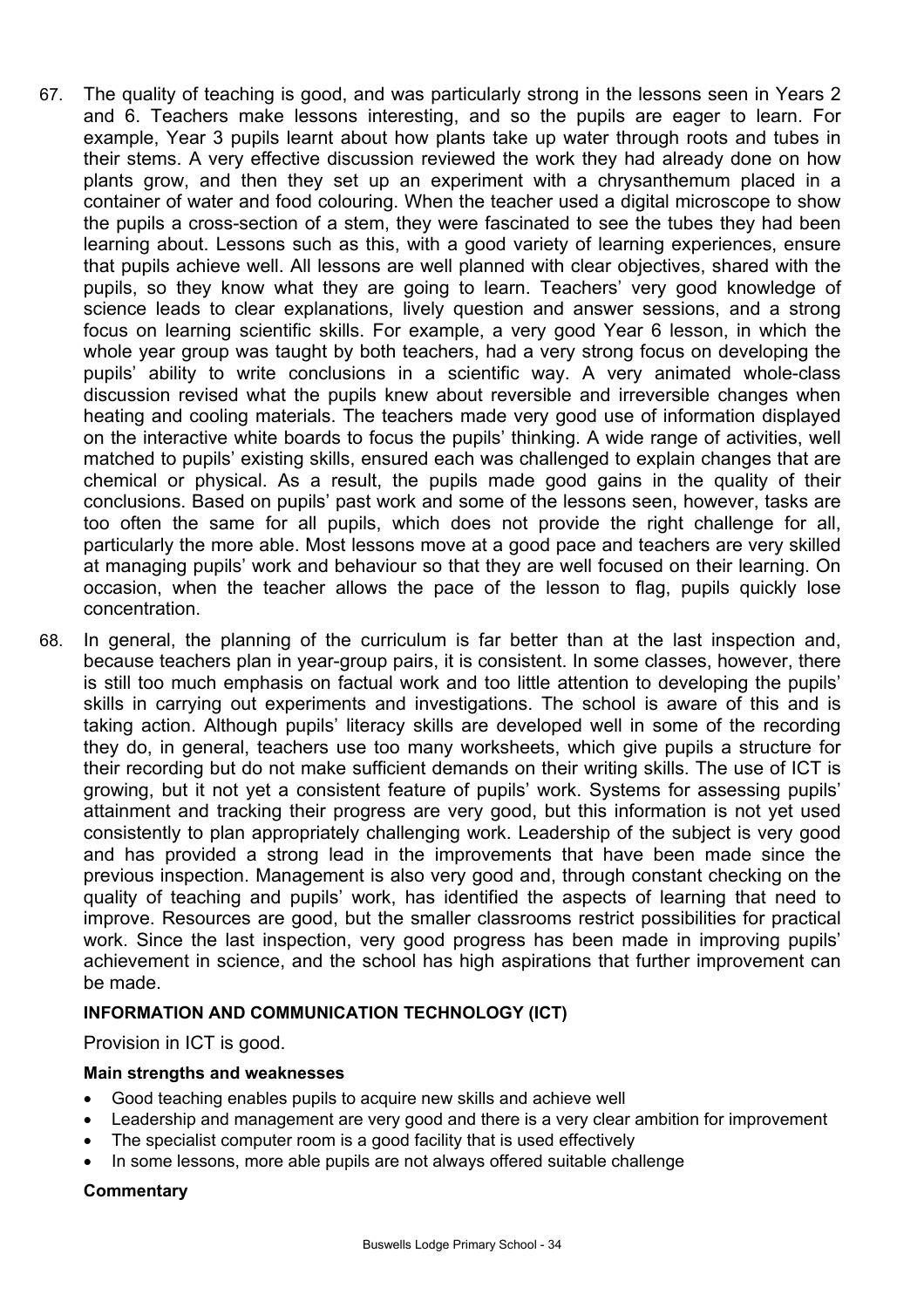- 69. Pupils start school with weak skills. In the only lesson seen in Years 1 and 2, the standards were below those expected. During Years 3 to 6, pupils make good progress in their knowledge and understanding but, by Year 6, their skills are below the national expectation. This represents good achievement, however, considering pupils' low starting points.
- 70. Teachers have good subject knowledge and, consequently, pupils gain new skills, which they use in interesting activities. Lessons usually start with a brisk review of prior learning, in order to consolidate pupils' skills. Teachers make good use of interactive whiteboards to introduce new skills and often involve pupils in the demonstrations. Well-structured lessons are planned with clear objectives, which are shared with pupils, so that they are aware of what they are to learn. In a minority of lessons, pupils are told the level of the work and how to attain a higher level. This enables them to know how well they are doing and what to do to improve. In one lesson seen, the introduction was in the library because the teacher had planned a purposeful activity to help pupils design a magazine. The pupils chose books with covers that immediately attracted them and evaluated the effect of different layouts, word styles, pictures and colours. This served as a good introduction to the following activity to help pupils to learn how to format text on the computer.
- 71. Teachers have very high expectations for pupils' behaviour and, as a result, pupils mainly work very hard and display very good relationships. In one very good lesson, the dynamic and enthusiastic teaching motivated pupils to respond very positively and enjoy their tasks. They learned very effectively how to use resources to find information about animals, owing to the very high expectations and clear explanations of the teacher. More able pupils were challenged through extension activities and pupils with special educational needs were given very effective support to enable them to achieve as well as other pupils. Literacy skills were used well in the lesson as pupils had to check spelling to search for information and then read the text carefully to find the answer to the questions. In a lesson where the teaching was satisfactory but had weaknesses, the pupils were given very open tasks, which were planned to enable them to apply the skills that they gained in the first half of the lesson. Although the pupils had valuable time to experiment with various skills, the tasks were insufficiently challenging for the more able pupils whilst being too difficult for less able pupils.
- 72. The subject is led and managed very well. An indication of the quality of leadership is the use of the co-ordinator by the local authority to support other schools. There is a very clear ambition to improve pupils' achievement and teachers' confidence and competence. This is clearly seen in the subject improvement plan and the very good support provided for the staff through training. As a result, improvement since the last inspection is good. The scheme of work now covers all areas, though a more balanced curriculum is still being developed so that data handling and control have more emphasis. Procedures to check the progress of pupils are very thorough, but teachers' assessments are over generous and show standards in line with national expectations. The computer room provides a good facility that is well used.

# **Information and communication technology across the curriculum**

73. The use and development of pupils' ICT skills in other subjects is satisfactory. Class teachers regularly use interactive whiteboards to present tasks, often using individual pupils to demonstrate the skills. In Year 2, use of the internet on an interactive whiteboard excited pupils and engaged them in the lesson. In Year 6, pupils get good opportunities to use computers. In history and science, they use websites for research. In English, they edit and correct spellings in pre-prepared paragraphs. In mathematics, well-prepared slides enabled pupils to learn about the stages of gathering data, representing it in graphical form and then interpreting the results.

# **HUMANITIES**

74. No lessons were observed in geography or religious education, partly because few lessons were taught in these subjects during the inspection, but mainly because they were not a focus for the inspection. Two lessons were seen in history because the school decided it should be inspected in more depth than the other two subjects. Owing to the lack of firsthand evidence about the quality of teaching, it is not possible to make judgements about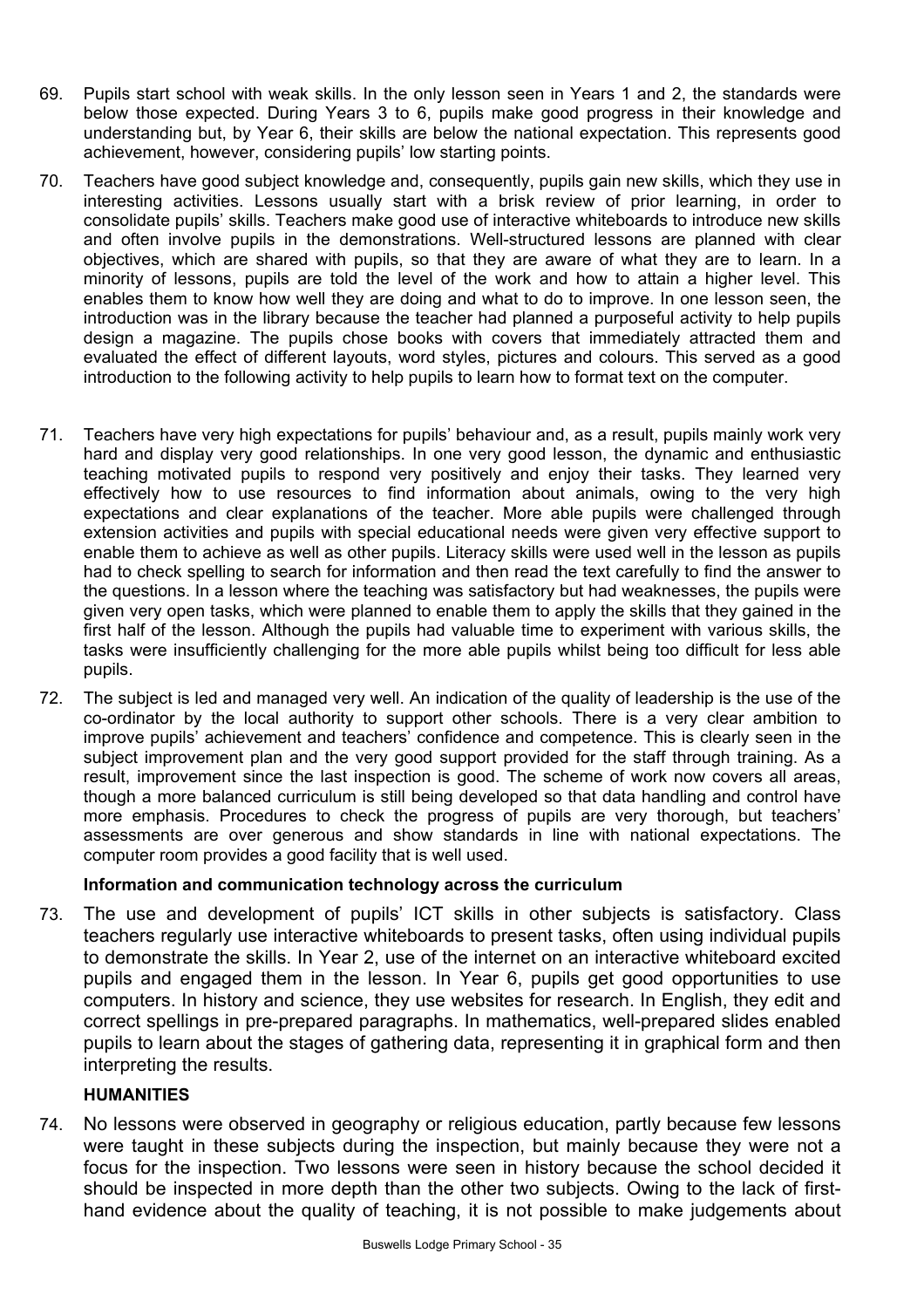overall provision in any of these subjects. Examples of pupils' past work were available, however, from which to make judgements about standards and the quality of the curriculum. Inspectors also examined teachers' planning and talked to teachers and pupils.

- 75. The overall picture is that pupils' books show a satisfactory amount of recorded work in religious education, indicating sound coverage of the curriculum. In geography and history, however, whilst some good work is produced in some classes, the emphasis on these subjects is less than is normally found, particularly in Year 3 to 6. As a result, the quality and quantity of work does not match that found in the 'core' subjects of English, mathematics and science. To a certain extent, this is because the school has made a conscious decision to ensure that pupils gain the basic skills in the core subjects. The effect is that the curriculum as a whole is narrower than in many other schools, but the pupils' good achievement in the core subjects, building skills that are a pre-requisite for success in the wider curriculum, provides considerable justification for the school's choice.
- 76. In most classes, work in the humanities is recorded in one book. Whilst this may be considered economical, it makes it difficult for subject leaders to track the quality of the curriculum and pupils' progress in an individual subject. This is compounded by the fact that work in some books is not dated. In contrast, since the last inspection, the assessment of pupils' attainment and checking on their progress has improved considerably, with good systems now in place.
- 77. In **geography**, work in pupils' books, displays around the school and curriculum plans show a sound range of experiences, but little work that is covered in any depth, particularly for the older pupils. By Year 6, standards are below national expectations. Much of the work records simple information, such as classifying features as human or physical, naming oceans and continents or labelling a diagram. There is little work that gets to grips with the similarities and differences between places in the world and the impact this has on the lives of the people who live there. Much better is the work undertaken by the older pupils on their residential visit to Castleton. Photographs taken on the visit show pupils' involvement in practical investigations, but this learning is not fully reflected in the work seen in school, as much is work sheet based and, for some pupils, incomplete. Pupils in Year 4 have studied Chembakolli in India and produced a booklet of key features. Work seen shows that pupils are developing their understanding of places around the world, but the skills of exploring geographical issues are not taught and used sufficiently.
- 78. In **history**, the standard of the work seen is below that expected for pupils' ages. Across the school, work seen in pupils' books shows sound coverage of chronology and of the identification of key facts within a given time period, such as 'Tudor Times', but little attention to exploring historical themes. Better is the work carried out by Year 6 pupils studying photographs and forming opinions as to similarities and differences between John Lennon and a pop star of 2005. They identified that, although the clothes are different, the subjects of the photographs care about their image and so they are wearing 'fashionable clothes'. In order to demonstrate their understanding of the difference between fact and opinion, pupils recalled some historical facts they had learned when studying the Tudors in Year 4. They know that Henry VIII had six wives and that the portraits of the time do not really tell the whole story about his character. Year 4 pupils identify some key events when designing a poster to show 'What the Romans did for us', such as the construction of Hadrian's Wall and the building of roads. Much of this was a recall of key facts covered in previous lessons. Discussion showed that one pupil could make the link between the new roads and the distribution of new foods, but this was not typical of the class. Leadership and management of the subject are satisfactory. Planning has been reviewed and the school is aware that the depth of coverage of this subject does not yet enable pupils to use and compare information from a wide range of sources and draw conclusions. Recent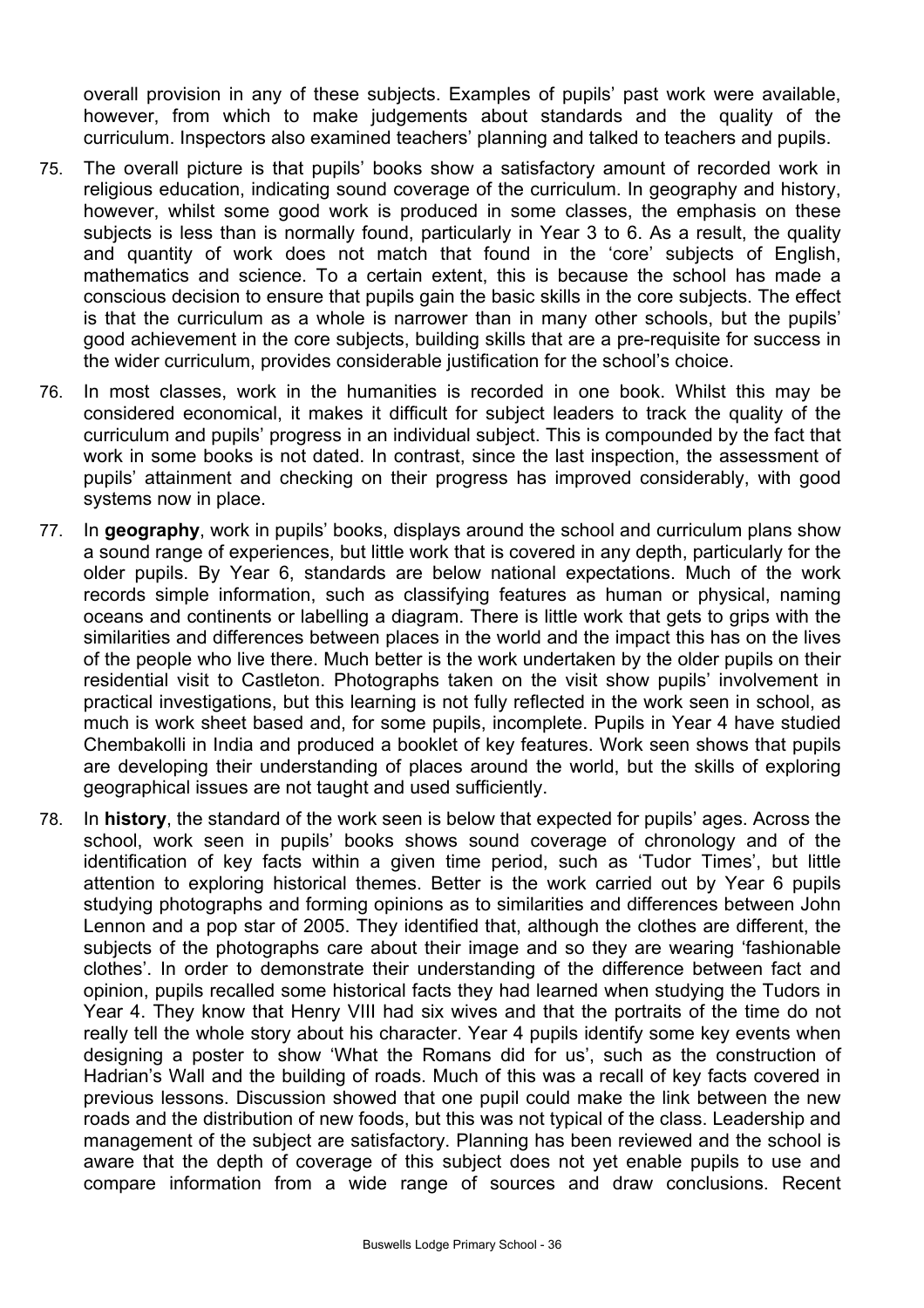purchases of artefacts and replica toys, such as Victorian cup and ball game, have been well received by pupils and are useful stimuli for discussion.

- 79. In **religious education**, a good scheme of work effectively supports teachers' planning of lessons. Pupils' past work shows that the curriculum in most classes provides a satisfactory range and balance of content and meets the requirements of the locally Agreed Syllabus. The exception is Year 5 where there is less recorded work than in other classes. As at the last inspection, by Year 6, standards are about the same as those expected for pupils' ages. In Year 2, pupils cover a sound range of work based on stories from various religions. They re-tell the Bible story of The Prodigal Son, thinking about the theme of forgiveness, and the Buddhist story of The Monkey King who gave his life to save his subjects. They study creation stories from Islam and Christianity, and find out about celebrations, including Pancake Day and Easter. Much of the work is finding out about religion, and there is less evidence of pupils extending the ideas to reflect on their own lives, except in a good piece of work where the pupils think of ways in which they care for others. The work is well presented but, owing to many pupils' weak literacy skills, much of the writing is copied, and so there is little sign that pupils are expressing their own views in writing.
- 80. During Years 3 to 6, pupils continue to study aspects of Christianity, as well as learning about other faiths. The school has wisely chosen to include content from all the religions represented in the school because it wants all the pupils to see that their religion is valued. For example, Year 3 pupils learn about festivals from a variety of faiths, including the Hindu festival of Divali, the Jewish festival of Passover and the Christmas story. They also begin to compare different traditions when they find out about a Sikh wedding ceremony and contrast it with their own experience of weddings. By Year 6, pupils are encouraged to be more reflective through their challenging work on 'Life and death'. They speculate on what happens after death and find out what people from various religions believe. Comparing the traditions and beliefs of religions becomes a larger part of the pupils' work, such as when they study the similarities and differences between the Bible, Torah and Qu'ran. As in Year 2, much of the work in Years 3 to 6 is factual, and there are too few occasions when pupils are challenged to relate what they have learnt to their own lives, values and beliefs. Management of the subject is good, with considerable support provided for staff to implement the new scheme of work, and a clear overview of the quality of teaching and learning through lesson observations, scrutiny of pupils' work and a comprehensive subject portfolio.

# **CREATIVE, AESTHETIC, PRACTICAL AND PHYSICAL SUBJECTS**

- 81. Only one lesson was observed in each of art and design and physical education, and no lessons were seen in design and technology or music. As a result, it is not possible to make judgements about overall provision in any of these subjects. The school decided that art and design should be a particular focus for the inspection and, as a reasonable selection of pupils' work was available, it was possible to make judgements about the quality of the curriculum and standards in this subject. Reports on other subjects are based on any pupils' work seen, teachers' planning and the views of subject leaders.
- 82. In both Year 2 and Year 6, standards in **art and design** are below those expected for pupils' ages. The last inspection judged standards to be average. Pupils experience a sound range of work, which helps them to build their skills steadily. Many start Year 1 with weak skills, particularly in drawing, so the below average standards are as expected and are not a reflection on what the school provides. Throughout the school, there are good examples of pupils' art work. Year 1 pupils' drawings of animals, linked to their work in science, have less detail that would be expected for the pupils' ages, but some show good skills, such as a spiky hedgehog. Paintings in which Year 1 pupils have experimented with various patterns, on paper divided into a grid of squares, are very attractive and show how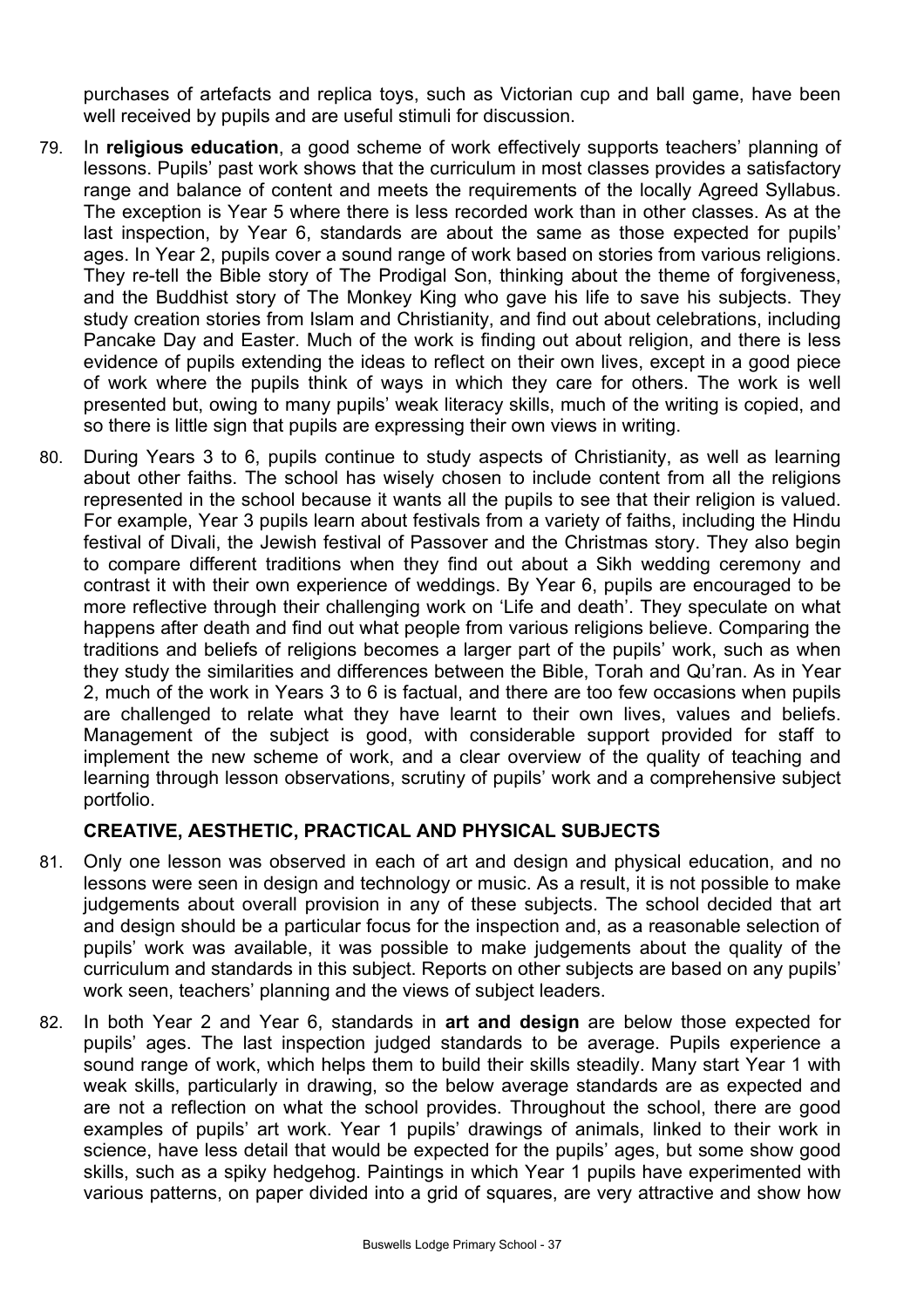the pupils are given opportunities to explore line and colour. In Year 2, drawings of flowers and plants, in oil pastel and chalks, are not as well observed as often seen for this age, but the best capture the shapes and colours well. Much better are the 'seaside' collages in which pupils have used a range of coloured paper and material effectively. By Year 2, pupils are developing a sound range of skills, in a variety of media, but many still find drawing challenging.

- 83. Pupils in Year 3 have recently completed clay sculptures of 'people on the move'. Their sketch books show how they have experimented with designs and used the final one as the basis for their clay work. Their printing and painting, inspired by the box-like work of Piet Mondrian, is very eye-catching and of good quality. Sketch books in Year 4 show that the pupils have carried out considerable research gathering ideas for making a chair to suit the character of a particular person. This indicates an appropriate emphasis on the design element of the subject. These pupils have also used their art skills well to illustrate geography work about a village in India. In Year 5, still-life drawings of fruit show that pupils' drawing skills improve as they move through the school. The work these pupils completed in their sketch books, experimenting with oil pastel, crayon and wax crayon, supported the quality of the final drawings well. An imaginative variety of containers, made in clay, is the fruition of a project looking at the way art is used to embellish everyday objects. Year 6 pupils' work based on the theme 'People in action' is striking. Colourful foreground figures are complemented by multiple similar shapes receding into the background, which give the effect of movement. These are very carefully drawn and presented. By Year 6, pupils have a sound set of skills, which they use to pursue a variety of art work, but the overall range and quality is below that expected. As noted at the last inspection, pupils' use of sketch books in Years 3 to 6 is satisfactory, but the amount and quality of work varies considerably.
- 84. In the one lesson observed, in Year 2, the quality of teaching was good. The pupils evaluated a mural in school, and then drew their own mural based on a 'sea' theme. Whilst the overall quality of pupils' drawing was weaker than often seen for this age, the teacher used the best examples effectively to teach the pupils about the bold colours and large figures needed for a mural. Throughout the school, art is used successfully to support work in other subjects. A visiting artist enriched the curriculum by helping talented pupils to create some high quality prints. Management of the subject is good.
- 85. In **design and technology**, analysis of pupils' work shows that they receive an appropriate curriculum. In Year 2, assessments made by teachers indicate that standards are average. Pupils can design and make puppets using suitable tools to measure and cut different materials. They also use construction kits to make their own vehicles. Pupils continue to make progress in Years 3 to 6. In Year 4 they learn how systems that operate with remote control work. In Year 5 they reflect on their designs and explain their methods, for example when making bread. By the time pupils reach Year 6, their work, though limited, indicates standards that are broadly in line with national expectations. However, there is insufficient evidence to judge whether pupils evaluate their work in depth.
- 86. In **music**, very little evidence was gathered because the subject was not a focus for the inspection. The potential for inspection was also limited by the absence of the subject leader on maternity leave who, when present, teaches all classes. Pupils sang in only one of the assemblies observed, partly owing to the absence of a pianist. In an assembly for Years 4 to 6, pupils' singing of 'This little light of mine' was enthusiastic and of the expected standard. There are clear, detailed plans for class music lessons and a sound range of music activities outside lessons from which many pupils benefit. About 50 pupils are learning to play an instrument, taught by visiting specialists. Since the last inspection, the school has developed this provision considerably, aiming to give increased opportunities to pupils who show particular talent for music. The school choir, mainly for pupils in Years 5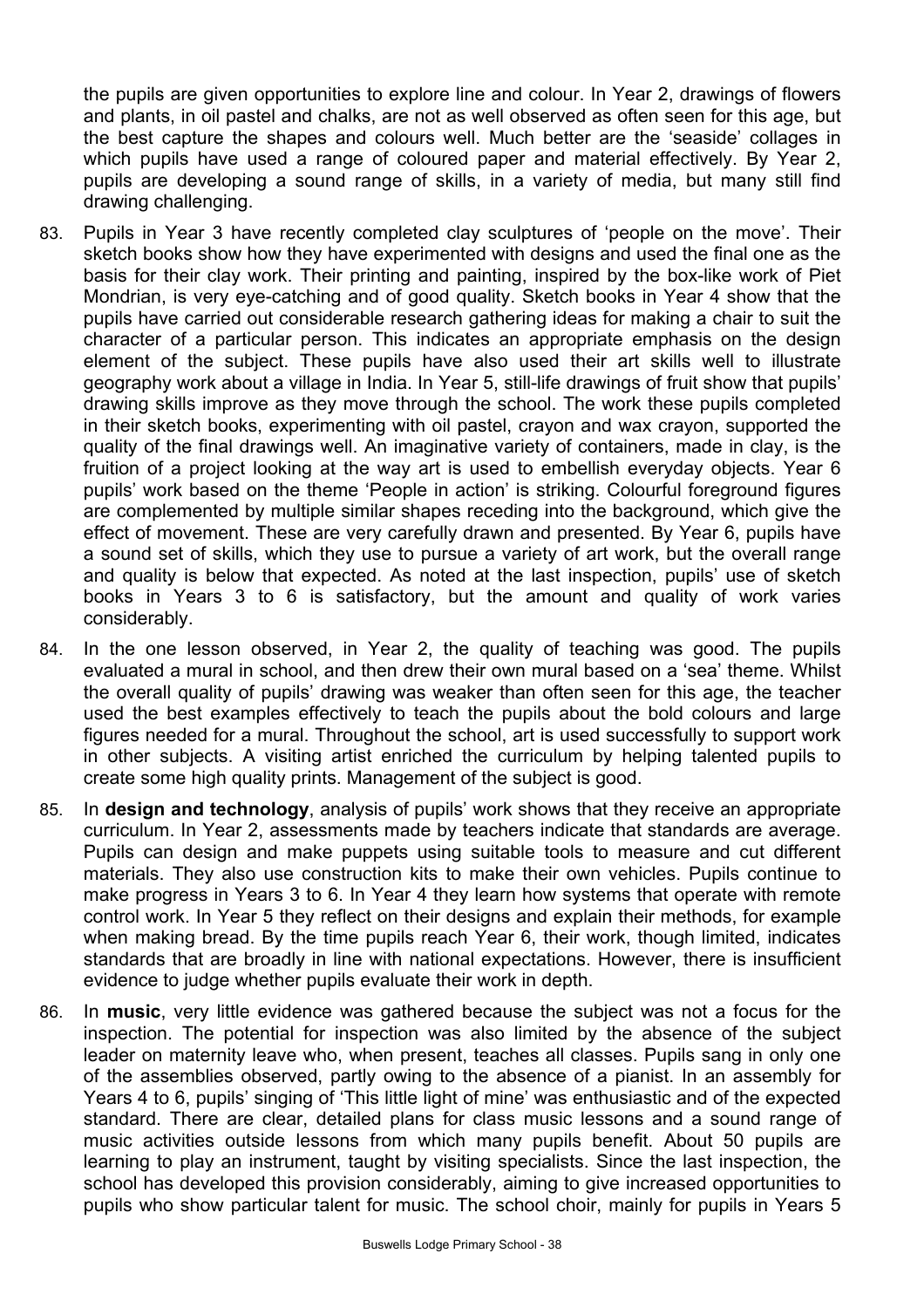and 6, provides an additional opportunity for pupils to develop their skills and to perform in concerts. Pupils' social skills are developed well through concerts and performances in school, which are much enjoyed by parents.

87. In **physical education**, there is insufficient evidence to make any judgements. Only the first part of one Year 5 lesson was seen. In this lesson pupils could time and record the performance of others in athletics. Their skills in this activity were broadly in line with the expectation and pupils gained further knowledge of arm and leg actions when sprinting.

#### **PERSONAL, SOCIAL AND HEALTH EDUCATION AND CITIZENSHIP**

88. Only one lesson was seen in this subject and there was no past work completed by the pupils that could be used to evaluate the standards achieved. As a result, it was not possible to make judgements about pupils' achievements or the quality of teaching and learning. The curriculum section of this report evaluates provision for pupils' personal, social and health education as very good.